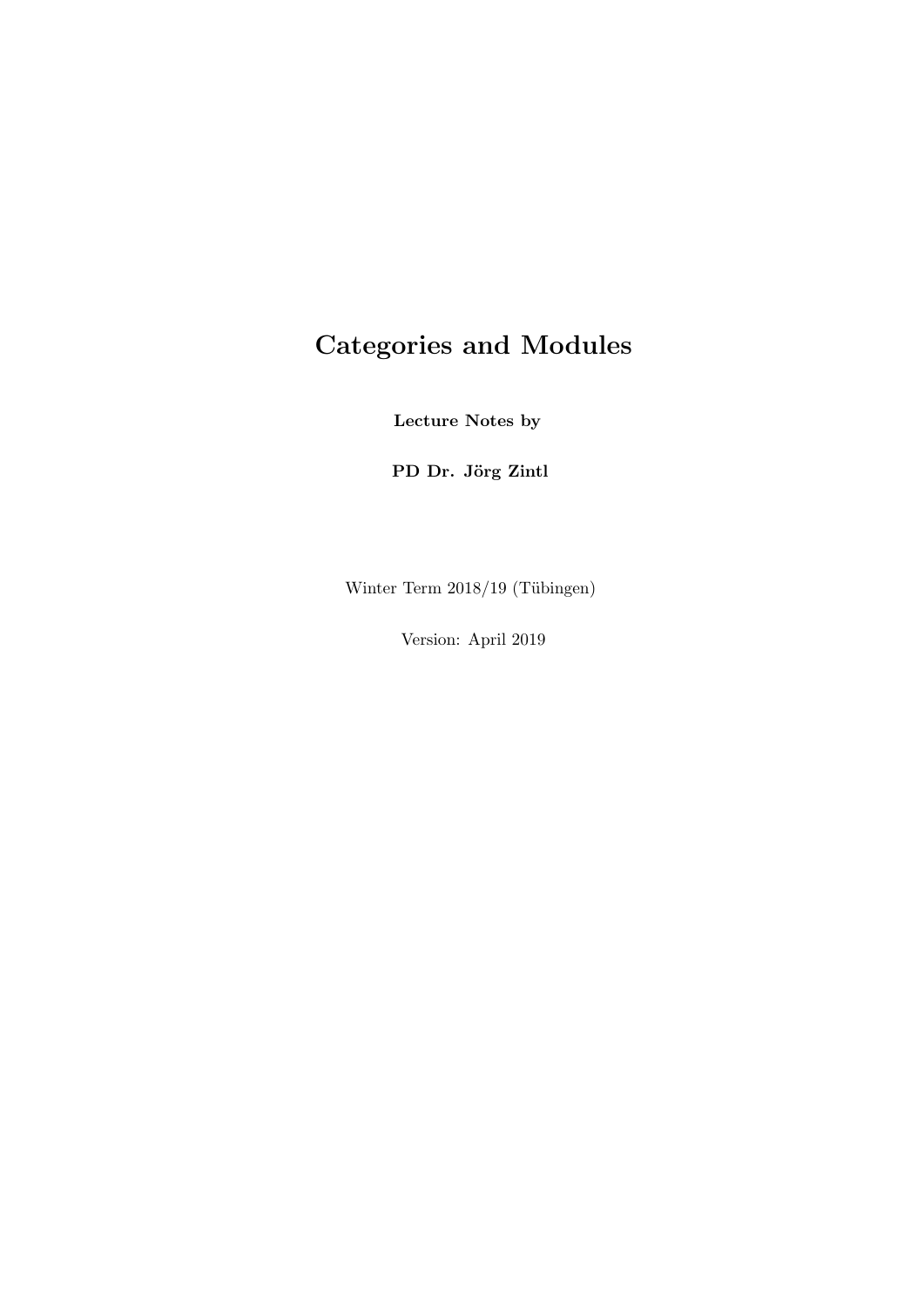## Contents

| $\mathbf{1}$   |         | Categories                                                                                                     | 3  |
|----------------|---------|----------------------------------------------------------------------------------------------------------------|----|
|                | 1.1     | Definitions and examples $\dots \dots \dots \dots \dots \dots \dots \dots$                                     | 3  |
|                | 1.2     | Monomorphisms, epimorphisms, and isomorphisms                                                                  | 8  |
|                | 1.3     | Products and coproducts                                                                                        | 11 |
| $\overline{2}$ |         | <b>Functors</b>                                                                                                | 20 |
|                | 2.1     | Definitions and examples $\dots \dots \dots \dots \dots \dots \dots \dots$                                     | 20 |
|                | 2.2     |                                                                                                                | 23 |
|                | 2.3     |                                                                                                                | 27 |
|                | 2.4     |                                                                                                                | 33 |
| 3              |         | Categories in Linear Algebra                                                                                   | 35 |
|                | $3.1\,$ |                                                                                                                | 35 |
|                | 3.2     | $Ab\text{-categories}\dots\dots\dots\dots\dots\dots\dots\dots\dots\dots\dots\dots$                             | 42 |
|                | 3.3     |                                                                                                                | 44 |
| 4              |         | <b>Modules</b>                                                                                                 | 47 |
|                | 4.1     |                                                                                                                | 47 |
|                | 4.2     |                                                                                                                | 52 |
|                | 4.3     |                                                                                                                | 55 |
|                | 4.4     | Finitely generated and free modules $\hfill\ldots$ $\hfill\ldots$ $\hfill\ldots$ $\hfill\ldots$ $\hfill\ldots$ | 59 |
|                |         | <b>Bibliography</b>                                                                                            | 64 |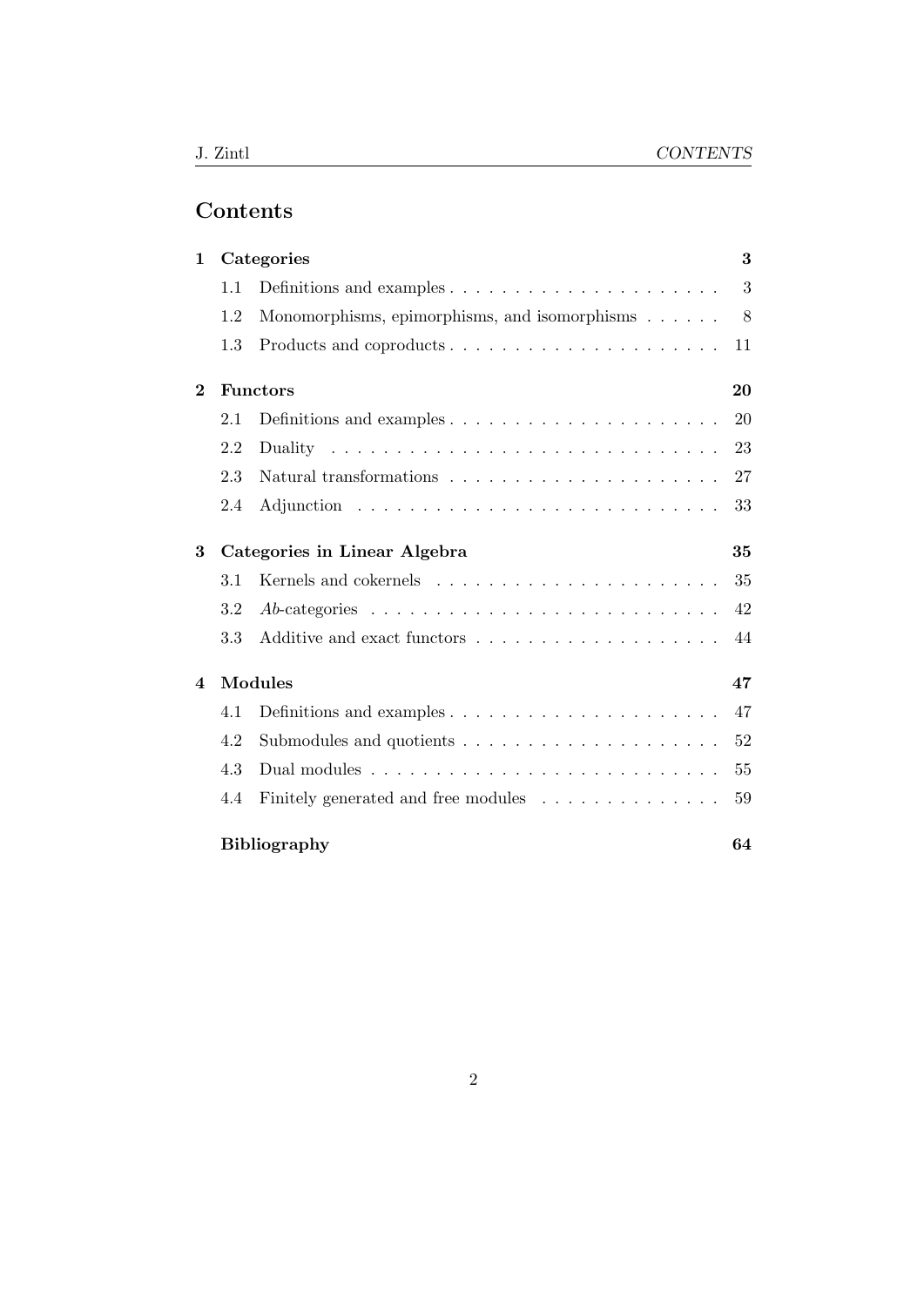## 1 Categories

### 1.1 Definitions and examples

Category theory aims to provide a meta language for mathematics. In many cases, analogous constructions in different areas can be understood as instances of the same universal concept.

For the purpose of this lecture it is enough to take a small glimpse into the basics of this theory. Even though, we need to be careful about the formal foundations. Throughout, we presume a given set theory.

1.1 Lemma: Russel's Paradox. There exists no set  $S$ , which contains all sets as elements.

*Proof.* Suppose that such a set S exists. Then by basic set theory we can define the subset

$$
\mathcal{S}' := \{ S \in \mathcal{S} : \ S \notin S \}.
$$

Again, by basic set theory, it must either hold  $\mathcal{S}' \in \mathcal{S}'$  or  $\mathcal{S}' \notin \mathcal{S}'$ . In the first case, when  $\mathcal{S}' \in \mathcal{S}'$  holds, the definition of  $\mathcal{S}'$  implies  $\mathcal{S}' \notin \mathcal{S}'$ , which is a contradiction. In the same way, we see that the second case leads to a contradiction. Therefore, our assumption on the existence of  $\mathcal S$  cannot be true.

1.2 Remark. A popular, but obviously non-mathematical version of Russel's paradox is the oxymoron: "The set of all sets is not a set ".

As its formal set theoretical framework, general category theory uses the concept of a fixed given *universe*  $\mathfrak{U}$ , in which there exists a *class*  $S$  of all sets in U. See for example the discussion in [Mac, I.6] for details.

In this course, we will pretend<sup>1</sup> that classes are (slight generalizations of) sets, and we will talk about elements of classes, and maps between classes, and so on.

**1.3 Definition.** A *category*  $\mathcal C$  consists of the following data:

(1) a class of *objects*, which is denoted by  $Ob(\mathcal{C})$ ;

<sup>&</sup>lt;sup>1</sup>In fact, there is a formal justification for doing this: to any given universe  $\mathfrak U$  and any given class C in U, there exists a larger universe  $\mathfrak{U}'$  containing U, such that C is a set in  $\mathfrak{U}'$ .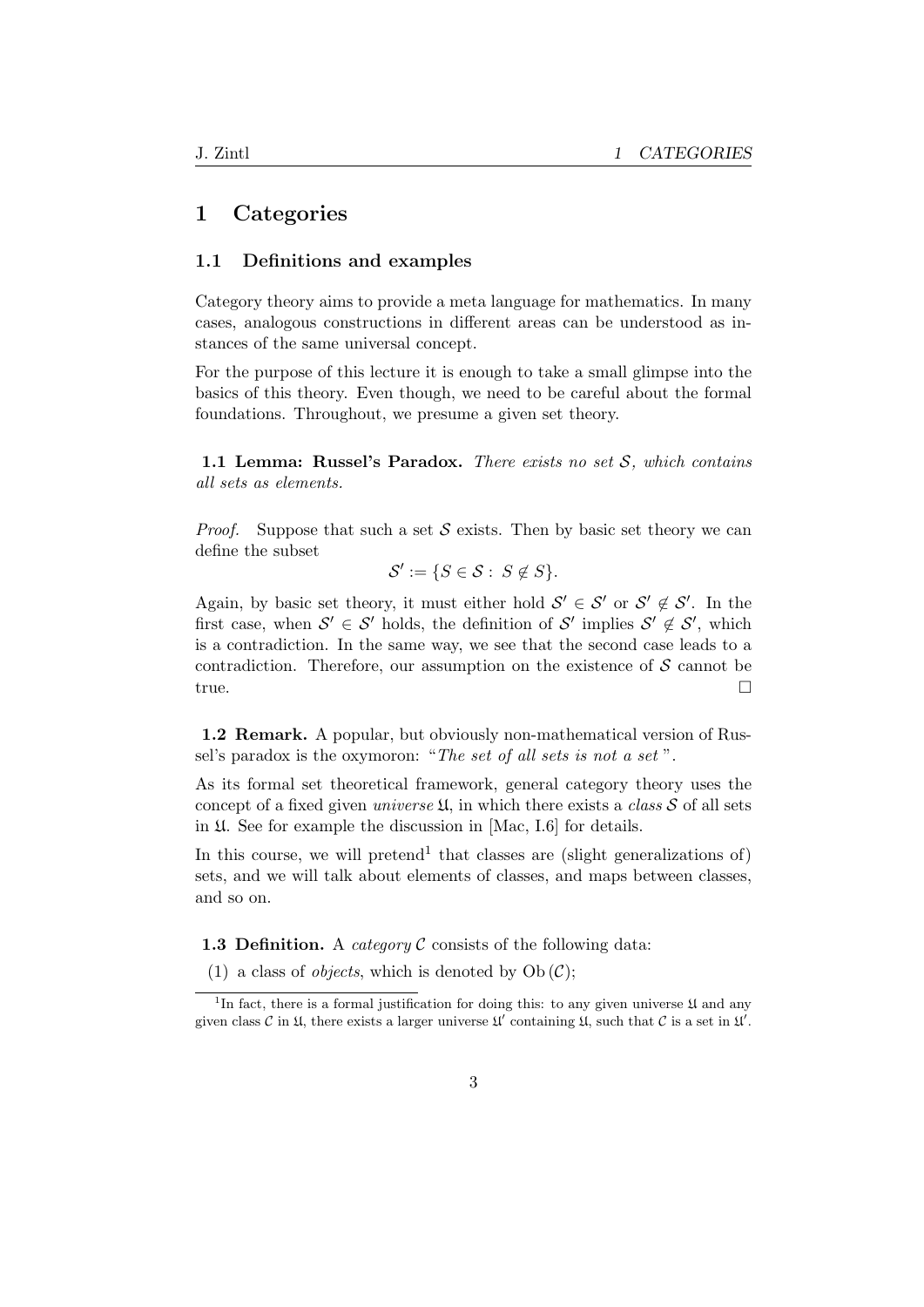- (2) a pairwise disjoint family of classes of morphisms, which are denoted by Mor  $c(A, B)$ , for pairs of objects  $A, B \in Ob(\mathcal{C})$ ;
- (3) a family of composition maps

$$
\mu_{A,B,C} : \text{Mor}_{\mathcal{C}}(B,C) \times \text{Mor}_{\mathcal{C}}(A,B) \to \text{Mor}_{\mathcal{C}}(A,C),
$$

for triples of objects  $A, B, C \in Ob(\mathcal{C})$ , satisfying for all quadruples of objects  $A, B, C, D \in Ob(\mathcal{C})$  the associativity law

$$
\mu_{A,B,D} \circ (\mu_{B,C,D} \times id_{\mathrm{Mor}_{\mathcal{C}}(A,B)}) = \mu_{A,C,D} \circ (id_{\mathrm{Mor}_{\mathcal{C}}(C,D)} \times \mu_{A,B,C});
$$

- (4) a family of *identity morphisms* id  $B \in \text{Mor}_{\mathcal{C}}(B, B)$ , for  $B \in \text{Ob}(\mathcal{C})$ , such that for all  $A, C \in Ob(\mathcal{C})$  and all morphisms  $f \in Mor_{\mathcal{C}}(A, B)$ and all morphisms  $g \in \text{Mor}_{\mathcal{C}}(B, C)$  the equalities  $\mu_{A,B,B}(\text{id}_B, f) = f$ and  $\mu_{B,B,C}(g,\mathrm{id}_B) = g$  hold.
- **1.4 Notation.** The set of all morphisms in  $\mathcal{C}$  is denoted by

$$
\mathrm{Mor}(\mathcal{C}) := \bigcup_{A,B \in \mathrm{Ob}(\mathcal{C})} \mathrm{Mor}_{\mathcal{C}}(A,B).
$$

A morphism  $f \in \text{Mor}_{\mathcal{C}}(A, B)$  is written as an *arrow* 

$$
f: A \to B
$$
 or  $A \xrightarrow{f} B$ .

The object A is called the *domain* of f, and B its *codomain*. The composition  $\mu_{A,B,C}(g, f) \in \text{Mor}_{\mathcal{C}}(A, C)$  of f with some morphism  $g \in \text{Mor}_{\mathcal{C}}(B, C)$  is denoted by  $g \circ f : A \to C$ , and it is depicted as a composed arrow

$$
A \xrightarrow{f} B \xrightarrow{g} C
$$

$$
\underbrace{g \circ f} C
$$

1.5 Remark: Commutative diagrams. A commutative triangle in a category C is a triple  $(f, g, h)$ , where  $f : A \to B$ ,  $g : B \to C$  and  $h : A \to C$ are morphisms in C, such that  $h = g \circ f$ . It is visualized by the picture

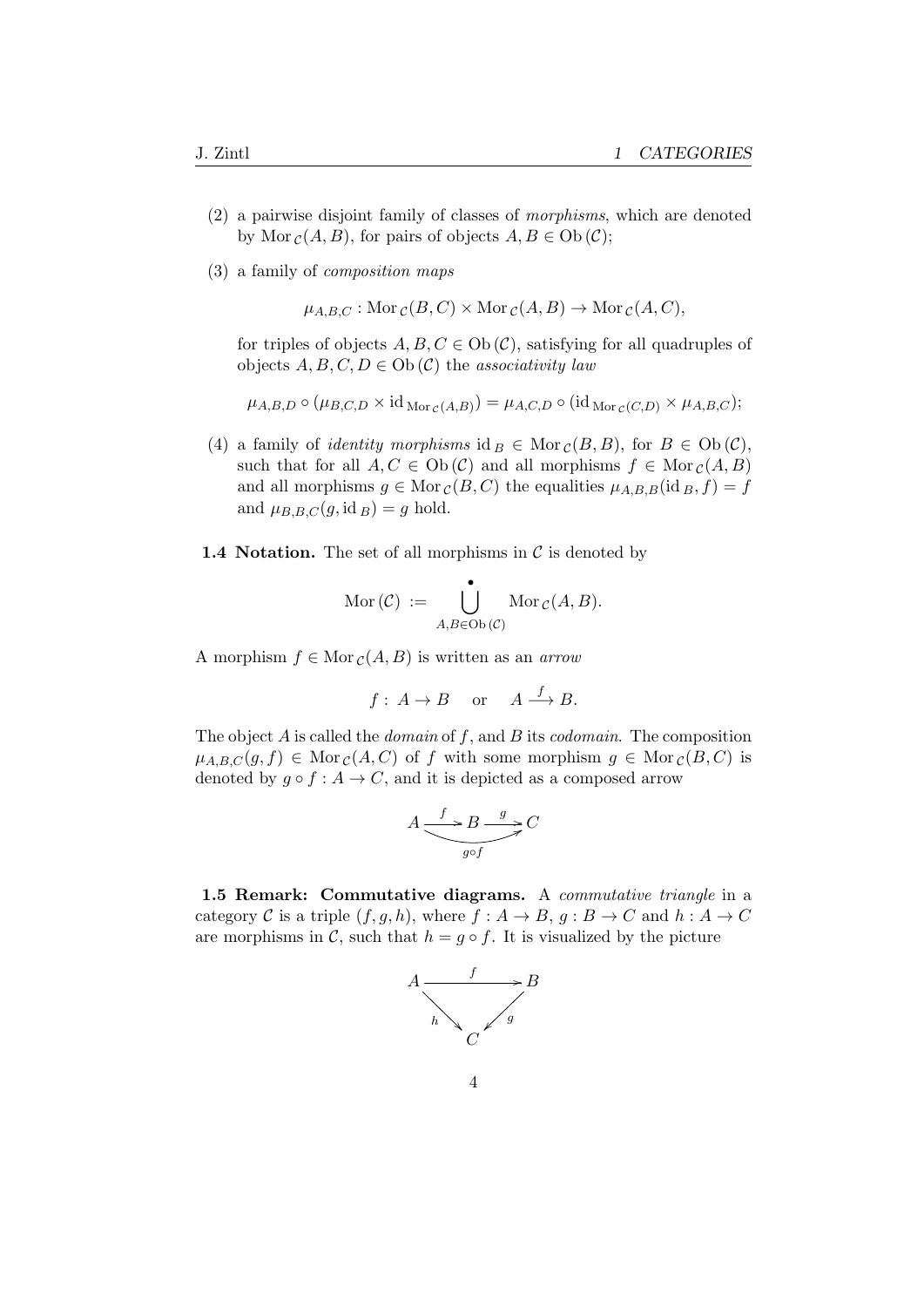In this case, one says that the morphism  $h : A \rightarrow C$  factors through B via f and g.

The reader will have no difficulties in generalizing this idea to diagrams involving more than three arrows. For example, the associativity law of axiom (3) of definition 1.3 is equivalent to the requirement, that for all morphisms  $f : A \to B$ ,  $g : B \to C$ , and  $h : C \to D$ , the diagram



is a *commutative square*, that is, the equation  $(h \circ g) \circ f = h \circ (g \circ f)$  holds.

1.6 Example: The category (Set) of sets. The class of objects Ob (Set) of this category consists of all sets<sup>2</sup>. For two given sets  $X$  and  $Y$ , we define Mor  $_{(Set)}(X, Y)$  as the set (!) of all maps from X to Y. For three sets X, Y and Z, and maps  $f: X \to Y$  and  $g: Y \to Z$ , we define  $\mu_{X,Y,Z}(g, f) := g \circ f$ by the usual composition of maps, which is associative by construction.

Obviously, for any non-empty set  $X$ , there exists the identity morphism id  $_X: X \to X$ , mapping each element of X to itself. For formal consistency, for the empty set  $\emptyset$  we need to define Mor  $_{(Set)}(\emptyset, \emptyset) := \{\odot\}.$  Here,  $\{\odot\}$ denotes a set which contains exactly one element. This element then necessarily equals id  $\phi$ . For any non-empty set X, the set Mor  $_{(Set)}(\emptyset, X)$  also contains exactly one element, which can be interpreted as the inclusion map  $\emptyset \subset X$ , while the set Mor <sub>(Set)</sub> $(X, \emptyset)$  is empty.

**1.7 Example.** We define a category  $\mathcal C$  as follows. The class of objects Ob  $(C)$  is given by the set of all intervals I of the real line R. For two intervals  $I, J \subseteq \mathbb{R}$ , we define Mor  $c(I, J) := \{f : I \to \mathbb{R} : f \text{ differentiable, and } f(I) \subseteq$ J}. Note that it requires an (easy) proof to verify that the composition of two differentiable functions is again differentiable, and hence a morphism in  $\mathcal{C}.$ 

Consider the functions  $f_1 : \mathbb{R}_{\geq 0} \to \mathbb{R}_{\geq 0}$  and  $f_2 : \mathbb{R}_{\geq 0} \to \mathbb{R}$ , which are given by  $f_1(x) := f_2(x) := x^2$  for  $x \in \mathbb{R}_{\geq 0}$ . By definition, they are two different morphisms in  $\mathcal{C}$ . This distinction makes sense. Indeed, they have different properties:  $f_1$  is surjective, while  $f_2$  is not. Note that  $f_1$  is even bijective, with set theoretic inverse map  $f_1^{-1}$ . However,  $f_1^{-1}$  is not differentiable, so  $f_1$  has no inverse in C.

<sup>&</sup>lt;sup>2</sup>More precisely, of all sets in our given universe  $\mathfrak{U}$ .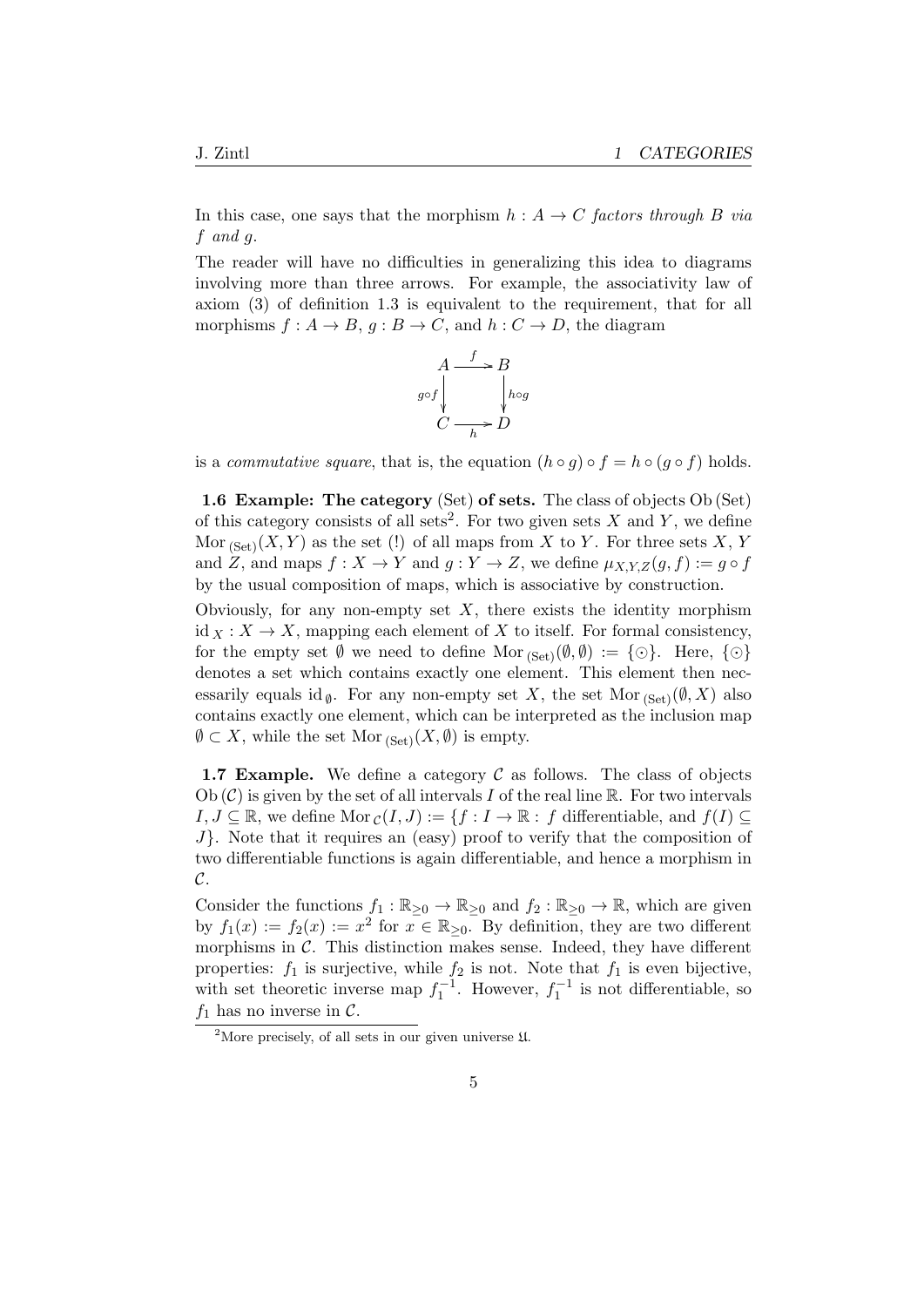1.8 Example: The category (G<sub>p</sub>) of groups. The class of objects  $Ob(Gp)$  is given by the class of all groups. For two groups G and H we define Mor  $_{(G_p)}(G, H) := \text{Hom}(G, H)$  by the set of all group homomorphisms from  $G$  to  $H$ .

Clearly, for any group  $G$ , the identity map id  $G$  is a group homomorphism, and therefore contained in Mor  $_{(G_p)}(G, G)$ . The composition of two (composable) group homomorphisms is again a group homomorphism, and the composition of three group homomorphisms is associative, satisfying the axioms  $1.3(3)$  and  $(4)$ .

1.9 Remark. Analogously to the example 1.8, other categories are defined in the obvious way:

| (Fld)  | fields and field homomorphisms;                   |
|--------|---------------------------------------------------|
| (Rng)  | rings and ring homomorphisms;                     |
| (CRng) | commutative rings and their homomorphisms;        |
| (Top)  | topological spaces and continuous maps;           |
| (Mfd)  | differentiable manifolds and differentiable maps; |
|        |                                                   |
|        |                                                   |

**1.10 Definition.** Let C be a category. A *subcategory of* C is a category  $\mathcal{B}$ , such that  $Ob(\mathcal{B}) \subseteq Ob(\mathcal{C})$ , and for all pairs of objects  $A, B \in Ob(\mathcal{B})$  holds Mor  $g(A, B) \subseteq$  Mor  $_c(A, B)$ . It is called a *full subcategory*, if for all pairs of objects  $A, B \in Ob(\mathcal{B})$  holds the equality Mor  $g(A, B) = Mor_{\mathcal{C}}(A, B)$ .

1.11 Example: The category (Ab) of Abelian groups. By taking all Abelian groups as objects, together with all of their group homomorphisms as morphisms, we obtain a full subcategory of the category (Gp) of groups.

1.12 Example: The category  $(K-VS)$  of vector spaces. Let K be a given field. The category  $(K\text{-}VS)$  of vector spaces over K consists of all  $K$ -vector spaces, together with  $K$ -linear maps as morphisms.

We obtain the full subcategory  $(K\text{-VS}_{finite})$  of finite dimensional vector spaces if we define  $Ob(K\text{-}VS_{finite})$  as the class of only those K-vector spaces, which are of finite dimension over  $K$ . For two finite dimensional  $K$ vector spaces V and W, we put Mor  $_{(K-\text{VS}_{finite})}(V, W) := \text{Mor}_{(K-\text{VS})}(V, W)$ .

Note that in general  $(K-VS)$  is not a subcategory of the category  $(G<sub>p</sub>)$  of groups. Even though every vector space is a group by definition, there may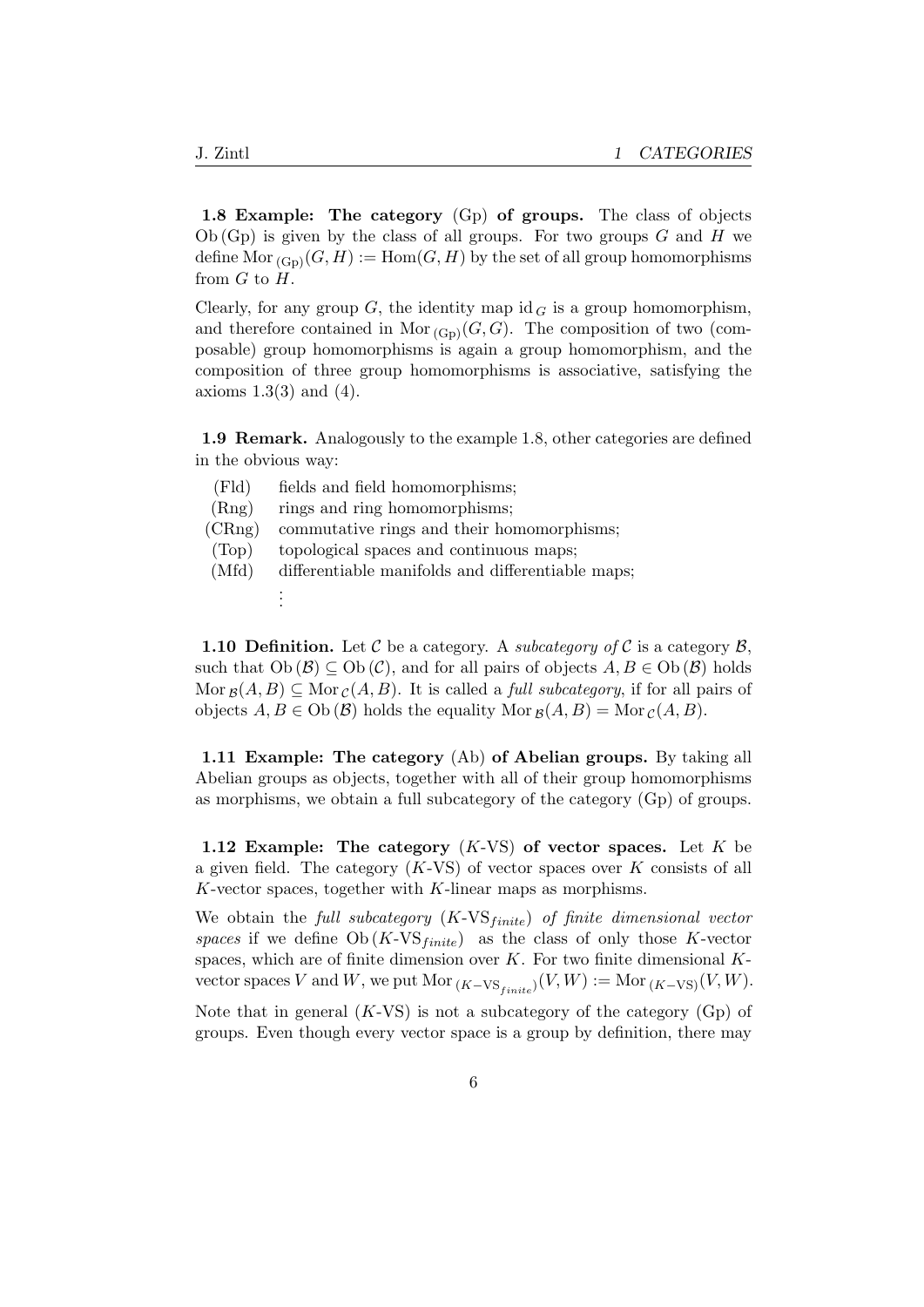be more<sup>3</sup> than one way in which a given group carries the structure of a vector space. Therefore, by "forgetting" the extra structure on the vector spaces, we get a map  $Ob(K-VS) \rightarrow Ob(Gp)$ , but in general this is not an inclusion. Compare also example 2.4 below.

**1.13 Example.** Let S be a set. We want to show that S can be interpreted as a category S. To do this, we define  $Ob(\mathcal{S}) := S$ . For any element  $s \in S$ we define Mor  $s(s, s)$  as a set containing exactly one element, which shall be denoted by id s. For any two elements  $s, t \in S$  we define

$$
\text{Mor}_{\mathcal{S}}(s,t) := \begin{cases} \emptyset, & \text{if } s \neq t, \\ \{\text{id}_s\}, & \text{if } s = t. \end{cases}
$$

The composition of morphisms in  $S$  shall be defined in the obvious way.

Via this construction, any set can be interpreted as a category! This is a special instance of a general idea: very often category theory not only describes structures of a theory (set theory in this case) from the outside, but also incorporates and generalizes the theory itself.

**1.14 Example.** Let G be a given group, with composition  $g * h \in G$ for a pair of elements  $g, h \in G$ . We define a category  $\mathcal G$  as follows. Let  $Ob(\mathcal{G}) := \{\odot\}$  be a set containing exactly one element. As morphisms, we define Mor  $g(\bigcirc, \bigcirc) := G$ , and the composition of morphisms be given by the composition in  $G$ . Since the composition in  $G$  is associative, axiom (3) of definition 1.3 is satisfied. For axiom (4), we define id  $\circ$  := 1<sub>G</sub> by the identity element of G. In this way, any group can be interpreted as a category with certain special properties.

**1.15 Example: Orders.** A category  $\mathcal C$  is called an *order*, if for any pair of objects  $a, b \in Ob(\mathcal{C})$  the union

$$
Mor_{\mathcal{C}}(a,b) \cup Mor_{\mathcal{C}}(b,a) = \{\odot\}
$$

consists of exactly one element. Let  $a \neq b$ . Since the union is disjoint by definition, we must either have  $\text{Mor}_{\mathcal{C}}(a, b) = \{\odot\}$  and  $\text{Mor}_{\mathcal{C}}(b, a) = \emptyset$ , or vice versa. In the first case, we denote the unique element by  $(a \leq b) \in$ Mor  $c(a, b)$ .

<sup>&</sup>lt;sup>3</sup>For example, the additive group  $\mathbb{R} \times \mathbb{R}$  can viewed in (at least) two different ways as a vector space over C.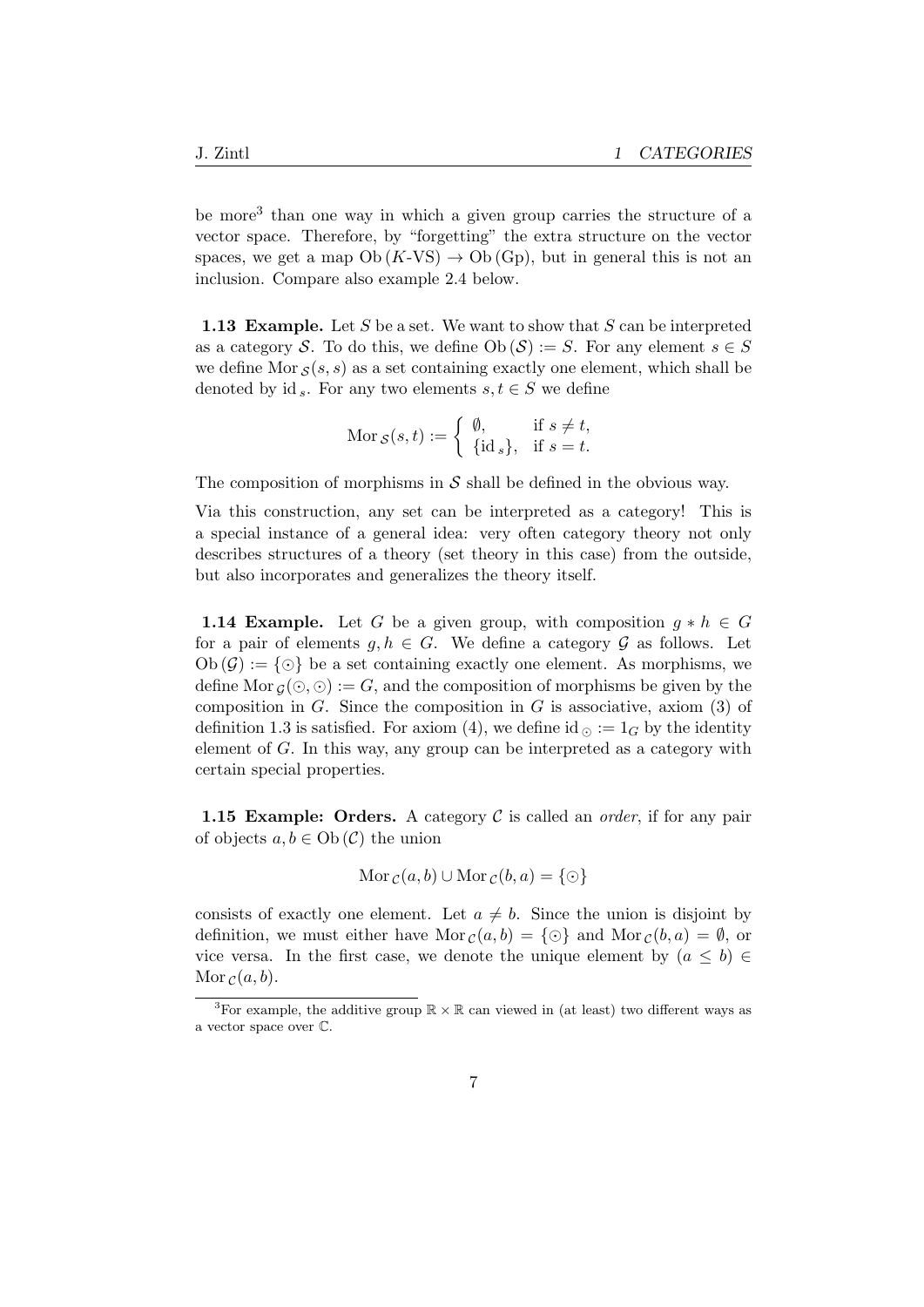For three objects  $a, b, c \in Ob(\mathcal{C})$  and morphisms  $(a \leq b)$  and  $(b \leq c)$ , the composition axiom  $1.3(3)$  becomes the *transitivity law* 

$$
(b \le c) \circ (a \le b) = (a \le c).
$$

Suppose that both morphisms  $(a \leq b)$  and  $(b \leq a)$  exist. Since Mor  $c(a, b) \cup$ Mor  $c(b, a)$  contains only one element, it must hold  $(a \leq b) = (b \leq a)$ , which is true if and only if  $a = b$ .

For any set  $Z$ , which is ordered by an order relation " $\lt$ ", we can define an order  $\mathcal Z$  by putting  $Ob(\mathcal Z) := Z$ , and

$$
\text{Mor}_{\mathcal{Z}}(x,y) := \begin{cases} \emptyset, & \text{if } x \not\leq y, \\ \{\odot\}, & \text{if } x \leq y. \end{cases}
$$

Since the sets of morphisms in  $\mathcal Z$  need to be pairwise disjoint, we use the notation (!)  $(x \leq y)$  for the unique element in Mor  $z(x, y)$  if  $x \leq y$ .

1.16 Remark. The above examples show that the notion of a "morphism" in a category is very versatile, and it includes much more than only maps and functions!

#### 1.2 Monomorphisms, epimorphisms, and isomorphisms

**1.17 Definition.** Let C be a category, and let  $B, C \in Ob(\mathcal{C})$  be objects. (i) A morphism  $g : B \to C$  is called a *monomorphism*, if for all pairs of morphisms  $f, f' : A \to B$  the equality  $g \circ f = g \circ f'$  implies  $f = f'$ . (ii) A morphism  $g : B \to C$  is called an *epimorphism*, if for all pairs of morphisms  $h, h' : C \to D$  the equality  $h \circ g = h' \circ g$  implies  $h = h'$ . (*iii*) A morphism  $q : B \to C$  is called an *isomorphism*, if there exists a morphism  $f: C \to B$ , such that  $f \circ g = id_B$  and  $g \circ f = id_C$ .

**1.18 Definition.** Two objects B and C of a category C are called *isomorphic*, if there exists an isomorphism  $g : B \to C$ . We then write  $B \cong C$ .

1.19 Remark. a) In other words, a morphism is a monomophism, if and only if it can be canceled on the left, and an epimorphism, if and only if it can be canceled on the right.

b) It is easy to see that "being isomorphic" constitutes an equivalence relation on  $Ob(\mathcal{C})$ .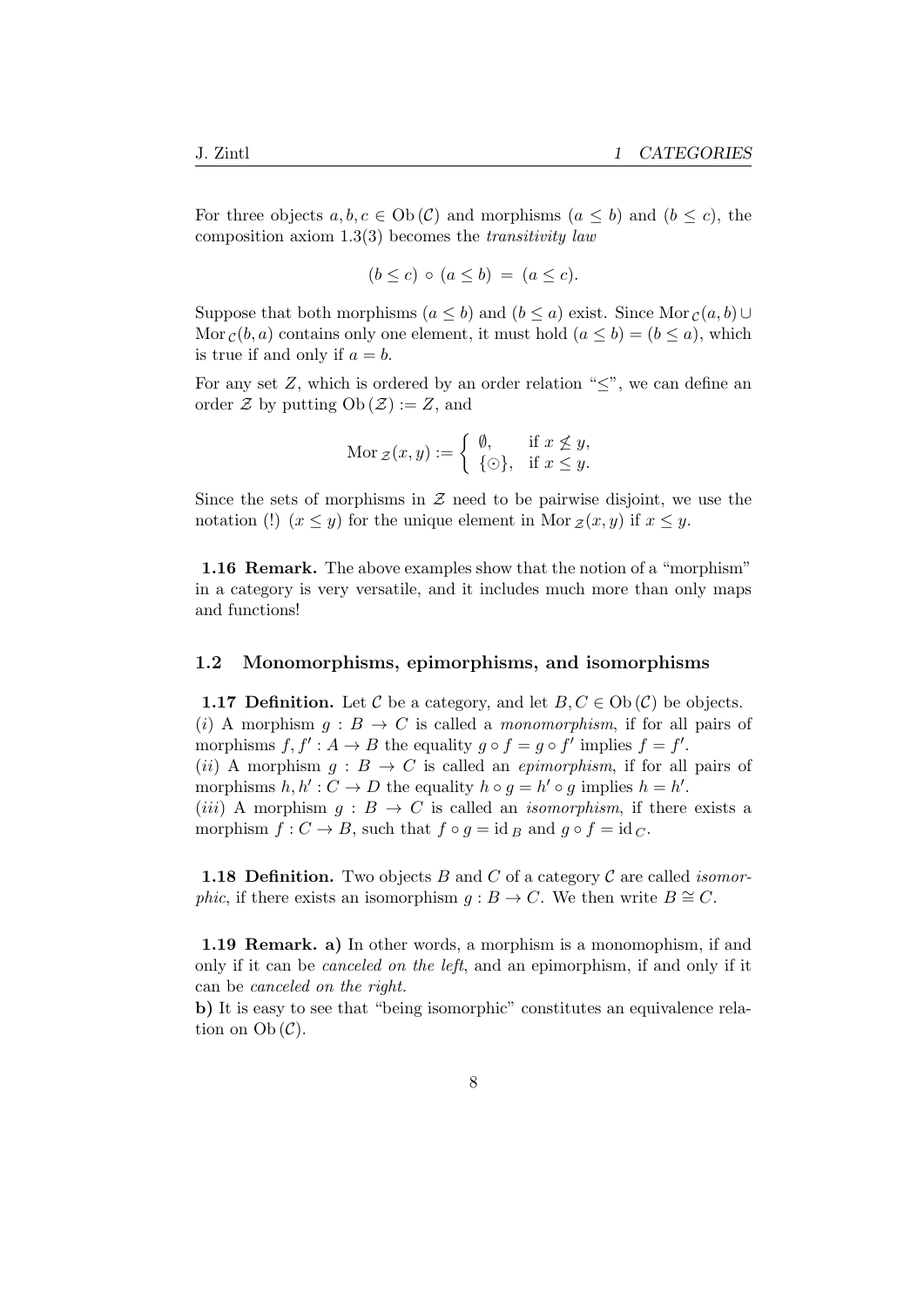**1.20 Exercise.** Let  $f : A \rightarrow B$  and  $g : B \rightarrow C$  be morphisms in a category  $C$ . Prove the following implications:

| (i)   | $q \circ f$ is a monomorphism $\Rightarrow$               | $f$ is a monomorphism,                         |
|-------|-----------------------------------------------------------|------------------------------------------------|
|       | ( <i>ii</i> ) $q \circ f$ is an epimorphism $\Rightarrow$ | $g$ is an epimorphism,                         |
| (iii) | q is an isomorphism                                       | $\Rightarrow$ g is a mono- and an epimorphism. |

**1.21 Proposition.** For all morphisms  $q \in \text{Mor}(\text{Set})$  in the category of sets the following equivalences hold:

| (i) | $q$ is a monomorphism      | $\Leftrightarrow$ | $g$ is injective,                  |
|-----|----------------------------|-------------------|------------------------------------|
|     | $(ii)$ g is an epimorphism |                   | $\Leftrightarrow$ g is surjective, |
|     | $(ii)$ g is an isomorphism | $\Leftrightarrow$ | $q$ is bijective.                  |

Proof. We will prove the first equivalence only, and leave the second one as an exercise to the reader. Equivalence  $(iii)$  is the well-known result, that a map is bijective if and only if it has a set theoretic inverse.

Suppose at first, that  $g: Y \to Z$  is a monomorphism in (Set). Let  $x, y \in Y$ such that  $f(x) = f(y)$ . Consider the set  $X := \{x, y\}$ . Let  $i : X \to Y$ denote the inclusion map, and let  $f: X \to Y$  denote the constant map with  $f(x) := x$  and  $f(y) := x$ . Then clearly  $g \circ f = g \circ i$ . By the definition of a monomorphism, this implies  $f = i$ , and hence  $x = y$ . This establishes the injectivity of  $q$ .

Conversely, suppose that  $g: Y \to Z$  is injective. Let  $f, f': X \to Y$  be morphisms in (Set), such that  $g \circ f = g \circ f'$ . By definition of the composition, for all  $x \in X$  holds  $g(f(x)) = g(f'(x))$ . The injectivity of f implies for all  $x \in X$  the equality  $f(x) = f'(x)$ , and thus  $f = f'$ .

1.22 Remark. In general, the equivalences of proposition 1.21 are misleading. First of all, there are categories, where the words "injective" and "surjective" have no meaningful definition. But even if these notions can be defined, they may not correlate to monomorphisms and epimorphisms, as example 1.23 below shows.

Recall also example 1.7, where we found a morphism, which was both injective and surjective, but not an isomorphism in the given category. In particular, a morphism, which is both a monomorphism and an epimorphism, needs not be an isomorphism.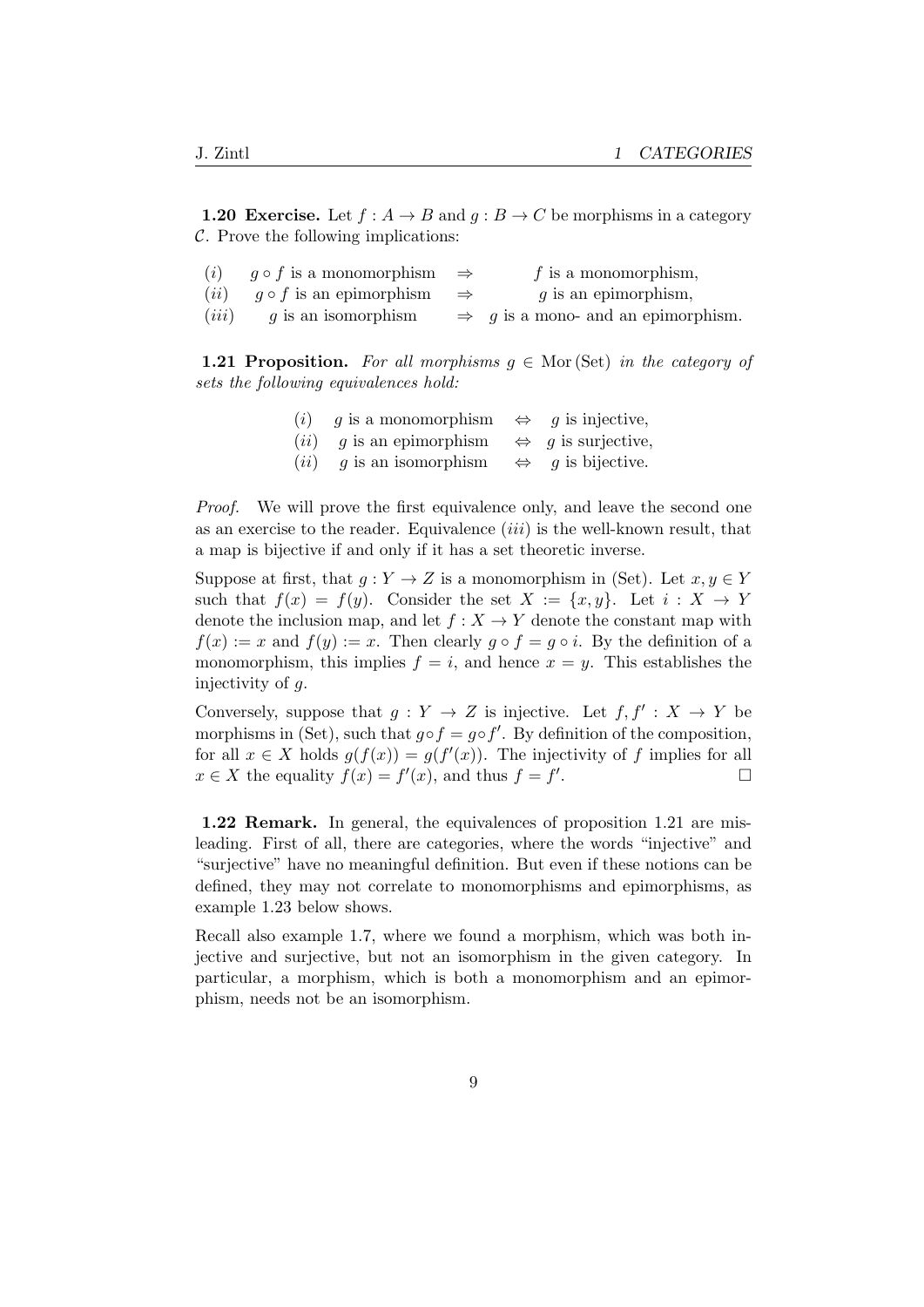**1.23 Example.** Let X be a set. The *power set* of X is defined as the set of all subsets of X, i.e.  $\mathcal{P}(X) := \{ Y : Y \subseteq X \}$ . We define a category X by  $Ob(\mathcal{X}) := \mathcal{P}(X)$ , and

$$
\text{Mor}\,\chi(U,V) := \left\{ \begin{array}{c} \{i_{U,V} : U \hookrightarrow V \text{ inclusion map} \}, & \text{if } U \subseteq V \\ \emptyset, & \text{if } U \nsubseteq V. \end{array} \right.
$$

Clearly there exists an identity morphism id  $_U := i_{U,U} \in \text{Mor } \chi(U, U)$ , as well as an associative composition  $i_{V,W} \circ i_{U,V} := i_{U,W}$  for  $U \subseteq V$  and  $V \subseteq W$ .

Since there is at most one morphism from any given object  $U$  to another object V in  $\mathcal{X}$ , the cancellation rules from remark 1.19 hold trivially. In particular, any morphism in  $\mathcal X$  is both a monomorphism and an epimorphism.

On the other hand, suppose that  $i_{UV}$  is an isomorphism in X. Then there exists a second morphism  $i_{V,W}$  satisfying the identity  $i_{V,W} \circ i_{U,V} = id_U$ . By definition,  $i_{V,W} \circ i_{U,V} = i_{U,W}$ , so we must have  $U = W$ . Since  $U \subseteq V \subseteq W$ , this implies  $U = V$ . Therefore, the isomorphisms in X are exactly the identity morphisms id  $U$ .

The situation looks more familiar, if all morphisms in the category considered are group homomorphisms.

**1.24 Proposition.** Let  $(G_p)$  be the category of groups. Then for all morphisms  $g \in \text{Mor}(\text{Gp})$  the following equivalences hold:

| ( <i>i</i> ) g is a monomorphism $\Leftrightarrow$ | $g$ is injective,                                                                     |
|----------------------------------------------------|---------------------------------------------------------------------------------------|
| $(ii)$ g is an epimorphism $\Leftrightarrow$       | q is surjective,                                                                      |
|                                                    | ( <i>iii</i> ) g is an isomorphism $\Leftrightarrow$ g is a mono- and an epimorphism. |

*Proof.* The third equivalence follows from the first two. Indeed, if  $q$ :  $G \rightarrow H$  is both a monomorphism and an epimorphism of groups, then it is bijective by  $(i)$  and  $(ii)$ . Hence there exists a set-theoretic inverse map  $g^{-1}: B \to A$ . An easy standard argument in group theory shows that  $g^{-1}$  is again a group homomorphism, and hence a morphism in (Gp). Conversely, if  $q$  is an isomorphism, then it is a monomorphism and an epimorphism by exercise  $1.20(iii)$ .

We will now prove the first equivalence only, and leave the second one as an exercise to the reader.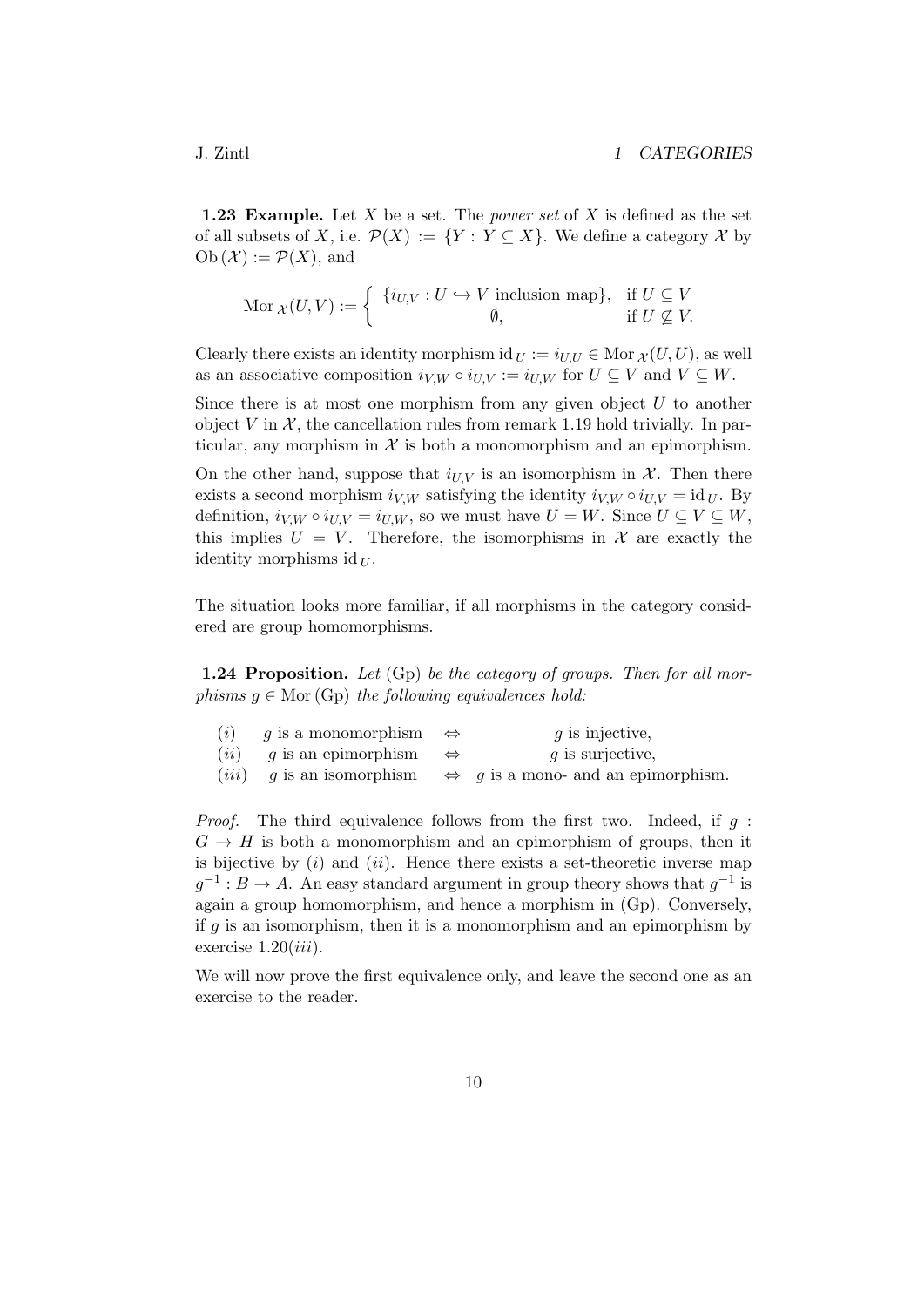To show the implication " $\Rightarrow$ ", let  $g: G \to H$  be a monomorphism in (Gp). Put  $K := \ker(g) \in Ob(\mathbb{G}_p)$ , and consider the group homomorphisms

|  | $f: K \rightarrow G$ | $f': K \rightarrow G$ |  |                     |  |
|--|----------------------|-----------------------|--|---------------------|--|
|  | $a \mapsto a$        |                       |  | $a \rightarrow 0_G$ |  |

which are the inclusion homomorphism  $f$  of  $K$  into  $G$ , and the constant morphism  $f'$  mapping K to the identity element  $0_G \in G$ . For all elements  $a \in K$ , we compute

$$
g \circ f(a) = g(a) = 0_H
$$
 and  $g \circ f'(a) = g(0_G) = 0_H$ .

Thus  $g \circ f = g \circ f'$ , and since g is assumed to be a monomorphism, we conclude  $f = f'$ . This implies ker $(g) = \{0_G\}$ , and hence g is injective.

Conversely for the implication " $\Leftarrow$ ", let  $q : G \to H$  be an injective morphism. Let  $f, f' : A \to G$  be group homomorphisms with  $g \circ f = g \circ f'$ . Thus for all  $a \in A$  holds  $g \circ f(a) = g \circ f'(a)$ , and then  $f(a) = f'(a)$  by the injectivity of g. Hence  $f = f'$ .

1.25 Exercise. Prove that the equivalences of proposition 1.24 hold in the category  $Ob(K-VS)$ , for any field K, too.

The above exercise 1.25 explains, why in the theory of vector spaces, we learned to use the words monomorphism and injective map as synonyms, as well as epimorphism and surjective map. Compare also lemma 2.10 below.

#### 1.3 Products and coproducts

**1.26 Definition.** Let C be a category. Let  $a : A \rightarrow C$  and  $b : B \rightarrow C$  be morphisms in C. A product of a and b is a triple  $(P, p_a, p_b)$ , where  $P \in Ob(\mathcal{C})$ is an object, and  $p_a: P \to A$  and  $p_b: P \to B$  are morphisms in C, such that  $a \circ p_a = b \circ p_b$ , and which satisfies the following universal property of products:

For any triple  $(D, f, g)$ , with  $Z \in Ob(\mathcal{C})$ , and  $f: D \to A$  and  $g: D \to B$ such that  $a \circ f = b \circ g$ , there exists a unique morphism  $d : D \to P$  in C, such that the following diagram commutes:

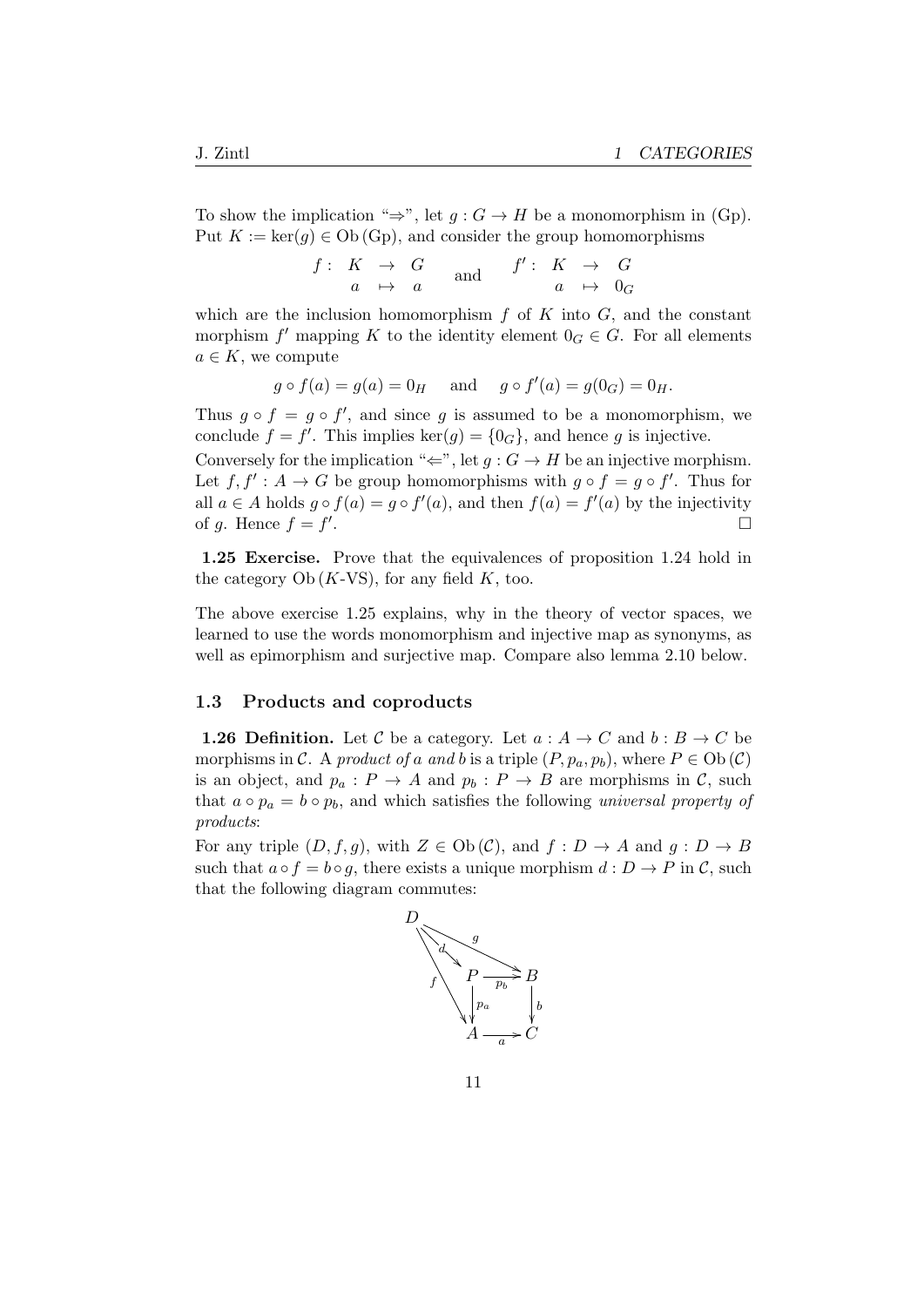1.27 Remark. Note the conceptual twist of the above definition 1.26. A product is not defined directly by writing down concrete objects and morphisms, but indirectly by postulating certain properties.

This approach has its obvious charm: What we obtain is tailor-made with exactly the properties we desire. On the downside, it is by no means clear, that what we defined really exists. And even, if it exists, how well-described is it by the postulated properties? If the postulates are too generic, our definition will be of little use.

Here a second subtlety of the definition comes into play: the idea of a universal property. We require that all triples  $(D, f, g)$  in the category C, which have the same basic property  $a \circ f = b \circ g$ , are related to the "universal triple" in a unique (!) way. This determines the product (almost) uniquely, as we see in the following proposition 1.28

**1.28 Proposition.** Let C be a category, and let  $a : A \rightarrow C$  and  $b : B \rightarrow C$ be morphisms in C. Let  $(P, p_a, p_b)$  and  $(P', p'_a, p'_b)$  be products of a and b. Then there exists an isomorphism  $p : P \to P'$  such that  $p_a = p'_a \circ p$  and  $p_b = p'_b \circ p$ , and this isomorphism is unique.

*Proof.* Since  $(P, p_a, p_b)$  is a product of a and b, we have  $a \circ p_a = b \circ p_b$ . Since  $(P', p'_a, p'_b)$  is also a product, the universal property of  $(P', p'_a, p'_b)$  applied to the triple  $(P, p_a, p_b)$  implies the existence of a unique morphism  $p : P \to P'$ , such that the diagram



commutes. We claim that this morphism  $p$  is in fact an isomorphism.

To see this, we use in an analogous way as before the universal property of  $(P, p_a, p_b)$  applied to the triple  $(P', p'_a, p'_b)$ . This implies the existence of a unique morphism  $p' : P' \to P$ , such that  $p'_a = p_a \circ p'$  and  $p'_b = p_b \circ p'$ .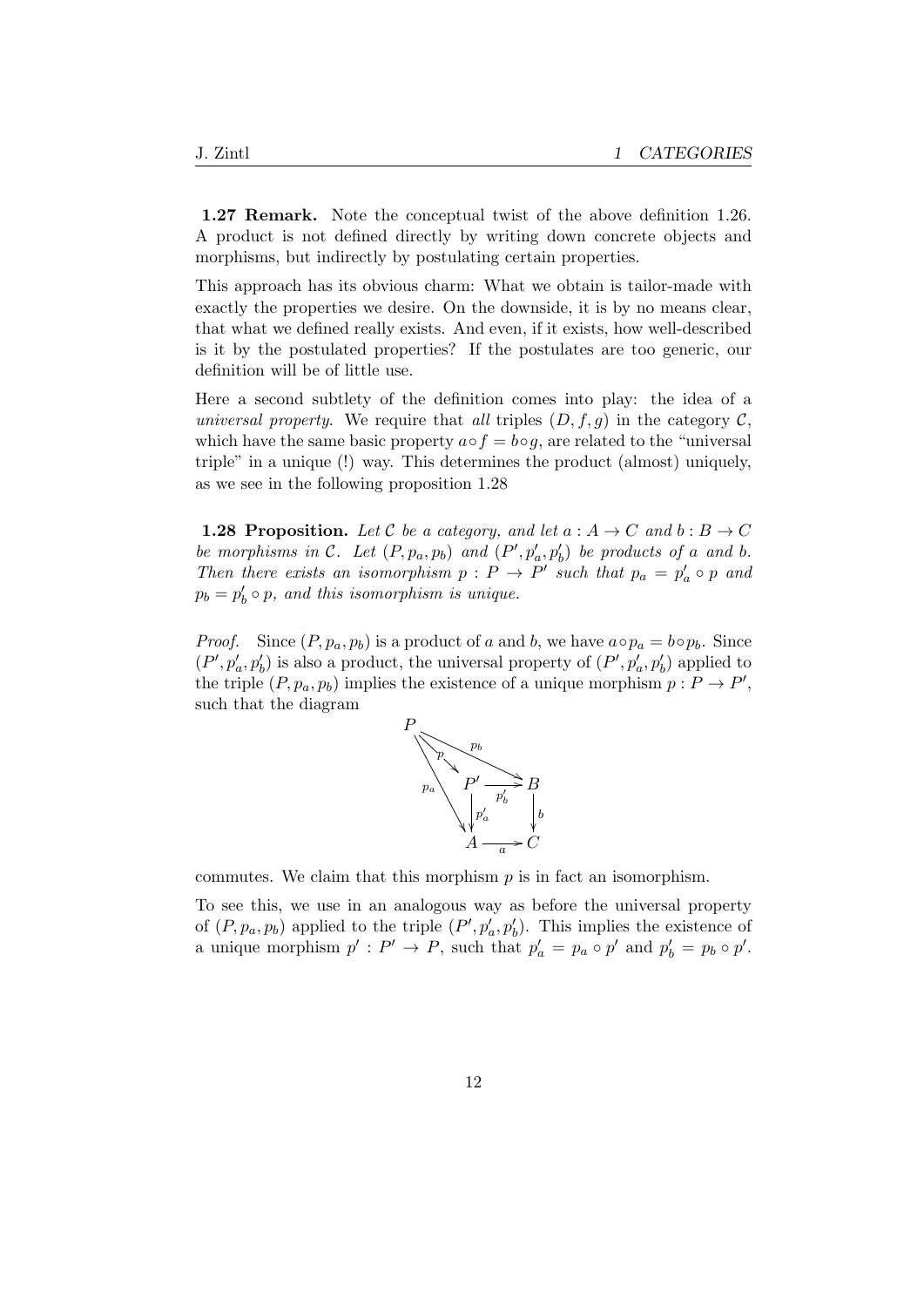Therefore the composed diagram



commutes. In particular, we have two commutative diagrams



where the second one commutes trivially. Finally, by applying the universal property of  $(P', p'_a, p'_b)$  to  $(P', p'_a, p'_b)$  itself, we obtain the existence of a unique (!) morphism  $\pi : P' \to P'$  making the above diagrams commute. Therefore we must have  $p \circ p' = \pi = \text{id }_{P'}$ .

Analogously, we prove the identity  $p' \circ p = id \, p$ . This shows that  $p : P \to P'$ is an isomorphism, and that it is the unique morphism which satisfies the property  $p_a = p'_a \circ p$  and  $p_b = p'_b$  $\circ p.$ 

1.29 Notation. It is established practice, presuming the Axiom of Choice, to fix for any pair of morphisms  $a: A \to C$  and  $b: B \to C$  in a category  $C$ , for which a product of  $a$  and  $b$  exists, one product, which is then denoted by  $(A \times_{a,C,b} B, p_a, p_b)$ . Often, one just writes  $A \times_C B$ , and calls it the *fibre* product of A and B over C.

1.30 Example: Cartesian product. Consider the category (Set) of sets. As before, let  $\{\odot\}$  denote a one-elemented set. Let A and B be sets, together with the unique constant maps  $a: A \to \{\odot\}$  and  $b: B \to \{\odot\}.$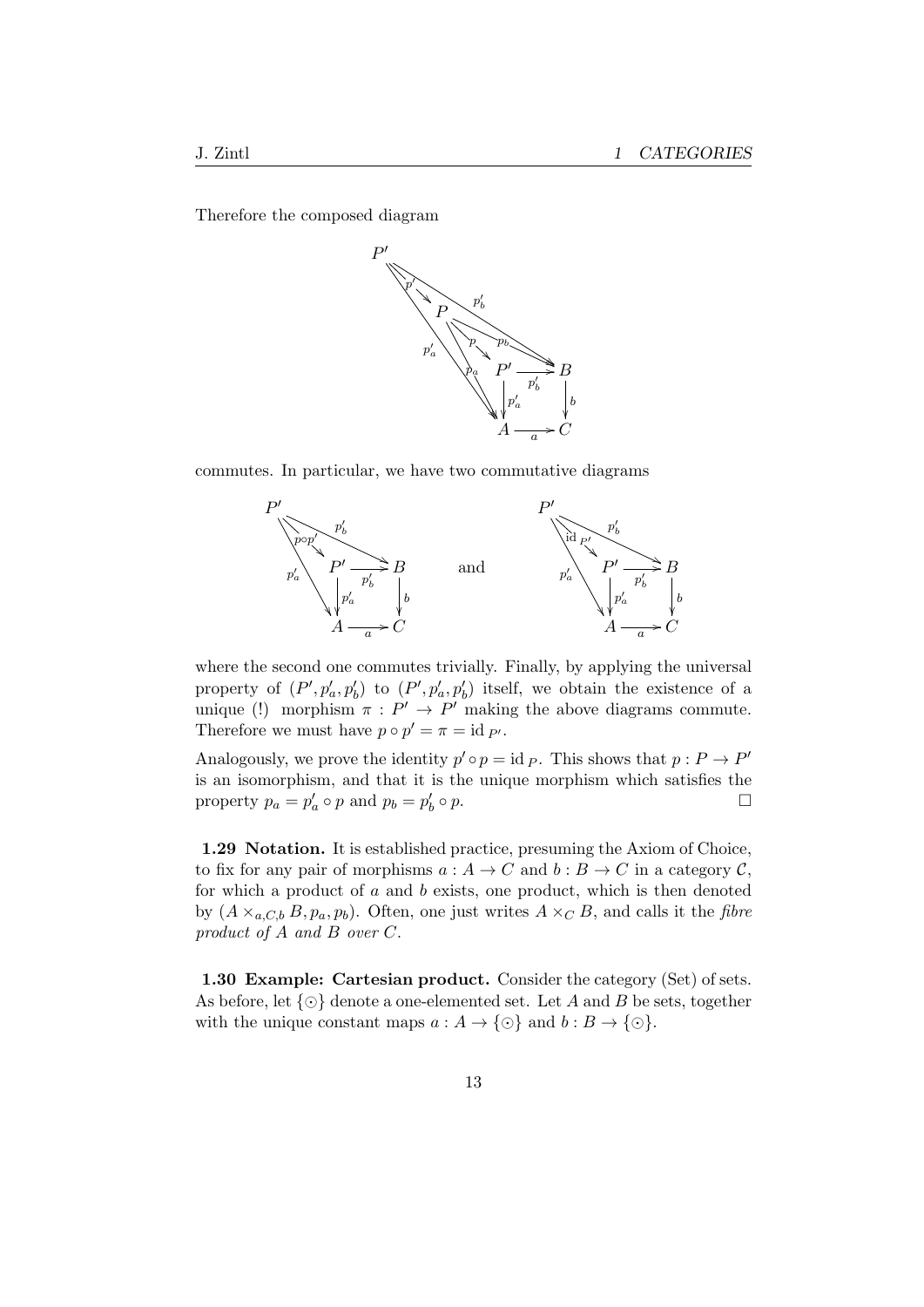We claim that up to bijections the product of  $a$  and  $b$  is given by the Cartesian product  $A \times B$ , together with the projection maps  $p_1 : A \times B \rightarrow A$  and  $p_2: A \times B \to B$ . Obviously, we have  $a \circ p_1 = b \circ p_2$ . Suppose we are given a set X, together with a pair of maps  $f: X \to A$  and  $g: X \to B$ . (Note that for the composed maps  $a \circ f : X \to \{ \odot \}$  and  $b \circ g : X \to \{ \odot \}$  the equality  $a \circ f = b \circ f$  is trivially satisfied.) We define a map  $h : X \to A \times B$  by  $h(x) := (f(x), g(x))$  for  $x \in X$ . Consider the diagram



It is clear that this map satisfies  $p_1 \circ h = f$  and  $p_2 \circ h = g$ , and it is the unique map with this property.

1.31 Remark. Analogously to example 1.30, other well-known constructions can be identified as products, for example:

- $G \times H$ , the product group for groups  $G, H \in Ob(\mathbf{Gp})$ ;
- $V \oplus W$ , the *direct sum* for K-vector spaces  $V, W \in Ob(K\text{-}VS)$ ;
- $A \cap B$ , the *intersection* of subsets  $A, B \subseteq S$  of some given  $S \in Ob$  (Set).

1.32 Example: Preimages and fibres. Consider again the category (Set) of sets. Let  $f: X \to Y$  be a map, and let  $U \subseteq Y$  be a subset.

We claim that for the set-theoretic preimage of  $U$  there exists a bijection

$$
f^{-1}(U) \cong U \times_{i,Y,f} X,
$$

where  $i: U \to Y$  is the inclusion map. More explicitly, if  $j: f^{-1}(U) \to X$  denotes the inclusion map, then we claim that the triple  $(f^{-1}(U), f | f^{-1}(U), j)$ is a product of  $i$  and  $f$ .

We clearly have  $i \circ f | f^{-1}(U) = f \circ j$ . Suppose that we are given a set S, together with maps  $h : S \to U$  and  $g : S \to X$ , such that  $i \circ h = f \circ g$ .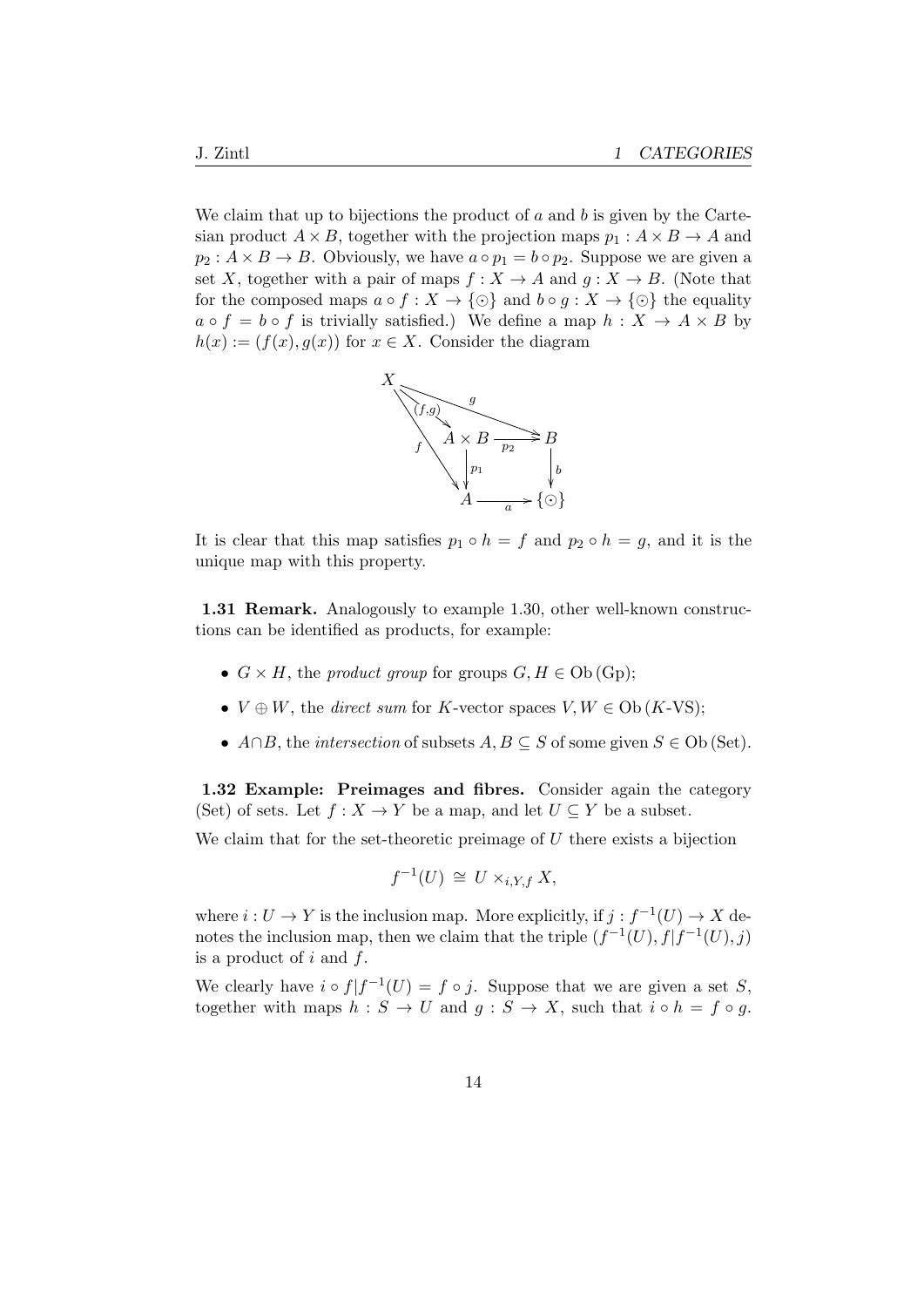Then for all  $s \in S$ , we have  $f(g(s)) = (f \circ g)(s) = (i \circ h)(s) = h(s) \in U$ . In particular, for all  $s \in S$  holds  $g(s) \in f^{-1}(U)$ . Therefore, the map

$$
g': S \to f^{-1}(U)
$$
 with  $g'(s) := g(s)$ 

is well-defined, and it satisfies both equalities  $j \circ g' = g$  and  $f | f^{-1}(U) \circ g' = h$ . The commutative diagram looks like this:



The map  $g'$  is the unique map satisfying the above two equalities. Indeed, suppose that there is another such map  $\gamma : S \to f^{-1}(U)$ . Then the map  $\gamma$ satisfies in particular  $j \circ \gamma = g = j \circ g'$ . The inclusion map j is injective, so it is a monomorphism by proposition 1.21. Thus  $\gamma = g'$ .

A *fibre* over a point  $y \in Y$  is by definition the preimage of the subset  $\{y\} \subset Y$ with respect to  $f$ . From this, the name "fibred product" is derived.

Note that this construction can be used to define preimages of morphisms even in a category  $\mathcal{C}$ , where no set-theoretic preimages exists, provided that products always exist in that category.

**1.33 Definition.** Let C be a category. Let  $a: C \rightarrow A$  and  $b: C \rightarrow B$ be morphisms in C. A coproduct of a and b is a triple  $(Q, q_a, q_b)$ , where  $Q \in Ob(\mathcal{C})$  is an object, and  $q_a : A \to Q$  and  $q_b : B \to Q$  are morphisms in C, such that  $q_a \circ a = q_b \circ b$ , and which satisfies the following universal property of coproducts:

For any triple  $(Z, f, g)$ , with  $Z \in Ob(\mathcal{C})$ , and  $f : A \to Z$  and  $g : B \to Z$ such that  $f \circ a = g \circ b$ , there exists a unique morphism  $z : Q \to Z$  in C, such that the following diagram commutes:

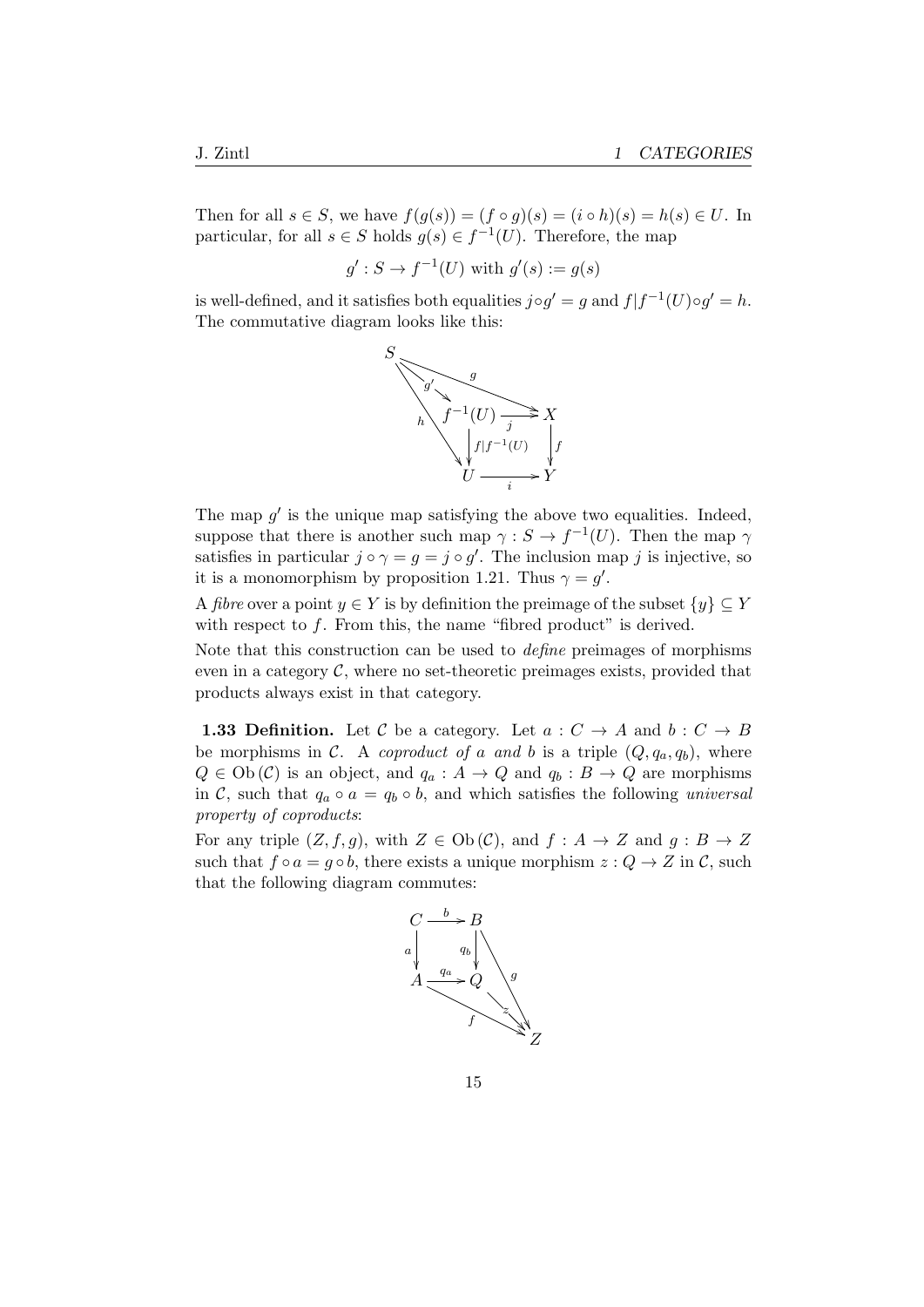1.34 Exercise. Show that coproducts are unique up to a unique isomorphism. Compare the proof of proposition 1.28.

1.35 Example: Disjoint union. Consider the category (Set) of sets. Let A and B be sets, together with the unique inclusion maps  $a : \emptyset \to A$  and  $b: \emptyset \to B$ .

We claim that up to bijections the coproduct of  $a$  and  $b$  is given by the disjoint union  $A \cup B$ , together with the inclusion maps  $i : A \rightarrow A \cup B$  and  $j : B \to A \cup B$ . The identity  $i \circ a = j \circ b$  is trivial. Suppose that we are given a set X, together with a pair of maps  $f : A \to X$  and  $g : B \to X$ . (Again, the condition  $f \circ a = g \circ b$  is empty.) We define a map

$$
h: A \dot{\cup} B \to X \quad \text{ by } h(x) := \begin{cases} f(x), & \text{if } x \in A, \\ g(x), & \text{if } x \in B. \end{cases}
$$

Consider the diagram



It is clear that this map satisfies  $h \circ i = f$  and  $h \circ j = g$ , and it is the unique map with this property.

1.36 Exercise. Show that in the category of vector spaces over a given field K the direct sum  $V \oplus W$  of  $V, W \in Ob(K\text{-}VS)$  is a coproduct.

1.37 Example: Quotients. Consider the category of sets, and let a set  $X \in Ob$  (Set) be fixed. Recall that an *equivalence relation* on X is a subset  $R \subseteq X \times X$ , such that for all elements  $x, y, z \in X$  the following hold

| (i)  |                                                                    | $(x, x) \in R$                 |
|------|--------------------------------------------------------------------|--------------------------------|
| (ii) | $(x, y) \in R$                                                     | $\Rightarrow$ $(y, x) \in R$ , |
|      | $(iii)$ $(x, y) \in R$ , $(y, z) \in R \Rightarrow (x, z) \in R$ . |                                |

Two elements  $x, y \in X$  are called *equivalent*, if  $(x, y) \in R$ . The *equivalence* class of an element  $x \in X$  with respect to R is the set  $[x] := \{y \in R : (x, y) \in$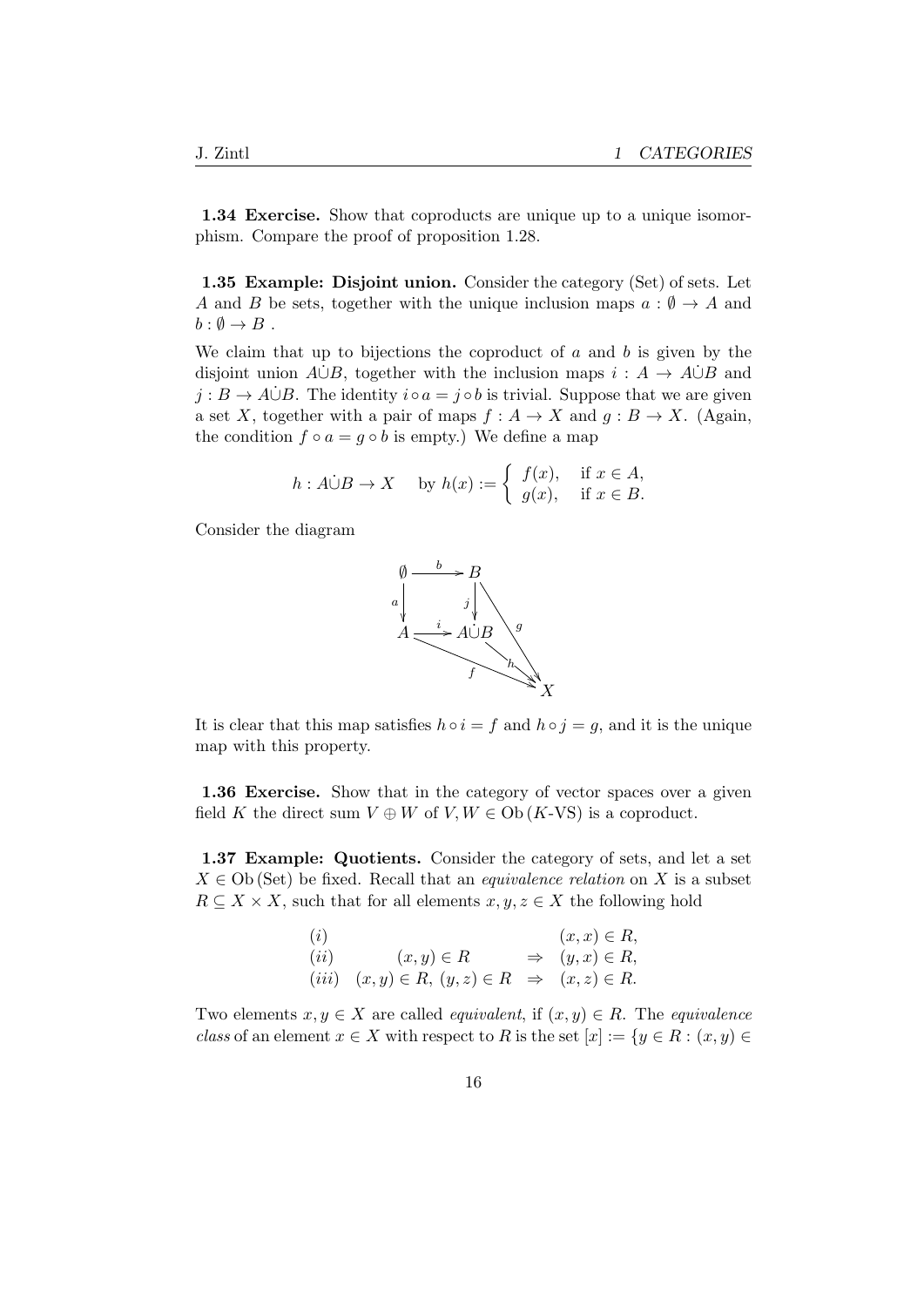R}. The set of all equivalence classes is denoted by  $X/R := \{ [x] : x \in R \}$ and called the *quotient* of  $X$  modulo  $R$ . There is a canonical surjective quotient map  $\pi : X \to X/R$  given by  $\pi(x) := [x]$ .

Let  $p_1 : R \to X$  and  $p_2 : R \to X$  denote the projections onto the first and second coordinate, respectively. We claim that  $(X/R, \pi, \pi)$  is a coproduct of  $p_1$  and  $p_2$ .

Let  $(x, y) \in R$ . Then  $\pi \circ p_1(x, y) = [x]$  and  $\pi \circ p_2(x, y) = [y]$ . But  $[x] = [y]$ by definition, since  $(x, y) \in R$ . This shows the identity  $\pi \circ p_1 = \pi \circ p_2$ . To prove the universal property, consider a set Z, together with a pair of maps  $f: X \to Z$  and  $g: X \to Z$  such that  $f \circ p_1 = g \circ p_2$ . Thus, for all  $(x, y) \in R$ holds  $f(x) = g(y)$ . In particular, since for all  $x \in X$  holds  $(x, x) \in R$ , we find  $f(x) = g(x)$ , and hence  $f = g$ . We now define a map

$$
\overline{f}: X/R \to Z
$$
 by  $\overline{f}([x]) := f(x)$ .

First, we need to verify that this is well defined. Let  $x' \in X$  be another representative with  $[x'] = [x]$ . Then  $(x', x) \in R$ . We compute  $f(x') =$  $f \circ p_1(x', x) = g \circ p_2(x', x) = g(x) = f(x)$ , by the previous observation. Hence the definition of the map  $\overline{f}$  is independent of the chosen representative.

It satisfies the identity  $\overline{f} \circ \pi = f$  by definition, and hence also  $\overline{f} \circ \pi = g$ , since  $f = q$ . It is the unique map with this property. Indeed, suppose there exists another map  $z : X/R \to Z$  such that  $z \circ \pi = f$ . Then  $z \circ \pi = \overline{f} \circ \pi$ . Since  $\pi$  is an epimorphism by proposition 1.21, we conclude  $z = \overline{f}$ .

The corresponding diagram looks like this:



1.38 Remark. In fact, what we discussed in example 1.37, is the *universal* property of the quotient: For any map  $f: X \to Z$ , which satisfies  $f(x) = f(y)$ for any equivalent  $x, y \in X$ , there exists a unique map  $\overline{f}: X/R \to Z$  such that  $f = \overline{z} \circ \pi$ .

**1.39 Definition.** Let C be a category. Let  $C \in Ob(\mathcal{C})$ , and let I be a set. Let  $A_I := \{a_i : A_i \to C\}_{i \in I}$  be a family of morphisms in C. A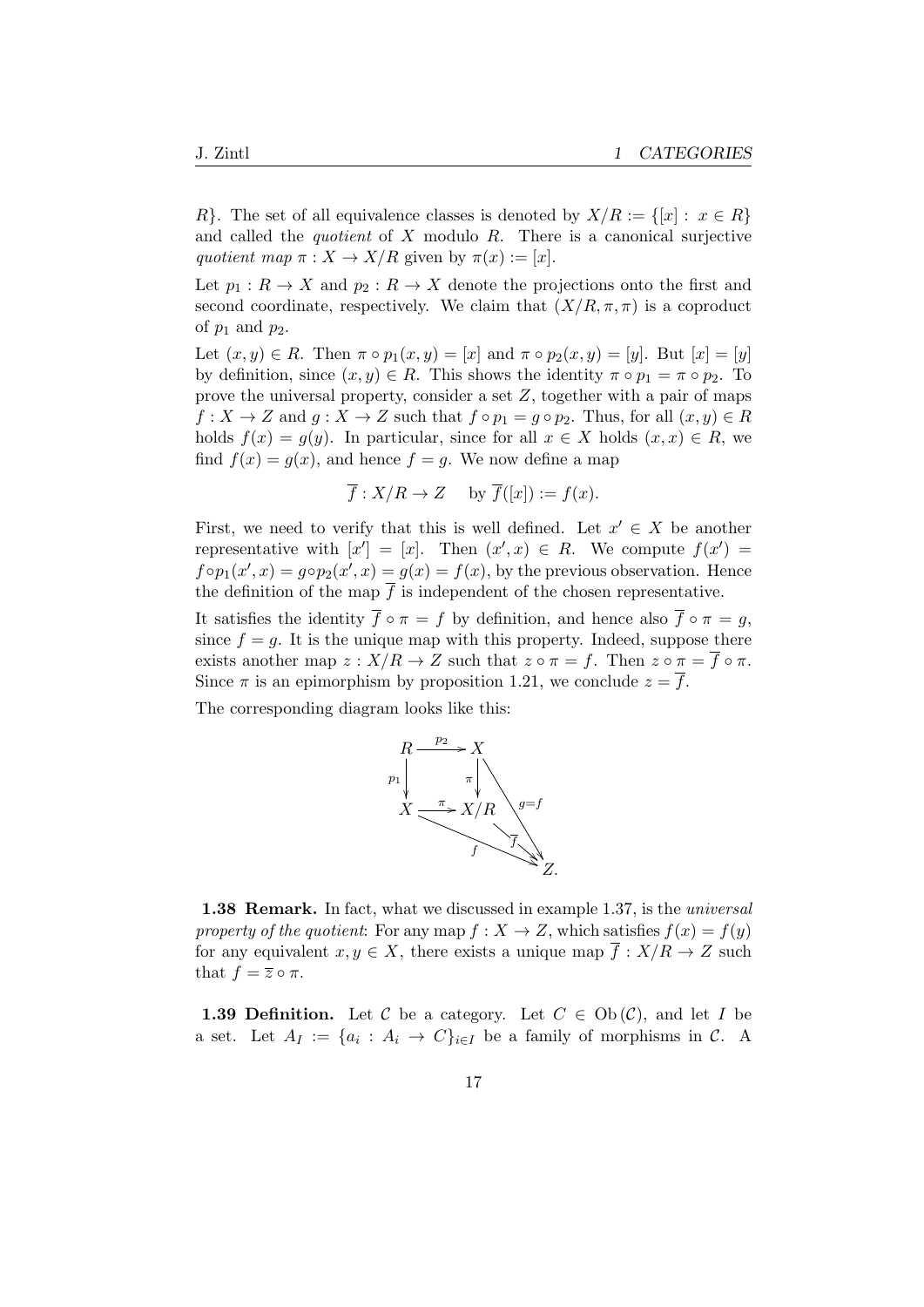product of  $A_I$  is an object  $P \in Ob(\mathcal{C})$  together with a family of morphisms  $\{p_i: P \to A_i\}_{i \in I}$ , such that  $a_i \circ p_i = a_j \circ p_j$  holds for all pairs  $i, j \in I$ , and which satisfies the following universal property of products:

For any family  $\{f_i: D \to A_i\}_{i \in I}$ , such that  $f_i \circ p_i = f_j \circ p_j$  or all pairs  $i, j \in I$ , there exists a unique morphism  $f: D \to P$  in C, such that the following diagram commutes for all  $i, j \in I$ :



1.40 Remark. a) The diagram in definition 1.39 is drawn in analogy to the case of families consisting of two morphisms as in definition 1.26. For the universal property of arbitrary products it suffices to require the identity  $f_i = p_i \circ f$  for all  $i \in I$ .

**b**) The definition of a *coproduct* of a family  $A_I := \{a_i : C \to A_i\}_{i \in I}$  of morphisms generalizing definition 1.33 is completely analogous. Furthermore, the uniqueness statements for products and coproducts, as in proposition 1.28, carry over in a straightforward way.

c) In talking about products and coproducts, very often the morphisms involved are left unmentioned (but not forgotten!). The established notation is

$$
\prod_{i \in I} A_i
$$
 for a product, and 
$$
\prod_{i \in I} A_i
$$
 for a coproduct.

**1.41 Example.** Let  $K$  be a field, and  $(K-VS)$  be the category of vector spaces over K. For a family of vector spaces  ${V_i}_{i \in I}$ , the Cartesian product

$$
\prod_{i \in I} V_i := \left\{ \{v_i\}_{i \in I} : v_i \in V_i \right\}
$$

has in a natural way the structure of a  $K$ -vector space. By definition, the direct sum of the family is the K-subspace

$$
\bigoplus_{i\in I} V_i := \Big\{ \{v_i\}_{i\in I} : v_i \in V \text{ and } \{i \in I : v_i \neq 0\} \text{ is finite} \Big\}.
$$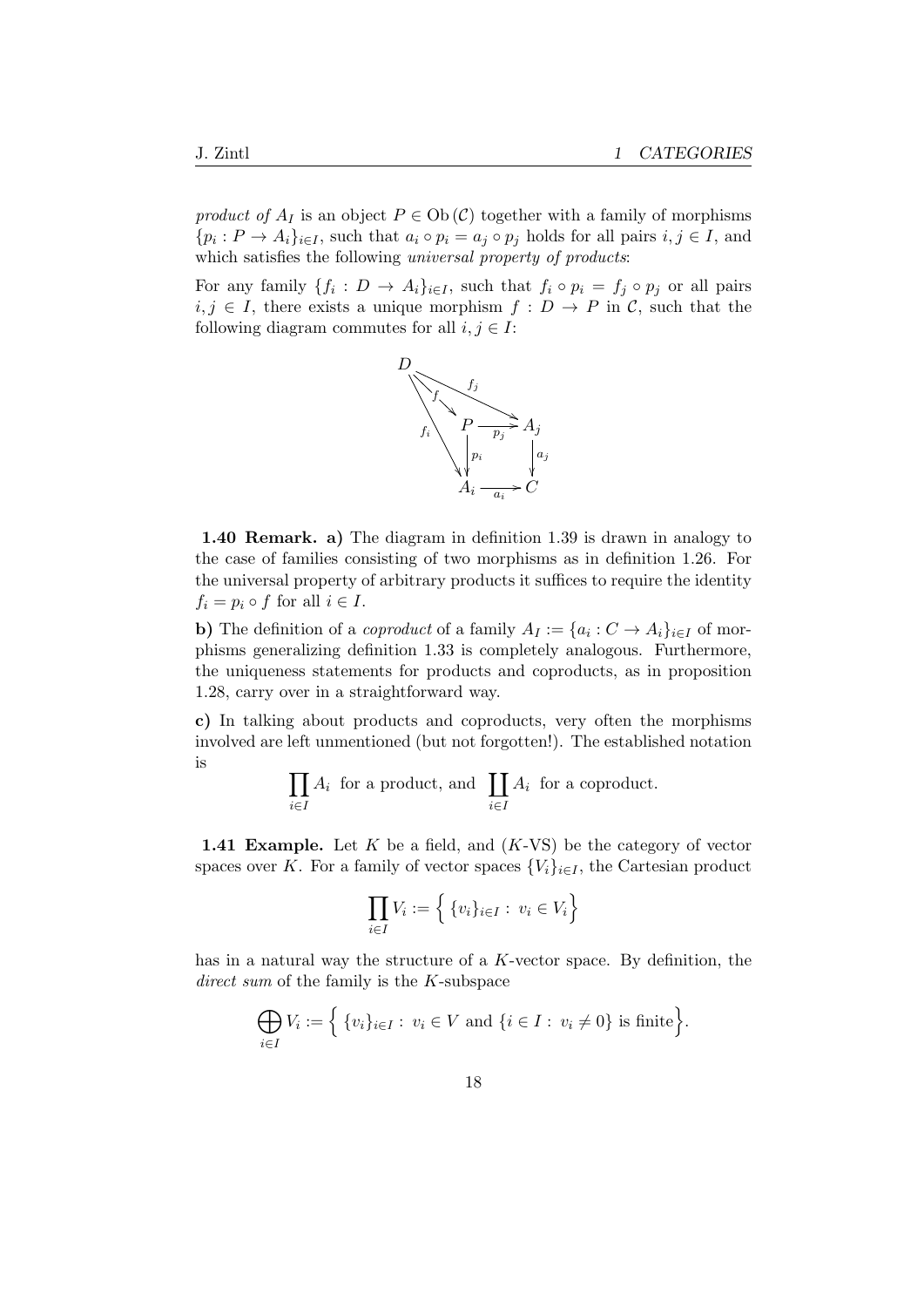Obviously both constructions agree for finite sets of indices I.

Let  $O := \{0\}$  denote the trivial vector space. We can identify the family  ${V_i}_{i\in I}$  as well with a family of constant K-linear maps  ${V_i \rightarrow O}_{i\in I}$ , as with a family of trivial inclusion homomorphisms  $\{O \to V_i\}_{i \in I}$ . It is straightforward to verify that with respect to these families,  $\prod_{i \in I} V_i$  is a product, and  $\bigoplus_{i\in I}V_i$  is a coproduct.

To get an idea, why product and coproduct behave differently, consider two families of K-linear maps  $\{f_i: U \to V_i\}_{i \in I}$ , and  $\{g_i: V_i \to W\}_{i \in I}$ , and the corresponding diagrams of the universal properties:



Here,  $p_i$  and  $e_i$ , for  $i \in I$ , denote the obvious projection and embedding homomorphisms.

In the case of the product, we need to verify for each vector  $u \in U$  the condition  $f_i(u) = p_i \circ f(u)$  for all  $i \in I$  simultaneously. In the case of the coproduct, we need to verify for each single  $i \in I$  that for any vector  $v \in V_i$ the condition  $g_i(v) = g \circ e_i(v)$  is satisfied.

In a certain sense, the product  $\prod_{i \in I} V_i$  is the *largest* vector space, making the diagram of definition 1.39 commutative, while the coproduct  $\bigoplus_{i \in I} V_i$  is the smallest vector space, that makes the corresponding diagram commutative.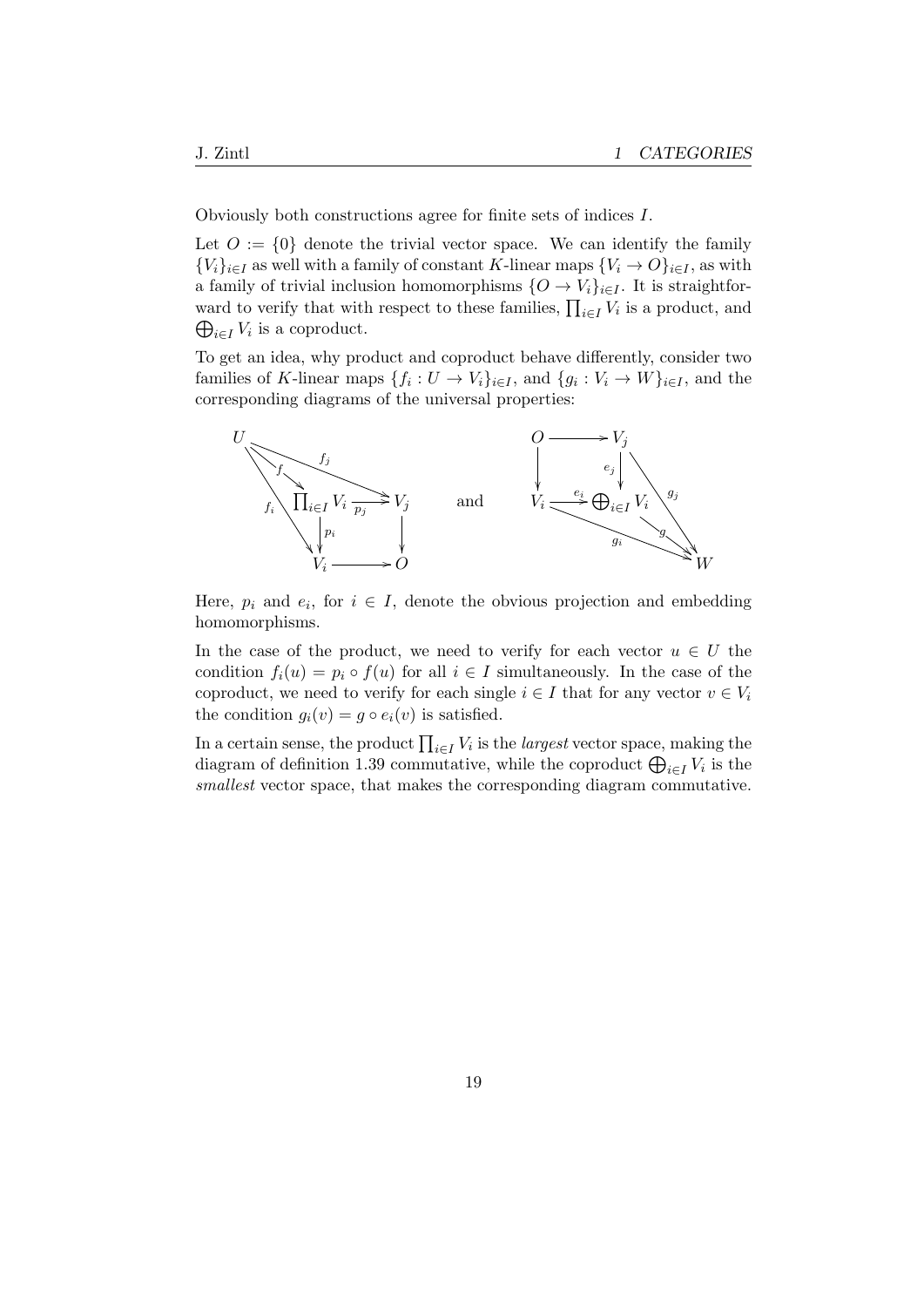## 2 Functors

#### 2.1 Definitions and examples

**2.1 Definition.** Let  $\beta$  and  $\beta$  be categories. A functor **F** from  $\beta$  to  $\beta$ consists of the following data:

(1) a map of classes

$$
F:Ob(\mathcal{B}) \to Ob(\mathcal{C})
$$

(2) a family of maps of classes

$$
F_{A,B}: \text{Mor}_{\mathcal{B}}(A, B) \to \text{Mor}_{\mathcal{C}}(F(A), F(B))
$$

for all  $A, B \in Ob(\mathcal{B})$ , such that

(3) for all  $A \in Ob(\mathcal{B})$  holds

$$
F_{A,A}(\mathrm{id}_A) = \mathrm{id}_{F(A)}
$$

(4) for all  $A, B, C \in Ob(\mathcal{B}), f \in Mor_{\mathcal{B}}(A, B)$  and  $g \in Mor_{\mathcal{B}}(B, C)$  holds

$$
F_{A,C}(g \circ f) = F_{B,C}(g) \circ F_{A,B}(f)
$$

**2.2 Remark.** Note that in part  $(4)$  of definition 2.1, the symbol " $\circ$ " stands on the left hand side of the equation for the composition in  $\mathcal{B}$ , while on the right hand side it stands for the composition in  $C$ .

Our notation for a functor **F** from a category  $\beta$  to a category  $\beta$  will be

$$
\begin{array}{cccc}\n\mathbf{F}: & \mathcal{B} & \rightarrow & \mathcal{C} \\
& B & \mapsto & F(B) \\
f: B \rightarrow B' & \mapsto & F_{B,B'}(f): F(B) \rightarrow F(B')\n\end{array}
$$

where B and B' are objects in B, and  $f : B \to B'$  is a morphism in B. Often we will simply write  $F(f)$  instead of  $F_{B,B'}(f)$  for the image of a morphism  $f \in \text{Mor}_{\mathcal{B}}(B, B').$ 

**2.3 Example.** Let  $n \in \mathbb{N}_{>0}$  be fixed. For any field  $(K, +, \cdot)$ , we have the multiplicative group of invertible square matrices  $(\mathrm{Gl}_n(K), \cdot)$  of size n. In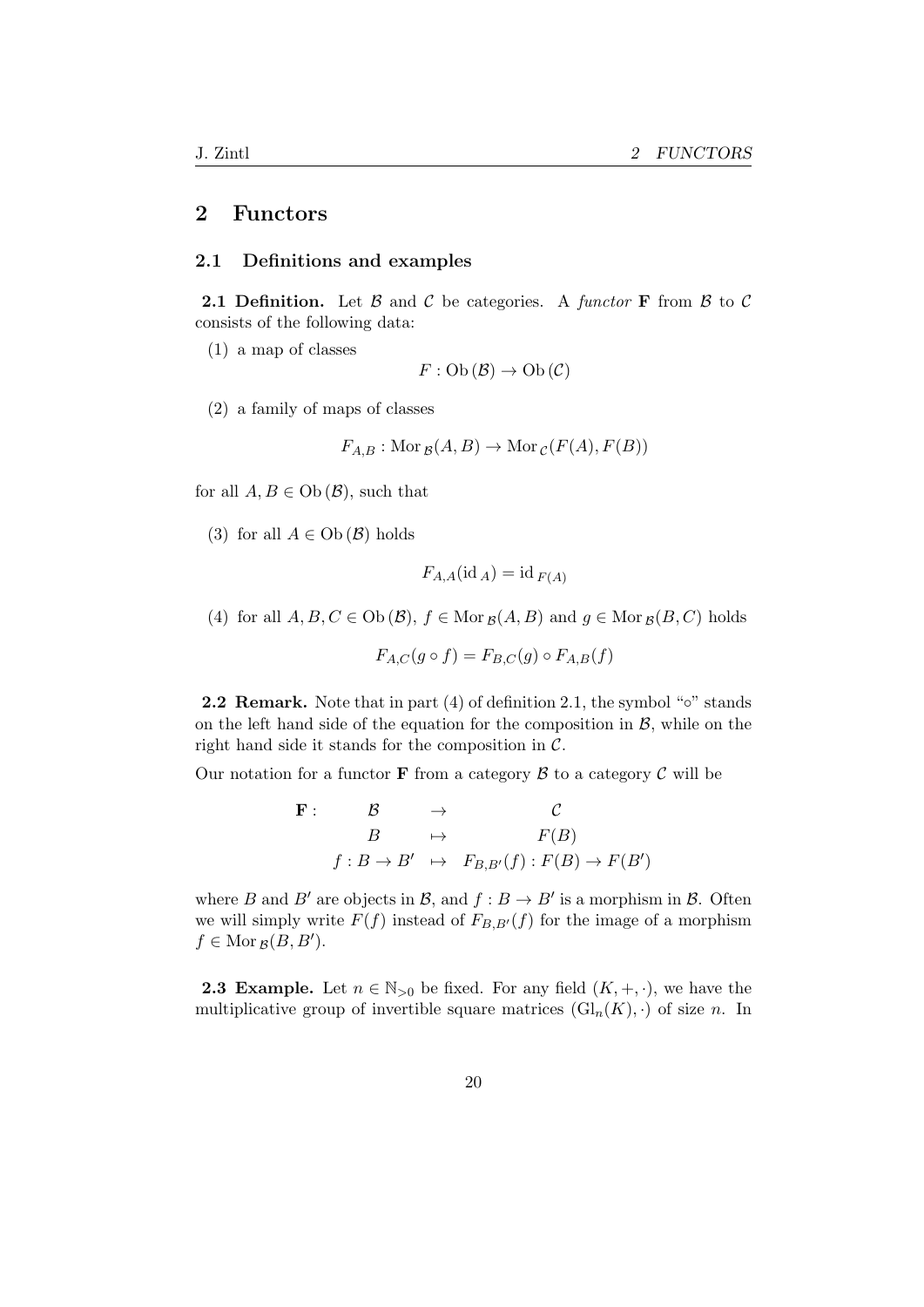fact, this assignment is functorial in the following sense: We define a functor by

$$
\begin{array}{rcl}\n\mathrm{Gl}_n: & (\mathrm{Fld}) & \to & (\mathrm{Gp}) \\
& (K, +, \cdot) & \mapsto & (\mathrm{Gl}_n(K), \cdot) \\
\alpha & \mapsto & \tilde{\alpha}\n\end{array}
$$

For a homomorphism of fields  $\alpha : K \to L$  we define the morphism  $\tilde{\alpha} :=$  $\mathrm{Gl}_n(\alpha)$  as follows. Consider an invertible matrix  $A = (a_{ij})_{1 \le i,j \le n} \in \mathrm{Gl}_n(K)$ . For any  $a_{ij} \in K$ , we obtain  $\alpha(a_{ij}) \in L$ , and thus a quadratic matrix  $\tilde{\alpha}(A) \in \text{Mat}(n, n, L)$ . Recall that the determinant map is a polynomial in the coefficients of the matrix, and  $\alpha$  is a homomorphism of fields. So we compute

$$
\det((\alpha(a_{ij}))_{1\leq i,j\leq n}) = \alpha(\det((a_{ij})_{1\leq i,j\leq n})) \neq 0.
$$

The last inequality follows, since  $\det(A) \neq 0$  by assumption, and  $\alpha$  is injective as a homomorphism of fields. In particular,  $\tilde{\alpha}(A) \in Gl_n(L)$ , so  $\tilde{\alpha}$  is indeed a map from  $\mathrm{Gl}_n(K)$  to  $\mathrm{Gl}_n(L)$ .

To verify that  $\tilde{\alpha}$  is in fact a morphism in (Gp), we still need to prove that it is a group homomorphism. Indeed, for  $A, B \in Gl_n(K)$ , an elementary computation shows  $\tilde{\alpha}(AB) = \tilde{\alpha}(A) \cdot \tilde{\alpha}(B)$ .

It is easy to verify for a second homomorphism of fields  $\beta: L \to M$  the functorial property  $(\beta \circ \alpha)^{\sim} = \tilde{\beta} \circ \tilde{\alpha}$  for compositions.

2.4 Example: Forgetful Functors. As the name suggests, these functors "forget" certain structures on objects, reducing them to objects in a more elementary category.

For example, any field  $(K, +, \cdot)$  carries as part of its definition the structure of an Abelian group  $(K, +)$ . Any homomorphism of fields is in particular a homomorphism of the underlying Abelian groups. We thus have as a special case of a forgetful functor:

$$
\begin{array}{rcl}\n\mathbf{F}: & (\mathrm{Fld}) & \rightarrow & (\mathrm{Ab}) \\
& (K, +, \cdot) & \mapsto & (K, +) \\
\alpha & \mapsto & \alpha\n\end{array}
$$

**2.5 Definition.** Let  $\mathbf{F} : \mathcal{B} \to \mathcal{C}$  be a functor. The functor **F** is called full, if for all  $A, B \in Ob (\mathcal{B})$  the map  $F_{A,B}$  is surjective. The functor **F** is called *faithful*, if for all  $A, B \in Ob(\mathcal{B})$  the map  $F_{A,B}$  is injective.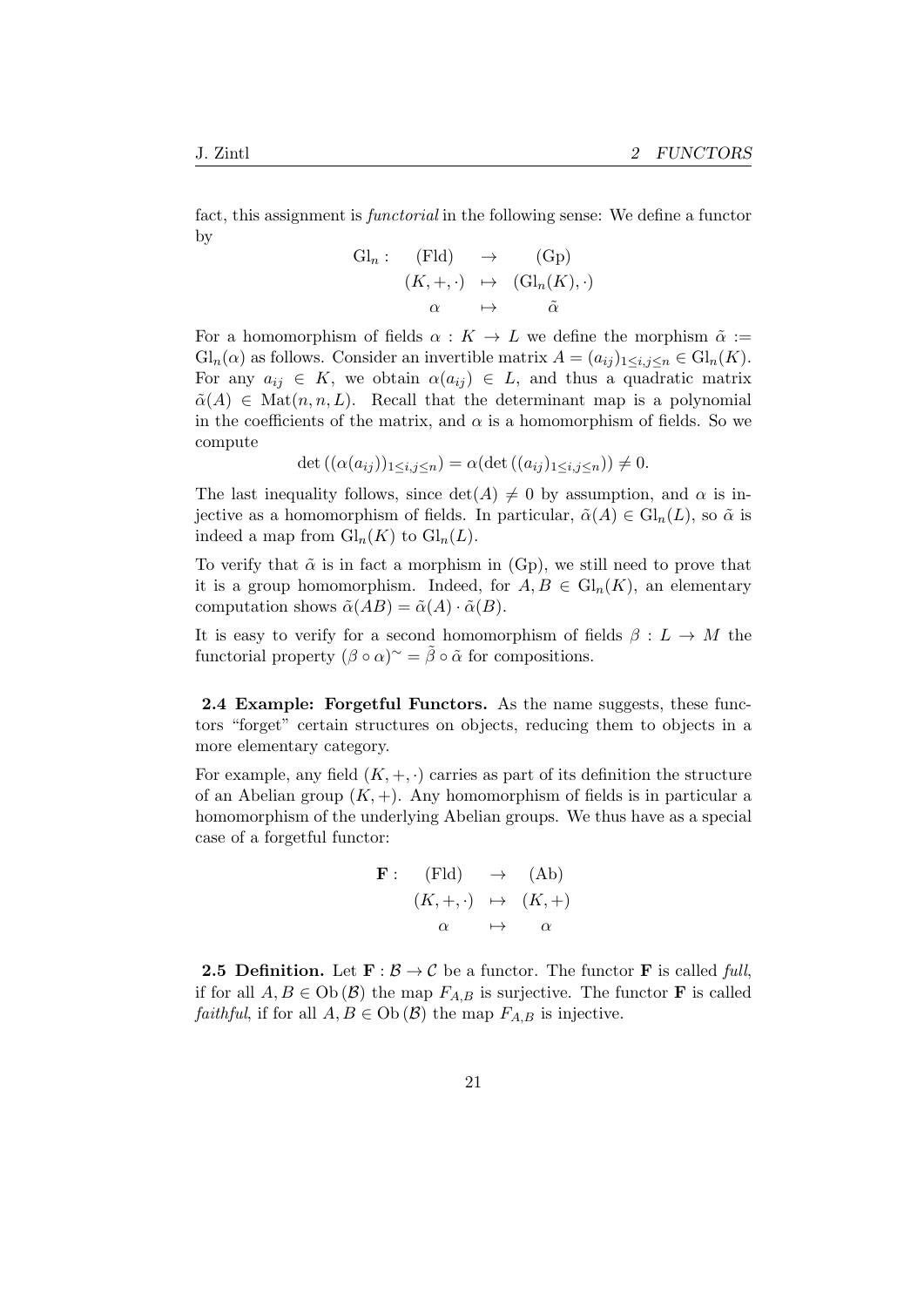**2.6 Example.** Let  $\beta$  be a subcategory of  $\beta$ . Then the in the obvious way defined *inclusion functor*  $\mathbf{i} : \mathcal{B} \to \mathcal{C}$  is faithful. Moreover,  $\mathcal{B}$  is a full subcategory if and only if **i** is full.

**2.7 Exercise.** Let  $\mathbf{F} : \mathcal{B} \to \mathcal{C}$  be a functor, and let  $f \in \text{Mor}(\mathcal{B})$ .

a) Show that  $F(f)$  is an isomorphism, if f is an isomorphism.

b) Suppose that **F** is full and faithful. Show that  $F(f)$  is an isomorphism if and only if  $f$  is an isomorphism.

**2.8 Definition.** A *faithful category over* (Set) is a pair  $(C, F)$  consisting of a category C and a faithful functor  $\mathbf{F} : C \to (\text{Set})$ . In this case, a morphism  $f \in \text{Mor}(\mathcal{C})$  is called *injective*, if  $F(f)$  is injective in (Set), and *surjective*, if  $F(f)$  is surjective in (Set).

2.9 Example. Using the respective forgetful functors, all of the categories (Gp), (Ab), (Rng), (CRng), (Fld), (K-VS) are faithful over (Set). With respect to the forgetful functors, the notions of injectivity and surjectivity of definition 2.8 agree with the standard definitions.

**2.10 Lemma.** Let  $(C, \mathbf{F})$  be a faithful category over (Set). Let  $f \in \text{Mor}(\mathcal{C})$ be a morphism. If  $f$  is injective, then it is a monomorphism. If  $f$  is surjective, then it is an epimorphism.

*Proof.* We prove only the first claim, and leave the second one to the reader as an exercise.

Suppose that  $q : B \to C$  is an injective morphism in C. Then, by definition,  $F(q)$  is injective in (Set), so it is a monomorphism by proposition 1.21. Consider two morphisms  $f, f' : A \to B$  in C such that  $g \circ f = g \circ f'$ . Applying the functor **F**, we obtain  $F(g) \circ F(f) = F(g) \circ F(f')$ . Hence  $F(f) = F(f')$ , and thus  $f = f'$ , since **F** is faithful.

2.11 Remark: Category (Cat) of categories. By now, we have become familiar with a fundamental trait of mathematics: in a first step, one introduces interesting new "objects", and in a second step one studies their interrelations, which are formulated as "morphisms".

It is only natural to apply this strategy to the definition of categories itself, viewing them as objects in a category, where the morphisms are given by functors.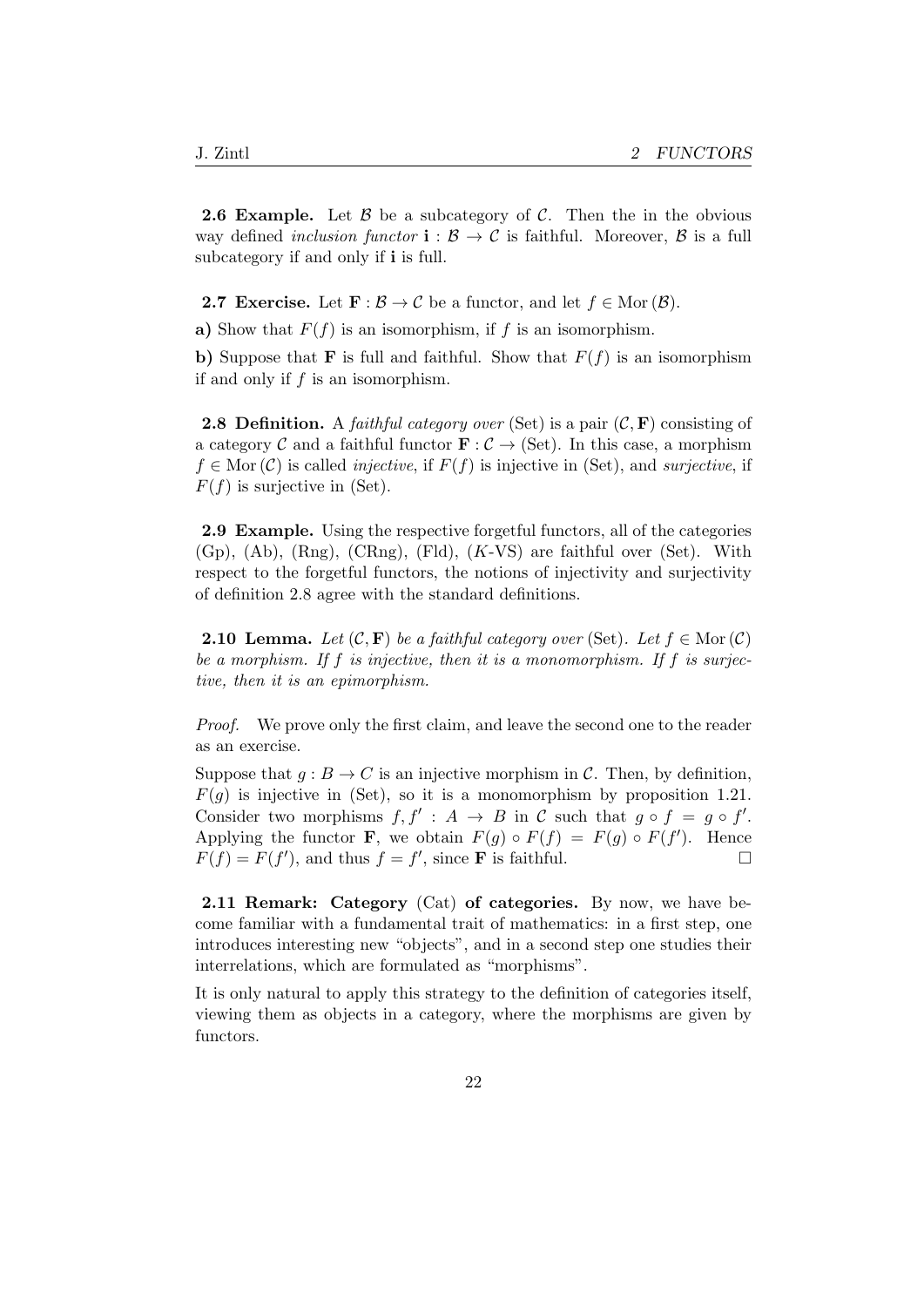Let  $A, B, C$  be categories. Let  $\mathbf{F} : A \to B$  and  $\mathbf{G} : B \to C$  be functors between them, given by families of maps F and  $F_{A_1,A_2}$ , or G and  $G_{B_1,B_2}$ , respectively, where  $A_1, A_2 \in Ob(\mathcal{A})$  and  $B_1, B_2 \in Ob(\mathcal{B})$ . There is a natural composition of functors  $G \circ F$ , which is given by  $G \circ F$  for objects, and  $G_{F(A_1),F(A_2)} \circ F_{A_1,A_2}$ , for morphisms, with  $A_1, A_2 \in Ob(\mathcal{A})$ . This rule for composition is associative, and clearly there is an identity functor for each category.

In this way, we construct the *category of categories* (Cat), where the class of objects consists of all categories, and the respective class of morphisms Mor  $_{(Cat)}(\mathcal{A}, \mathcal{B})$  consists of all functors from  $\mathcal{A}$  to  $\mathcal{B}$ .

#### 2.2 Duality

The concept of duality is a deeply embedded into the framework of mathematical language.

**2.12 Definition.** Let  $\mathcal C$  be a category. The *opposite category*  $\mathcal C^{op}$  is defined by

(1) the class of objects

Ob 
$$
(\mathcal{C}^{op}) := Ob(\mathcal{C}),
$$

(2) the classes of morphisms, for all  $A, B \in Ob(\mathcal{C})$ 

$$
Mor_{\mathcal{C}^{op}}(A, B) := Mor_{\mathcal{C}}(B, A)
$$

- (i.e. a morphism  $f^o: A \to B$  in  $\mathcal{C}^{op}$  is a morphism  $f: B \to A$  in  $\mathcal{C}$ ),
- (3) the composition maps, for all  $A, B, C \in Ob(\mathcal{C}^{op})$

$$
\mu_{A,B,C}^{op}(g^o, f^o) := \mu_{C,B,A}(f,g)^o
$$

where  $f^o \in \text{Mor}_{\mathcal{C}^{op}}(A, B)$ , and  $g^o \in \text{Mor}_{\mathcal{C}^{op}}(B, C)$ ,

(4) identity morphisms, for all  $A \in Ob \, (C^{op})$ 

$$
\mathrm{id}_{\,A}^{\,o}:=\mathrm{id}_{\,A}.
$$

2.13 Remark. In shorthand notation, the composition rule for morphisms  $f^o: A \to B$  and  $g^o: B \to C$  in  $\mathcal{C}^{op}$  is written as

$$
g^o \circ f^o = (f \circ g)^o
$$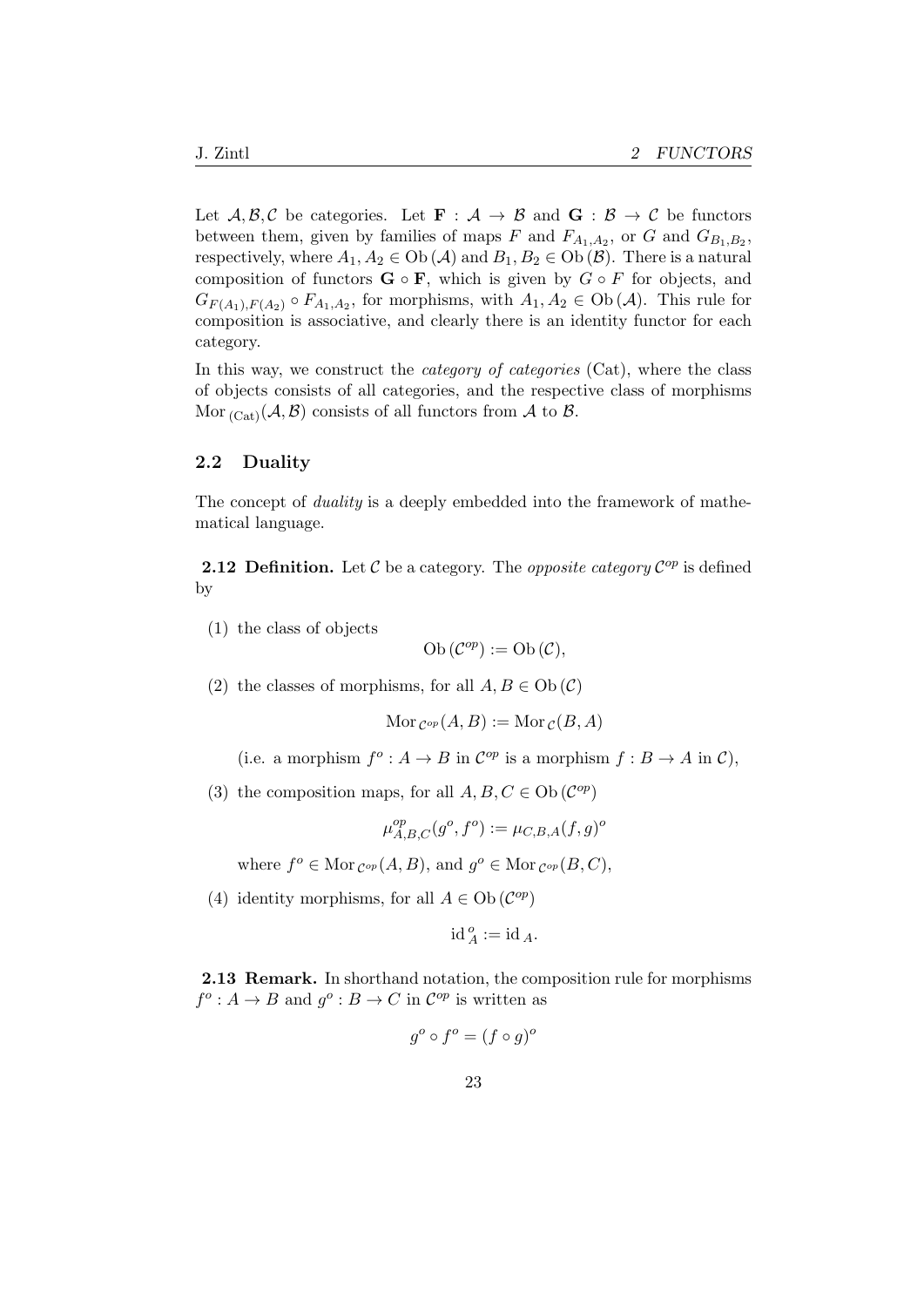where we need to keep in mind that the composition "∘" on the left hand side is meant to be taken in  $\mathcal{C}^{op}$ , and on the right hand side in  $\mathcal{C}$ .

Using diagrams, the composition rule for the opposite category is visualized as follows: A diagram in the category  $\mathcal{C}^{op}$ 

$$
A \xrightarrow{f^o} B \xrightarrow{g^o} C
$$

corresponds in  $\mathcal C$  to a diagram

$$
A \underbrace{\underbrace{f \qquad B \prec^g}_{f \circ g} C}
$$

Clearly, we have  $(\mathcal{C}^{op})^{op} = \mathcal{C}$ . Therefore, for a morphism  $f \in \text{Mor}(\mathcal{C}^{op})$  we can also write  $f^o \in \text{Mor}(\mathcal{C})$  for the corresponding morphism in  $\mathcal{C}$ .

In practice, the superscript " $\degree$ " is usually omitted, when the direction of the morphisms is clear from the context.

**2.14 Proposition.** Let C be a category. Let  $f : A \rightarrow C$  and  $g : B \rightarrow C$  be morphisms in  $C$ . Then the following equivalences hold:

- (i) f is a monomorphism in  $\mathcal{C} \Leftrightarrow f^o$  is an epimorphism in  $\mathcal{C}^{op}$ ,
- $(ii)$  $(P, p_a, p_b)$  is a product of  $f$  and  $g$  in  $\mathcal C$ ⇔  $(P,p_a^o,p_b^o)$  is a coproduct of  $f^o$  and  $g^o$  in  $\mathcal{C}^{op}$ .

*Proof.* The proof follows immediately from the definitions.  $\Box$ 

**2.15 Remark.** Let  $\mathcal{C}$  be a category, and let  $\mathcal{C}^{op}$  be its opposite category. The *duality* on  $\mathcal C$  is defined by the assignment

$$
\begin{array}{cccc}\n\mathbf{D}: & \mathcal{B} & \rightarrow & \mathcal{B}^{op} \\
A & \mapsto & A \\
f: A \rightarrow B & \mapsto & f^o: B \rightarrow A\n\end{array}
$$

The duality **D** is not a functor. Indeed, for two morphisms  $f : A \rightarrow B$  and  $q: B \to C$  we compute from the composition rule of the opposite category

$$
D_{A,C}(g \circ f) = (g \circ f)^{\circ} = f^{\circ} \circ g^{\circ} = D_{A,B}(f) \circ D_{B,C}(g).
$$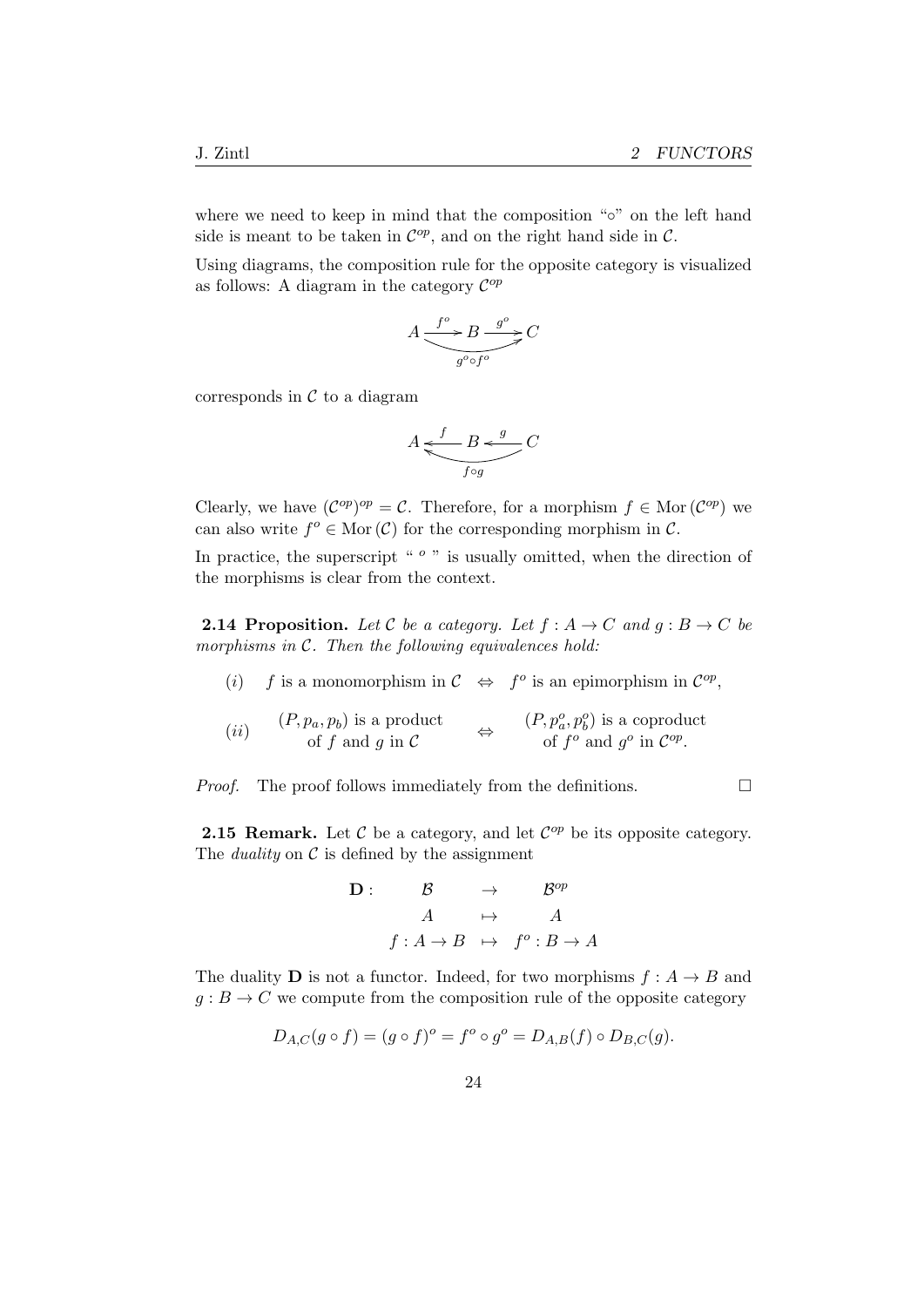**2.16 Definition.** Let  $\beta$  and  $\beta$  be categories. A *contravariant functor* from  $\beta$  to  $\beta$  is a functor

 $\mathbf{F}: \ \mathcal{B}^{op} \to \mathcal{C}.$ 

**2.17 Remark. a)** For emphasis, a functor  $\mathbf{F} : \mathcal{B} \to \mathcal{C}$  as in definition 2.1 is also called a covariant functor.

b) Let a contravariant functor  $\mathbf{F} : \mathcal{B}^{op} \to \mathcal{C}$  be given. By composition with the duality on B from 2.15, it can be viewed as an assignment  $\mathbf{F}^{op} := \mathbf{F} \circ \mathbf{D}$ with

$$
\begin{array}{rcl}\n\mathbf{F}^{op} : & \mathcal{B} & \to & \mathcal{C} \\
A & \mapsto & F(A) \\
f: A \to B & \mapsto & F_{B,A}(f^o) : F(B) \to F(A).\n\end{array}
$$

Recall that a morphism  $f : A \to B$  in B is sent under the duality to the morphism  $f^o: B \to A$  in  $\mathcal{B}^{op}$ . Therefore we have  $F_{A,B}^{op}(f) = F_{B,A}(f^o) \in$ Mor  $c(F(B), F(A))$ .

For a second morphism  $g : B \to C$  in B, the composition  $g \circ f : A \to C$ corresponds to a morphism  $(g \circ f)^{\circ}: C \to A$  in  $\mathcal{B}^{op}$ . The composition rule for the covariant functor on  $\mathcal{B}^{op}$  implies

$$
F_{C,A}((g \circ f)^o) = F_{C,A}(f^o \circ g^o) = F_{B,A}(f^o) \circ F_{C,B}(g^o),
$$

and hence,

$$
F_{A,C}^{op}(g \circ f) = F_{A,B}^{op}(f) \circ F_{B,C}^{op}(g).
$$

Summing things up: covariant functors preserve orientations and compositions, while covariant functors reverse both. In everyday mathematics, one simply writes  $\mathbf{F} : \mathcal{B} \to \mathcal{C}$  instead of  $\mathbf{F}^{op} : \mathcal{B}^{op} \to \mathcal{C}$  when the orientations of the arrows are clear from the context.

#### 2.18 Example: The Mor-Functors.

Let C be a category, such that for all  $A, B \in Ob(\mathcal{C})$  the class Mor  $_{\mathcal{C}}(A, B)$  is a set. Let an object  $A \in Ob(\mathcal{C})$  be fixed.

a) We define the covariant Mor-functor by

$$
Mor(A, \bullet): C \rightarrow (Set)
$$
  
\n
$$
B \rightarrow Mor_{\mathcal{C}}(A, B)
$$
  
\n
$$
\alpha: B \rightarrow B' \rightarrow \alpha_*: Mor_{\mathcal{C}}(A, B) \rightarrow Mor_{\mathcal{C}}(A, B')
$$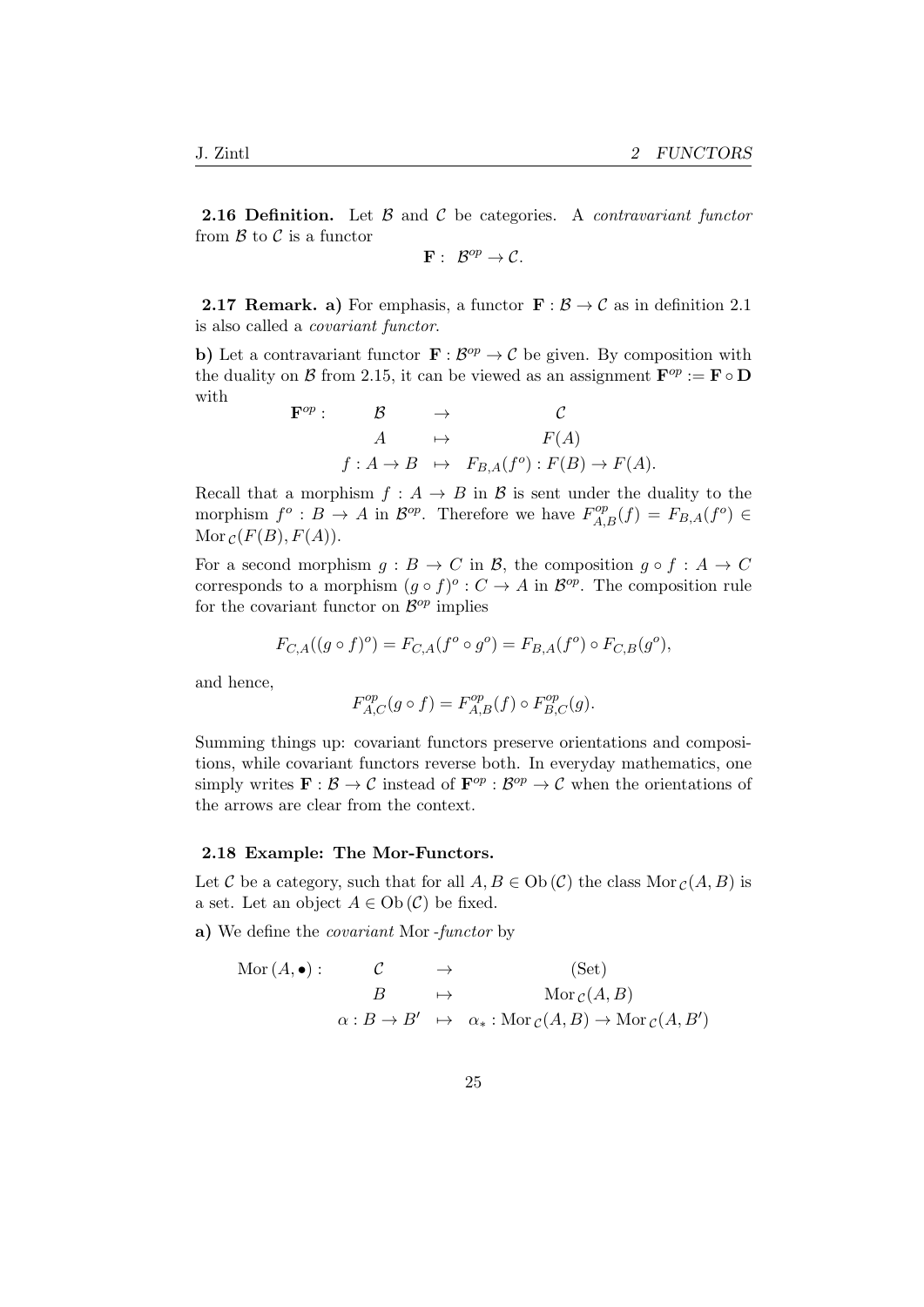where we define for a morphism  $\alpha : B \to B'$  and  $f \in \text{Mor}_{\mathcal{C}}(A, B)$  the image  $\alpha_*(f) := \alpha \circ f \in \text{Mor}_{\mathcal{C}}(A, B')$ . Note that for a second morphism  $\beta: B' \to B''$  we clearly have

$$
(\beta \circ \alpha)_*(f) = \beta \circ \alpha \circ f = \beta_*(\alpha \circ f) = \beta_*(\alpha_*(f)) = \beta_* \circ \alpha_*(f).
$$

Hence  $(\beta \circ \alpha)_* = \beta_* \circ \alpha_*$ , so Mor  $(A, \bullet)$  is indeed a functor.

b) We define the *contravariant* Mor-functor by

$$
\begin{array}{cccc}\n\text{Mor}(\bullet, A): & \mathcal{C} & \rightarrow & (\text{Set}) \\
& B & \mapsto & \text{Mor}_{\mathcal{C}}(B, A) \\
& \alpha: B \rightarrow B' & \mapsto & \alpha^* : \text{Mor}_{\mathcal{C}}(B', A) \rightarrow \text{Mor}_{\mathcal{C}}(B, A)\n\end{array}
$$

where we define for a morphism  $\alpha : B \to B'$  in  $\mathcal C$  and  $f \in \text{Mor}_{\mathcal C}(B', A)$  the image  $\alpha^*(f) := f \circ \alpha \in \text{Mor}_{\mathcal{C}}(B, A)$ . In this case, for a second morphism  $\beta: B' \to B''$  in C we find

$$
(\beta \circ \alpha)^*(f) = f \circ \beta \circ \alpha = \alpha^*(f \circ \beta) = \alpha^*(\beta^*(f)) = \alpha^* \circ \beta^*(f).
$$

Hence  $(\beta \circ \alpha)^* = \alpha^* \circ \beta^*$ , so Mor  $(\bullet, A)$  is contravariant.

**2.19 Exercise.** Let  $C = (Gp)$  be the category of groups. For all groups  $G, H \in Ob(Gp)$ , the set of morphisms  $Mor_{(Gp)}(G, H) = Hom(G, H)$  has in a natural way the structure of a group. Construct analogously to the previous example 2.18 covariant and contravariant Hom-functors from (Gp) to (Gp) itself.

**2.20 Example.** Let K be a field, and consider the category  $(K\text{-}VS)$  of K-vector spaces. Consider  $K$  as a vector space over itself. Then the contravariant Mor-functor  $\text{Hom}_K(\bullet, K)$  assigns a vector space V to its dual vector space  $V^* := \text{Hom}_K(V, K)$ . We obtain a contravariant functor

$$
\begin{array}{rcl}\n\text{Mor} \left( \bullet, K \right) : & (K\text{-}VS) & \to & (K\text{-}VS) \\
& V & \mapsto & V^* \\
& V \xrightarrow{\varphi} W & \mapsto & W^* \xrightarrow{\varphi^*} V^* \\
\end{array}
$$

Exercise: Show that the assignment of  $V$  to its double dual  $V^{**}$  defines a functor.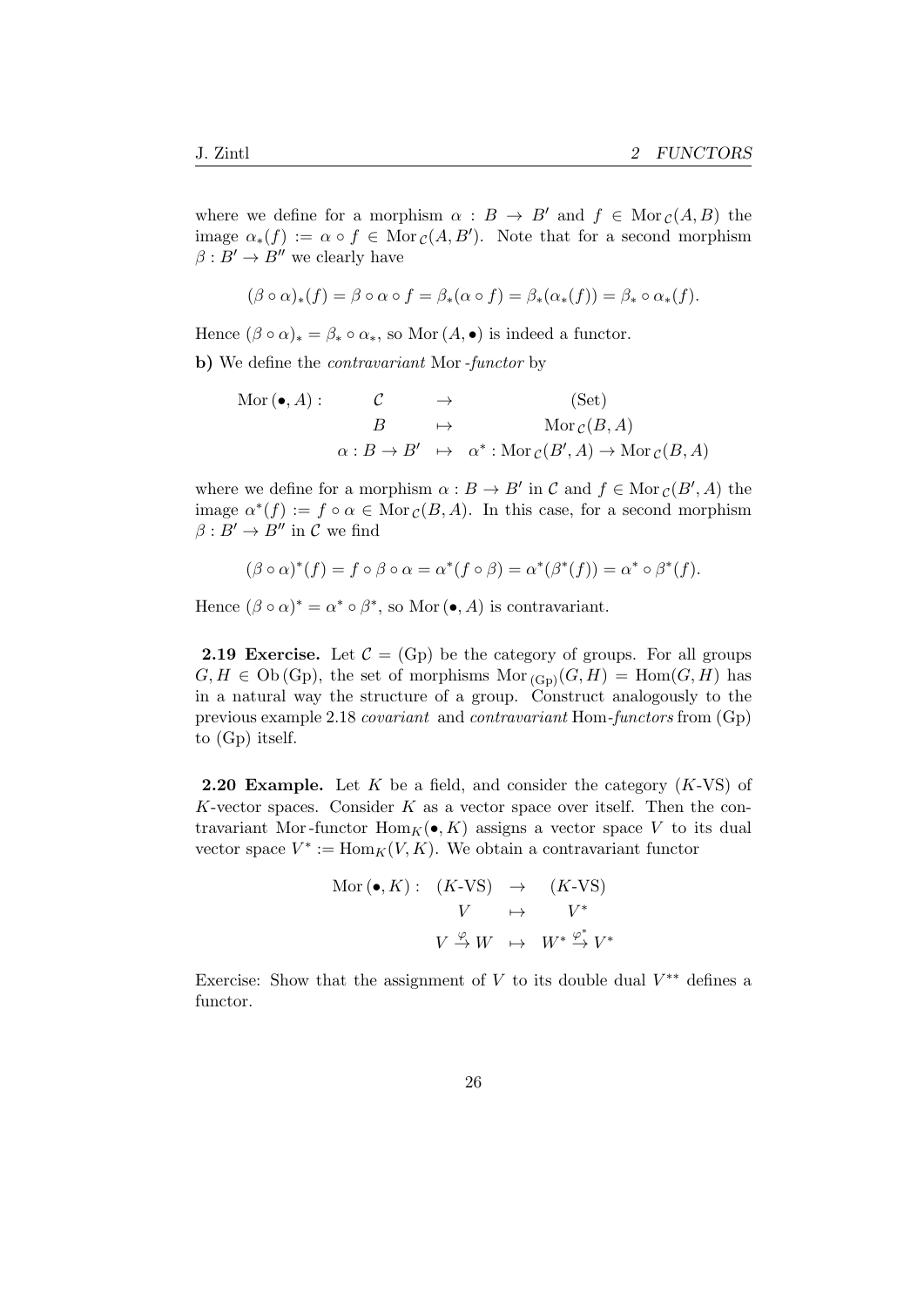#### 2.3 Natural transformations

Inside the category of categories, we have a well-defined notion of isomorphism between categories. In practice, however, a weakened notion of "almost isomorphic" is more useful. We will make this precise in definition 2.28 below.

2.21 Definition: Natural transformation. Let  $\mathbf{F}, \mathbf{G} : \mathcal{B} \to \mathcal{C}$  be two functors. A natural transformation  $\eta : \mathbf{F} \to \mathbf{G}$  between **F** and **G** is a family of morphisms  $\eta = \{\eta_A\}_{A\in Ob(\mathcal{B})}$ , with  $\eta_A \in Mor_{\mathcal{C}}(\mathbf{F}(A), \mathbf{G}(A)),$  such that for all morphisms  $f : A \to B$  in B the diagram

$$
F(A) \xrightarrow{\eta_A} G(A)
$$
  

$$
F(f) \downarrow \qquad \qquad G(f)
$$
  

$$
F(B) \xrightarrow{\eta_B} G(B)
$$

commutes.

**2.22 Example.** Let  $n \in \mathbb{N}_{>0}$ . Consider the functors

$$
\begin{array}{ccccccc}\n\mathrm{Gl}_n: & (\mathrm{Fld}) & \to & (\mathrm{Gp}) & \mathbf{U}: & (\mathrm{Fld}) & \to & (\mathrm{Gp}) \\
(K, +, \cdot) & \mapsto & (\mathrm{Gl}_n(K), \cdot) & \text{and} & (K, +, \cdot) & \mapsto & (K^*, \cdot) \\
\alpha & \mapsto & \tilde{\alpha} & \alpha & \mapsto & \alpha|K^* & \end{array}
$$

For the second functor,  $(K^*, \cdot)$  denotes the multiplicative group of units, and for the first functor compare example 2.3.

Let  $\det_K: Gl_n(K) \to K^*$  denote the determinant map on invertible matrices of size *n* over the field K. For any homomorphism of fields  $\alpha : K \to L$ , the diagram

$$
Gl_n(K) \xrightarrow{\det_K} K^*
$$
  
\n
$$
\tilde{\alpha} \downarrow \qquad \qquad \downarrow \alpha_K
$$
  
\n
$$
Gl_n(L) \xrightarrow{\det_L} L^*
$$

commutes. Thus the family of all determinants det :=  $(\det_K)_{K \in Ob (Fld)}$ constitutes a natural transformation of functors

$$
\det: \quad \mathrm{Gl}_n \Rightarrow \mathbf{U}.
$$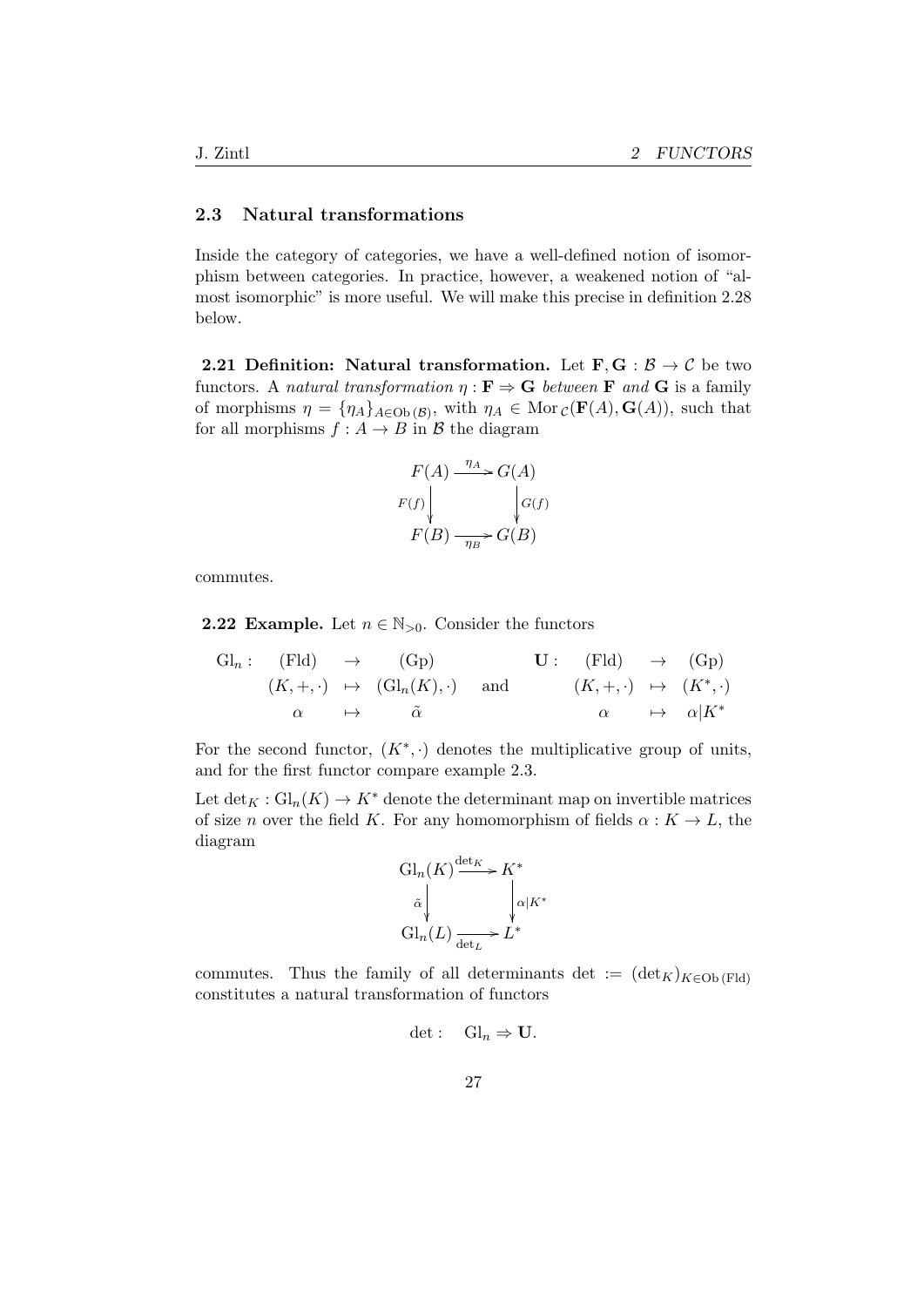**2.23 Remark: Functor category.** Let  $\beta$  and  $\beta$  be categories, and let  $\mathbf{F}, \mathbf{G}, \mathbf{H} : \mathcal{B} \to \mathcal{C}$  be functors. Let  $\eta = {\eta_A}_{A \in Ob(\mathcal{B})}$  and  $\varrho = {\varrho_A}_{A \in Ob(\mathcal{B})}$ define natural transformations  $\eta : \mathbf{F} \Rightarrow \mathbf{G}$  and  $\rho : \mathbf{G} \Rightarrow \mathbf{H}$ , respectively. Then there is a composition  $\rho \circ \eta : \mathbf{F} \Rightarrow \mathbf{H}$  of natural transformations, which is given by  $\rho \circ \eta := \{ \varrho_A \circ \eta_A \}_{A \in Ob(\mathcal{B})}$ .

It is straightforward to verify that the class of functors Mor  $_{(Cat)}(\mathcal{B}, \mathcal{C})$  can in this way be equipped with the structure of a category, where the morphisms are natural transformations between functors. The resulting category is called the functor category of  $\mathcal B$  and  $\mathcal C$ , and it is denoted by  $\mathcal Mor(\mathcal B, \mathcal C)$ .

**2.24 Definition.** Let B and C be categories. Two functors  $\mathbf{F}, \mathbf{G} : \mathcal{B} \to \mathcal{C}$ are called *naturally equivalent*, if there exists a natural transformation  $\eta$ between **F** and **G**, such that for all  $A \in Ob(\mathcal{B})$ , the morphisms  $\eta_A$  are isomorphisms in  $\mathcal{C}$ . In this case,  $\eta$  is called a *natural equivalence*.

**2.25 Remark.** A natural equivalence of two functors  $\mathbf{F}, \mathbf{G} : \mathcal{B} \to \mathcal{C}$  as defined above is in fact an isomorphism in the category  $Mor(\mathcal{B}, \mathcal{C})$ .

**2.26 Example.** Consider the category  $(K-VS)$  of vector spaces over a given field  $K$ . We define a functor by

$$
\begin{array}{cccc}\n\mathbf{F}: & (K\text{-}VS) & \to & (K\text{-}VS) \\
& V & \mapsto & \text{Hom}_K(K, V) \\
& \alpha & \mapsto & \alpha_*\n\end{array}
$$

where for a K-linear map  $\alpha: V \to W$  and an element  $f \in Hom_K(K, V)$  we put  $\alpha_*(f) := \alpha \circ f \in \text{Hom}_K(K, W)$ . For a vector space V we define

$$
\varrho_V: \text{ Hom}_K(K, V) \rightarrow V \text{ and } \eta_V: V \rightarrow \text{Hom}_K(K, V) \n f(1_K) \text{ and } \eta_V: V \rightarrow \text{Hom}_K(K, V)
$$

where  $f_v: K \to V$  is given by  $f(k) := k \cdot v$ . It is straightforward to see that these families define natural transformations  $\varrho : \mathbf{F} \Rightarrow id_{(K-VS)}$  and  $\eta : \text{id}_{(K\text{-}VS)} \Rightarrow \mathbf{F}$ . Moreover, we have  $\eta \circ \varrho = \text{id}_{\text{id}_{(K\text{-}VS)}}$  and  $\varrho \circ \eta = \text{id}_{\mathbf{F}}$ . In other words, via  $\eta$  and  $\rho$ , the functors id (K-VS) and **F** are natural equivalent.

2.27 Remark: Canonical and natural isomorphisms. In the setting of example 2.26, we would like to comment on two bits of mathematical jargon. For a vector space V, the map  $\rho_V : \text{Hom}_K(K, V) \to V$  from example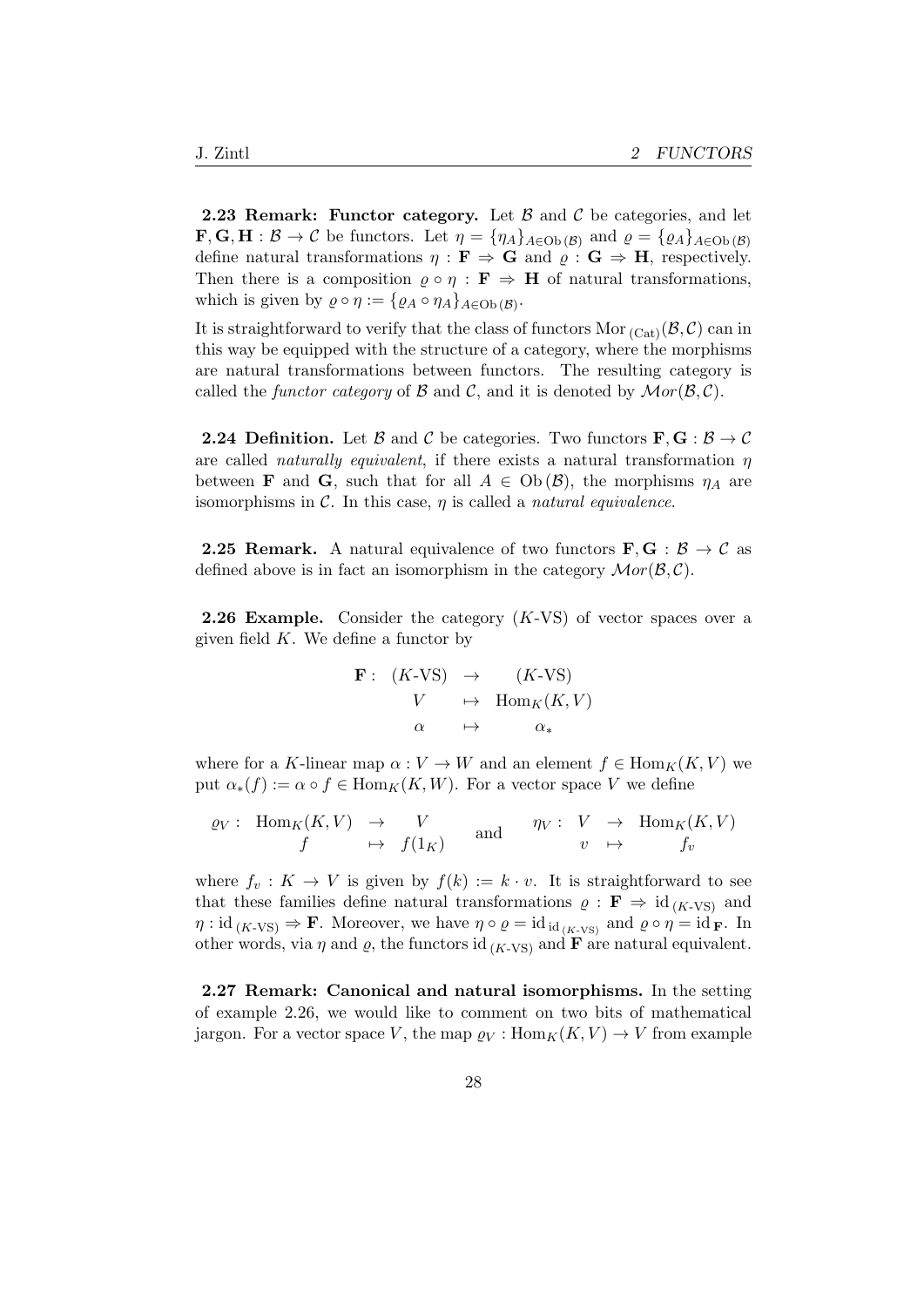2.26 is called a *canonical morphism*. By this one means, that it is a morphism that "comes for free" with every object  $V$ , without any extra assumptions or choices involved.

Moreover, one says that the vector spaces V and  $\text{Hom}_K(K, V)$  are naturally isomorphic. This is more than to say that there exists an isomorphism between the two vector spaces. The word "naturally" indicates, that the isomorphisms for all varying vector spaces  $V$  are compatible.

For contrast, consider a finite dimensional  $K$ -vector space  $V$  of dimension  $n \in \mathbb{N}$ . Since V and  $K^n$  have the same dimension over K, they are isomorphic. However, this isomorphism depends on the choice of a basis of  $V$ , so it is not a canonical isomorphism. See the examples 2.29 and 2.31 below for a discussion of the naturality of this isomorphism.

**2.28 Definition.** Two categories  $\beta$  and  $\beta$  are called naturally equivalent, if there exists a pair of functors  $\mathbf{F}: \mathcal{B} \to \mathcal{C}$  and  $\mathbf{G}: \mathcal{C} \to \mathcal{B}$ , such that for the composed functors there are natural equivalences  $\mathbf{F} \circ \mathbf{G} \cong id_{\mathcal{B}}$  and  $\mathbf{G} \circ \mathbf{F} \cong \mathrm{id}_{\mathcal{C}}.$ 

**2.29 Example.** Let K be a field, and consider the category  $(K\text{-VS}_{finite})$ of vector spaces of finite dimension over K. We define a category  $(K\text{-}VS_{basis})$ as follows. The objects of this category are pairs  $(V, \mathcal{B})$ , where V is a finite dimensional K-vector space, and  $\mathcal{B} \subset V$  is a basis. A morphism from an object  $(V, \mathcal{B})$  to an object  $(W, \mathcal{B}')$  is defined as a K-linear map  $\alpha : V \to W$ . In other words, we have Mor  $(K\text{-}VS_{basis}) = \text{Mor}(K\text{-}VS_{finite})$ . Clearly, there is a forgetful functor  $\mathbf{F} : \text{Mor}(K\text{-}VS_{basis}) \to \text{Mor}(K\text{-}VS_{finite})$ , which is full and faithful.

Now, for any finite dimensional  $K$ -vector space  $V$  we choose once and for all a basis  $\mathcal{B}_V$ . We thus obtain a (non-canonical) functor

$$
\begin{array}{cccc} \mathbf{G}: & (K\text{-}VS_{finite}) & \to & (K\text{-}VS_{basis}) \\ & V & \mapsto & (V,\mathcal{B}_V) \\ & \alpha & \mapsto & \alpha \end{array}
$$

Clearly, it holds  $\mathbf{F} \circ \mathbf{G} = id_{(K\text{-VS}_{finite})}$ . Conversely, let  $(V, \mathcal{B})$  be an object of the category  $(K\text{-}VS_{basis})$ . Then  $G \circ F(V,\mathcal{B}) = (V,\mathcal{B}_V)$ . Note that in particular  $\mathbf{G} \circ \mathbf{F} \neq \text{id}_{(K\text{-VS}_{basis})}.$ 

By definition, id v is a morphism from  $(V, \mathcal{B}_V)$  to  $(V, \mathcal{B})$ , and it is even an isomorphism. For any morphism  $\alpha$  from  $(V, \mathcal{B})$  to  $(W, \mathcal{B}')$  in  $(K\text{-}VS_{basis})$ ,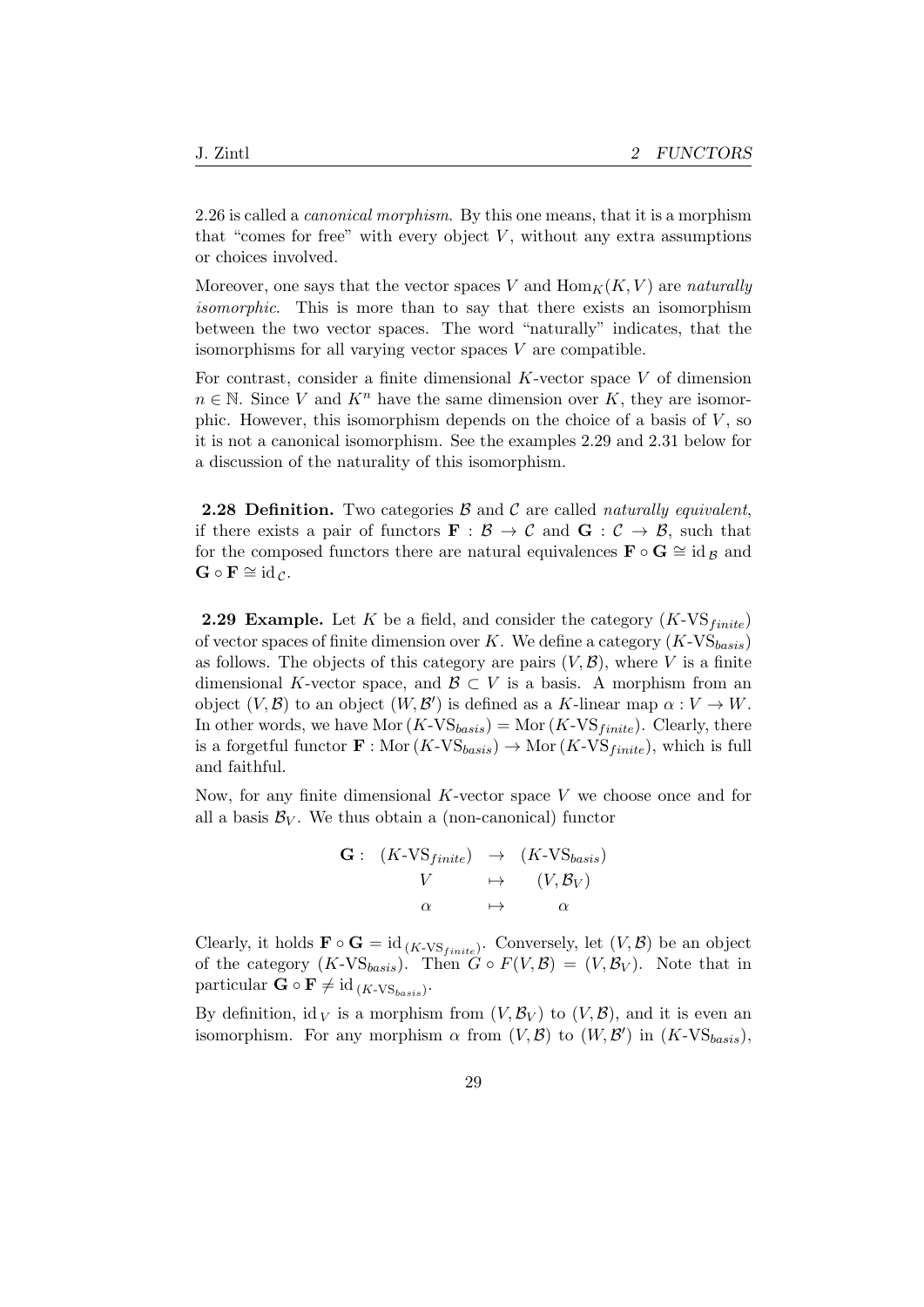the diagram

$$
G \circ F(V, \mathcal{B}) = (V, \mathcal{B}_V) \xrightarrow{\text{id } V} (V, \mathcal{B})
$$
  
\n
$$
G \circ F(\alpha) = \alpha \qquad \downarrow \alpha
$$
  
\n
$$
G \circ F(W, \mathcal{B}') = (W, \mathcal{B}_W) \xrightarrow{\text{id } W} (W, \mathcal{B}')
$$

commutes trivially. Hence the family  $\{id_V\}_{V \in Ob(K\text{-}VS_{basis})}$  is a natural transformation  $\mathbf{G} \circ \mathbf{F} \Rightarrow \mathrm{id}_{(K\text{-}VS_{basis})}$ . It is even a natural equivalence, since all morphisms of the family are isomorphisms.

Summing things up, we see that the categories  $(K\text{-}VS_{basis})$  and  $(K\text{-}VS_{finite})$ are naturally equivalent via the forgetful functor. The categories are not isomorphic, since the map  $F : Ob(K\text{-}VS_{basis}) \to Ob(K\text{-}VS_{finite})$  is not injective.

**2.30 Theorem.** A functor  $\mathbf{F}: \mathcal{B} \to \mathcal{C}$  is an equivalence of categories if and only if **F** is full and faithful, and for any object  $C \in Ob(C)$ , there exists an object  $B \in Ob(\mathcal{B})$ , such that  $F(B) \cong C$ .

*Proof.* (i) First, let **F** be an equivalence of categories. So there exists a functor  $\mathbf{G} : \mathcal{C} \to \mathcal{B}$ , together with natural equivalences  $\eta : \mathbf{F} \circ \mathbf{G} \Rightarrow id_{\mathcal{C}}$  and  $\varrho$ :  $\mathbf{G} \circ \mathbf{F} \Rightarrow \text{id}_{\mathcal{B}}$ . For any morphism  $f : B \to B'$  in  $\mathcal{B}$ , and any morphism  $g: C \to C'$  in C we have commutative diagrams



Note that for any object  $C \in Ob(\mathcal{C})$ , we have the morphism  $id_C \in Mor(\mathcal{C})$ , and thus for  $B := G(C) \in Ob(B)$  an isomorphism  $\eta_C : F(B) \to C$ .

Let  $f, f' : B \to B'$  be two morphisms in B with  $F(f) = F(f')$ . Then, by the left diagram above, we have  $f = \varrho_{B'} \circ G(F(f)) \circ \varrho_B^{-1} = \varrho_{B'} \circ G(F(f')) \circ \varrho_B^{-1} =$  $f'$ . This shows the injectivity of F on the level of morphisms, and hence **F** is faithful. The analogous argument shows that G is faithful, too.

Now let  $B, B \in Ob(\mathcal{B})$ , and  $g: F(B) \to F(B')$  be a morphism. We define  $f : B \to B'$  as the composed morphism

$$
B \xrightarrow{\varrho_B^{-1}} G \circ F(B) \xrightarrow{G(g)} G \circ F(B') \xrightarrow{\varrho_{B'}} B'.
$$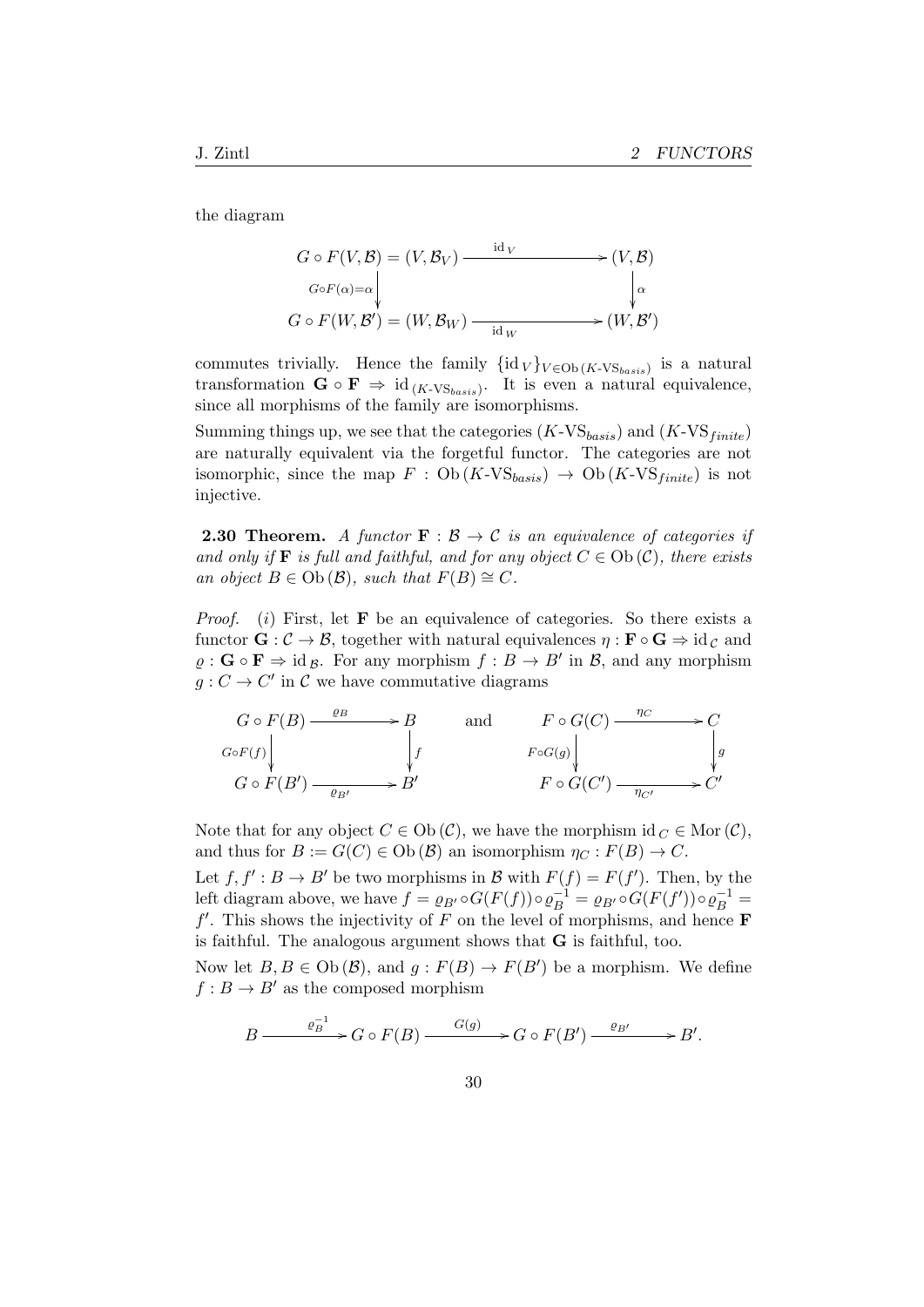The left diagram from above gives

$$
G \circ F(f) = \varrho_{B'}^{-1} \circ f \circ \varrho_B = \varrho_{B'}^{-1} \circ (\varrho_{B'} \circ G(g) \circ \varrho_B^{-1}) \circ \varrho_B = G(g).
$$

Since **G** is faithful, this implies  $F(f) = g$ . Hence **F** is full.

(ii) Conversely, suppose that **F** is full and faithful, and for any object  $C \in$ Ob (C), there exists an object  $B_C \in Ob(\mathcal{B})$ , together with an isomorphism  $\eta_C : F(B_C) \to C$ . Let  $g : C \to C'$  be a morphism in C. Consider the composed morphism

$$
F(B_C) \xrightarrow{\eta_C} C \xrightarrow{g} C' \xrightarrow{\eta_{C'}^{-1}} F(B_{C'}).
$$

Since **F** is full and faithful, there exists a unique morphism  $f_g : B_C \to B_{C'}$ such that  $F(f_g) = \eta_{C'}^{-1} \circ g \circ \eta_C$ . With this construction, we define

$$
\begin{array}{cccc}\nG: & C & \rightarrow & B \\
C & \mapsto & B_C \\
g: C \rightarrow C' & \mapsto & f_g: B_C \rightarrow B_{C'}\n\end{array}
$$

We claim that **G** is a functor. It is clear that  $G(\mathrm{id}_C) = \mathrm{id}_{B_C}$ . For two composable morphisms  $g: C \to C'$  and  $g': C' \to C''$  in C we compute

$$
F(G(g' \circ g)) = F(f_{g' \circ g})
$$
  
=  $\eta_{C''}^{-1} \circ (g' \circ g) \circ \eta_C$   
=  $\eta_{C''}^{-1} \circ g' \circ \eta_{C'} \circ \eta_{C'}^{-1} \circ g \circ \eta_C$   
=  $F(f_{g'}) \circ F(f_g)$   
=  $F(f_{g'} \circ f_g)$   
=  $F(G(g') \circ G(g)).$ 

Since **F** is faithful, we conclude  $G(g' \circ g) = G(g') \circ G(g)$ , showing the functoriality of G.

Now we claim that there is a natural equivalence  $\eta : \mathbf{F} \circ \mathbf{G} \Rightarrow id_{\mathcal{C}}$  given by  $\eta := \{\eta_C\}_{C \in Ob(\mathcal{C})}$ . Indeed, for any morphism  $g: C \to C'$  in  $\mathcal{C}$ , the diagram

$$
F \circ G(C) = F(B_C) \xrightarrow{\eta_C} C
$$
  
\n
$$
F \circ G(g) = F(f_g)
$$
\n
$$
F \circ G(C') = F(B_{C'}) \xrightarrow{\eta_{C'}} C'
$$

is commutative by the definition of  $f_g$ . Hence  $\eta$  is a natural transformation, and invertible by definition.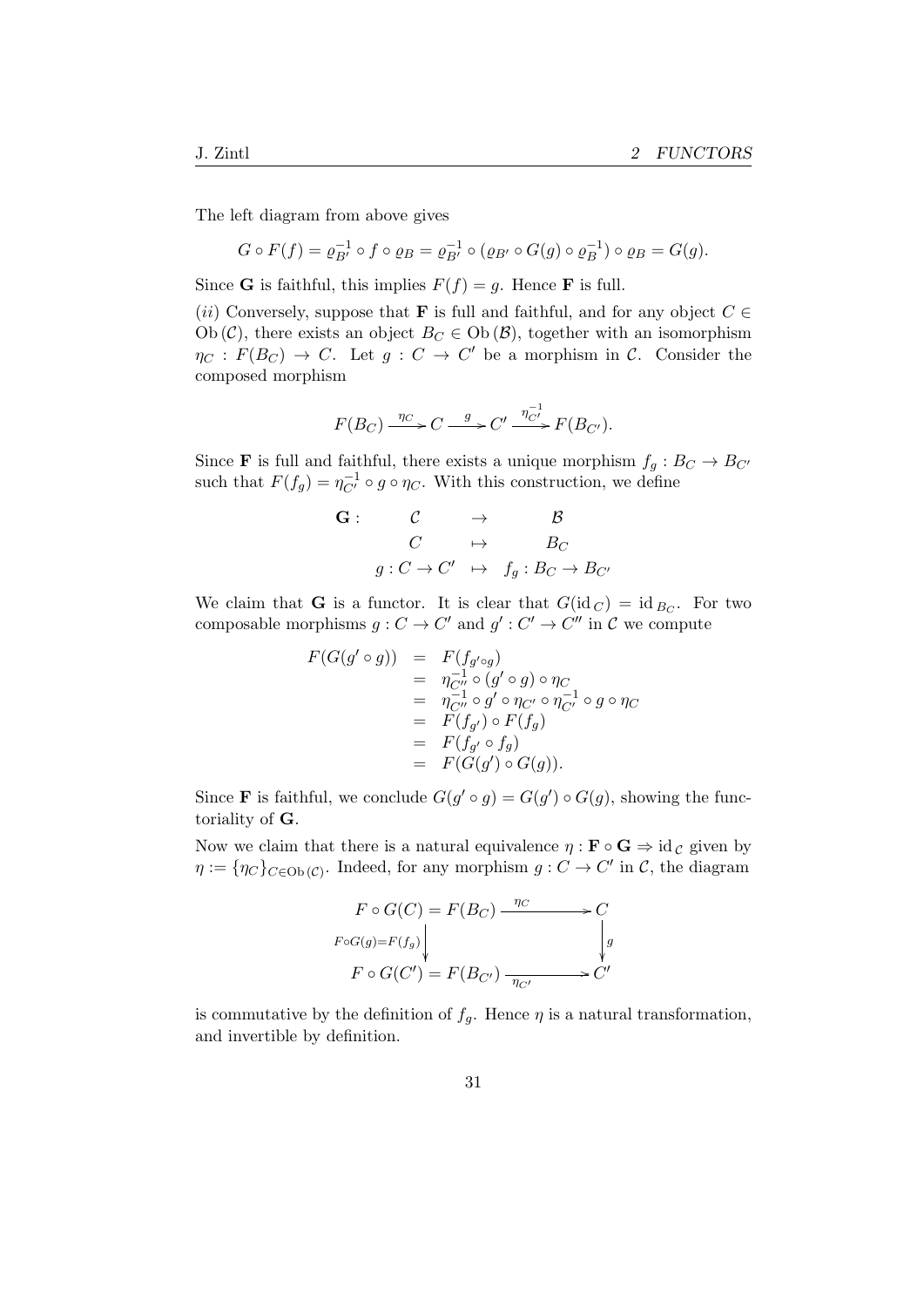To prove that  $\bf{F}$  is an equivalence of categories, it only remains to show that there is a natural equivalence  $\rho : \mathbf{G} \circ \mathbf{F} \Rightarrow id_B$ . To this end, we construct a family  $\varrho := {\varrho_B}_{B \in Ob(B)}$  as follows. For an object  $B \in Ob(B)$  holds  $F(B) \in Ob(\mathcal{C})$ , and hence we have the isomorphism  $\eta_{F(B)} : F(B_{F(B)}) \to$  $F(B)$ . By the definition of the functor **G**, we have  $B_{F(B)} = G(F(B))$ , and hence  $\eta_{F(B)} \in \text{Mor}_{\mathcal{C}}(F(G(F(B))), F(B)).$  Since the functor **F** is full and faithful, there exists a unique morphism  $\rho_B \in \text{Mor}_{\mathcal{B}}(G(F(B)), B)$  such that  $F(\varrho_B) = \eta_{F(B)}$ . By exercise 2.7,  $\varrho_B$  is an isomorphism.

For a morphism  $f : B \to B'$  in B, we compute from the definition of the functor G

$$
F \circ G \circ F(f) = F(f_{F(f)}) = \eta_{F(B')}^{-1} \circ F(f) \circ \eta_{F(B)}.
$$

Therefore the diagram

$$
F \circ G \circ F(B) \xrightarrow{\eta_{F(B)}} F(B)
$$
  

$$
F \circ G \circ F(f) \downarrow \qquad \qquad F(f)
$$
  

$$
F \circ G \circ F(B') \xrightarrow{\eta_{F(B')}} F(B')
$$

is commutative. Since the functor  $\bf{F}$  is faithful, the diagram

$$
G \circ F(B) \xrightarrow{\varrho_B} B
$$
  
\n
$$
G \circ F(f) \downarrow \qquad \qquad \downarrow f
$$
  
\n
$$
G \circ F(B') \xrightarrow{\varrho_B} B'
$$

commutes, too. In particular,  $\rho$  is a natural equivalence of functors.  $\Box$ 

**2.31 Example: Skeletons.** Let K be a field. We define a category  $S$  by

 $Ob(\mathcal{S}) := \{K^n : n \in \mathbb{N}\}\$ and  $Mor_{\mathcal{S}}(K^n, K^m) := Mat(m, n, K).$ 

Recall  $K^0 = \{0\}$ , and for  $m = 0$ , we define  $\text{Mat}(0, n, K) = \{(0, \ldots, 0)\},\$ where  $(0, \ldots, 0) \in \text{Mat}(1, n, K)$  denotes the trivial matrix, and analogously for  $n = 0$ .

The composition of morphisms in  $\mathcal S$  is given by the usual multiplication of matrices.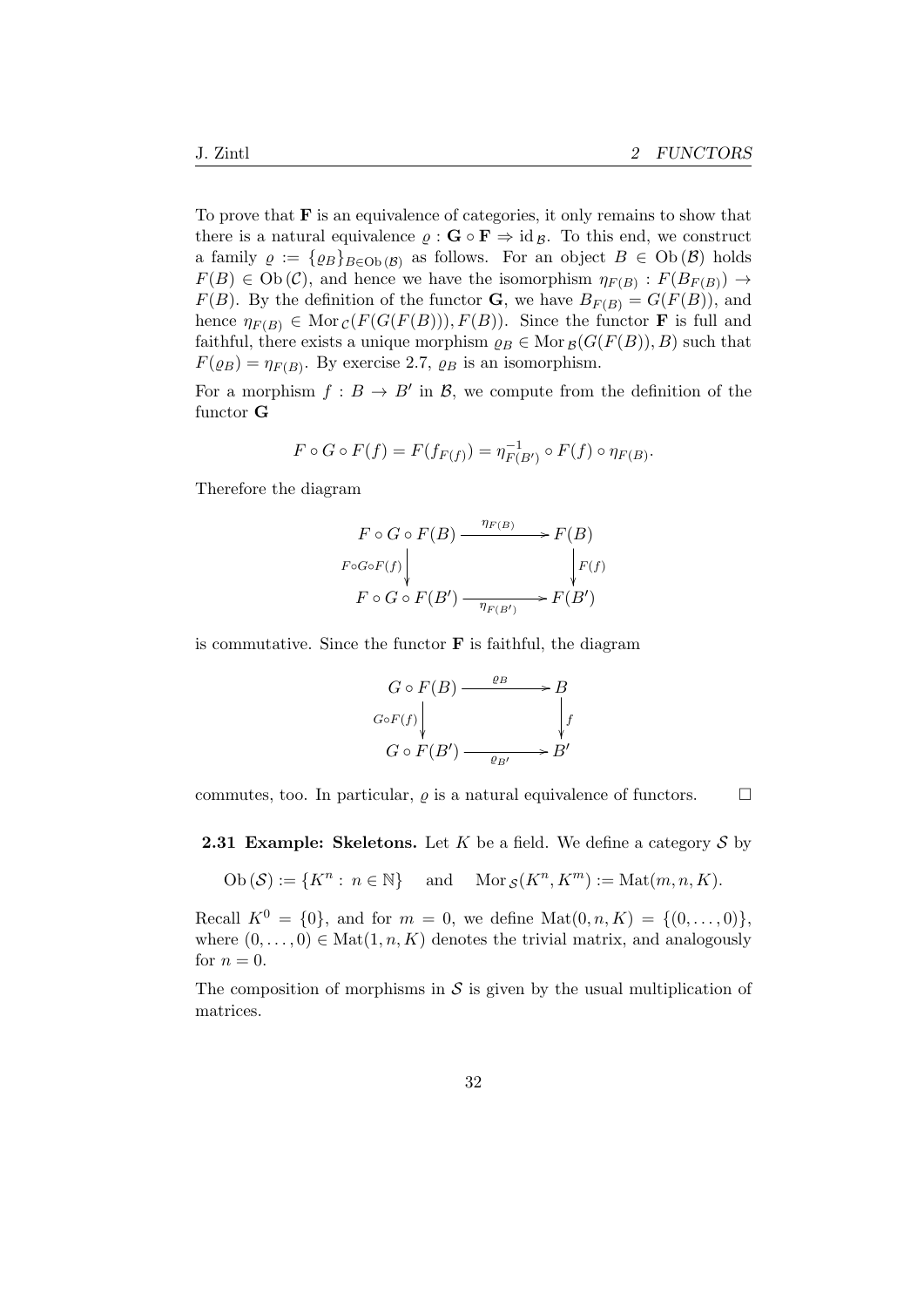We define a functor on the category of finite dimensional K-vector spaces with bases by

$$
\begin{array}{cccc}\n\mathbf{F}: & (K\text{-}V\mathbf{S}_{basis}) & \rightarrow & \mathcal{S} \\
& V & \mapsto & K^{\dim_K(V)} \\
\alpha: (V, \mathcal{B}) \rightarrow (W, \mathcal{B}') & \mapsto & M_{\mathcal{B}, \mathcal{B}'}: K^{\dim_K(V)} \rightarrow K^{\dim_K(W)}\n\end{array}
$$

where  $M_{\mathcal{B},\mathcal{B}'}$  denotes the matrix representing the K-linear map  $\alpha: V \to W$ with respect to the bases  $\beta$  and  $\beta'$ .

By elementary Linear Algebra, the functor  $\bf{F}$  is full and faithful. Any ndimensional K-vector space V is (non-canonically) isomorphic to  $K<sup>n</sup>$ . Hence by theorem 2.30, the functor  $\bf{F}$  is an equivalence of categories.

In fact, by choosing for each  $n \in \mathbb{N}$  the standard basis  $\mathcal{E}_n$  for  $K^n$ , we can view S as a subcategory of  $(K\text{-}VS_{basis})$ . Then any finite dimensional Kvector space is isomorphic to exactly one object of  $S$ . One says that the category S is a skeleton of  $(K\text{-}VS_{basis})$ .

Note that the isomorphism  $(V, \mathcal{B}) \cong (K^{\dim_K(V)}, \mathcal{E}_{\dim_K(V)})$  is even natural in the sense of remark 2.27.

#### 2.4 Adjunction

**2.32 Definition.** Let A and B be categories. The product category  $A \times B$ has as its class of objects  $Ob (\mathcal{A} \times \mathcal{B}) := Ob (\mathcal{A}) \times Ob (\mathcal{B})$ , and for pairs of objects  $(A, B), (A', B') \in Ob (\mathcal{A} \times \mathcal{B})$  we define

Mor  $_{\mathcal{A}\times\mathcal{B}}((A, B), (A', B')) = \text{Mor}_{\mathcal{A}}(A, A') \times \text{Mor}_{\mathcal{B}}(B, B').$ 

The composition of morphisms is defined in the obvious way in the components of the products.

**2.33 Definition.** Let  $\mathcal{A}, \mathcal{B}$  and  $\mathcal{C}$  be categories. A *bifunctor* from  $\mathcal{A}$  and B to C is a functor  $\mathbf{H} : \mathcal{A} \times \mathcal{B} \to \mathcal{C}$ .

**2.34 Example.** Let K be a field, and let  $\mathcal{V} := (K\text{-}VS)$  be the category of K-vector spaces. We define a bifunctor by

$$
\begin{array}{rcl}\n\mathbf{H}: & \mathcal{V}^{op} \times \mathcal{V} \rightarrow & \mathcal{V} \\
& (V, W) & \mapsto & \text{Hom}_K(V, W) \\
& (\alpha^o, \beta) & \mapsto & \alpha^* \beta_*\n\end{array}
$$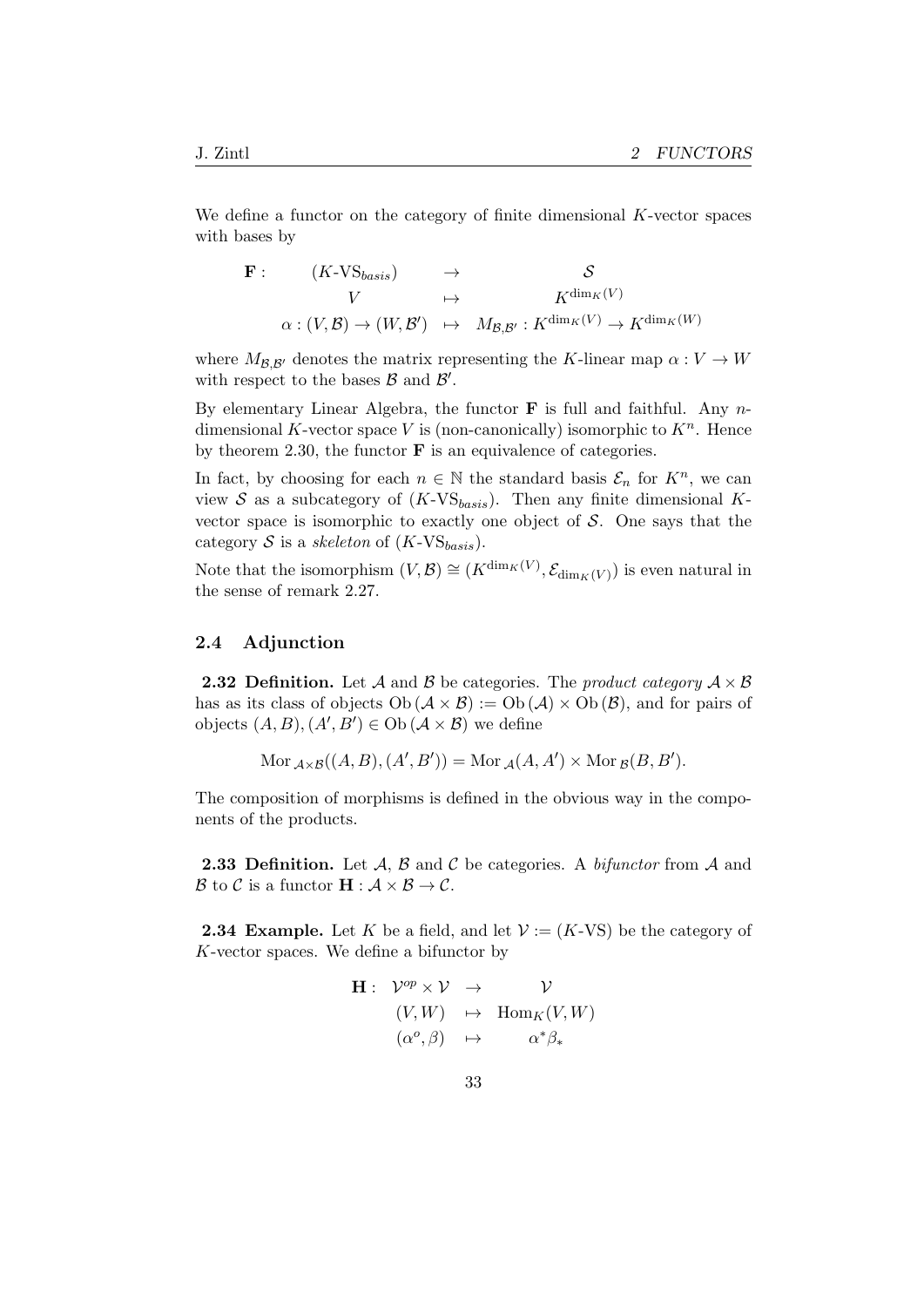For a pair of K-linear maps  $(\alpha^o: V \to V', \beta: W \to W')$  in  $V^{op} \times V$ , we obtain for any  $\varphi \in \text{Hom}_K(V, W)$  by composition

 $V' \xrightarrow{\alpha} V \xrightarrow{\varphi} W \xrightarrow{\beta} W'$ 

which is a K-linear map  $\alpha^* \beta_*(\varphi) \in \text{Hom}_K(V',W')$ . Note the commutativity relation  $\alpha^* \beta_* = \beta_* \alpha^*$ .

Usually the dual notation is avoided, so we write  $(\alpha: V' \to V, \beta: W \to W')$ for a morphism in  $\mathcal{V}^{op} \times \mathcal{V}$ .

For composable morphisms  $(\alpha_1 : V' \to V, \beta_1 : W \to W')$  and  $(\alpha_2 : V'' \to$  $V', \beta_2 : W' \to W'$  one computes

$$
H((\alpha_2, \beta_2) \circ (\alpha_1, \beta_1)) = H(\alpha_1 \circ \alpha_2, \beta_2 \circ \beta_1)
$$
  
=  $(\alpha_1 \circ \alpha_2)^*(\beta_2 \circ \beta_1)_*$   
=  $\alpha_2^* \circ \alpha_1^* \circ \beta_{2*} \circ \beta_{1*}$   
=  $(\alpha_2^* \beta_{2*}) \circ (\alpha_1^* \beta_{1*})$   
=  $H(\alpha_2, \beta_2) \circ H(\alpha_1, \beta_1)$ 

so H is indeed a covariant functor.

2.35 Remark. One defines natural transformations of bifunctors G, H from  $A$  and  $B$  to  $C$  simply as natural transformations on the underlying functors on the product category.

**2.36 Definition.** Let B and C be categories. Two functors  $\mathbf{F}: \mathcal{B} \to \mathcal{C}$  and  $\mathbf{G}: \mathcal{C} \to \mathcal{B}$  are called *adjoint*, if there exists a natural equivalence

$$
\operatorname{Mor}_{\mathcal{C}}(F(\bullet), \bullet) \cong \operatorname{Mor}_{\mathcal{B}}(\bullet, G(\bullet))
$$

of bifunctors from  $\mathcal{B}^{op} \times \mathcal{C}$  to (Set). In this case, **F** is called a *left adjoint of* G, and G a right adjoint of F.

We will meet an example of a pair of adjoint functors in proposition ?? below.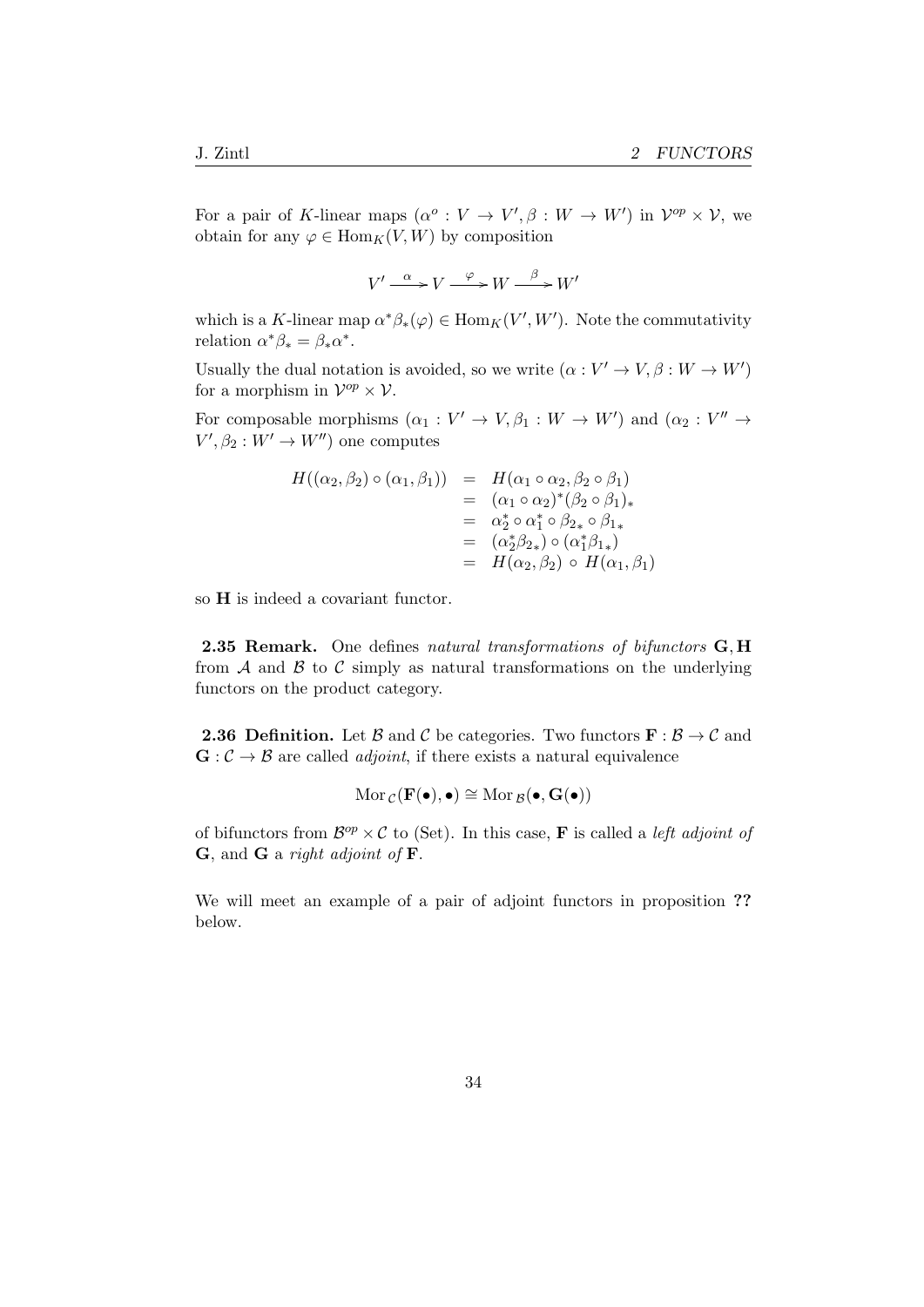## 3 Categories in Linear Algebra

3.1 Example. In Linear Algebra, we are mostly concerned with categories, where the morphisms are in particular homomorphisms of groups. A few examples of such categories are

| (Ab)               | Abelian groups and group homomorphisms                       |
|--------------------|--------------------------------------------------------------|
| (Rng)              | rings and homomorphisms of rings                             |
| (CRng)             | commutative rings with one, ring homomorphisms with one      |
| $( \mathrm{Fld} )$ | fields and field homomorphisms                               |
| $(K\text{-}VS)$    | vector spaces over a field $K$ , and $K$ -linear maps        |
| $(R\text{-Mod})$   | $R$ -modules and $R$ -module homomorphisms (see remark 4.16) |
|                    |                                                              |

In this section we want to collect a few concepts from category theory, which are particularly useful for such categories.

#### 3.1 Kernels and cokernels

**3.2 Definition.** Let  $\mathcal C$  be a category.

(i) An object  $T \in Ob(\mathcal{C})$  is called a terminal object, if for all  $A \in Ob(\mathcal{C})$ there exists one and only one morphism  $t_A : A \to T$ .

(ii) An object  $I \in Ob(\mathcal{C})$  is called an *initial object*, if for all  $A \in Ob(\mathcal{C})$ there exists one and only one morphism  $i_A : I \to A$ .

(iii) An object  $N \in Ob(\mathcal{C})$  is called a *null object*, if it is both initial and terminal in C.

**3.3 Examples. a)** The trivial group  $\{0\}$  is a null object in both  $(Gp)$  and in  $(Ab)$ .

b) For any field K, the trivial space  $\{0\}$  is a null object in  $(K\text{-}VS)$ .

c) The empty set  $\emptyset$  is the unique initial object in the category (Set). Any one-pointed set  $\{\odot\}$  is terminal.

d) In the category of fields (Fld), there is neither an initial nor a terminal object.

3.4 Remark. If an initial, terminal or null object exists, then it is unique up to a (unique) isomorphism (see also the proof of lemma 3.6 below). We shall denote a null object in a category  $\mathcal C$  by  $O_{\mathcal C}$ .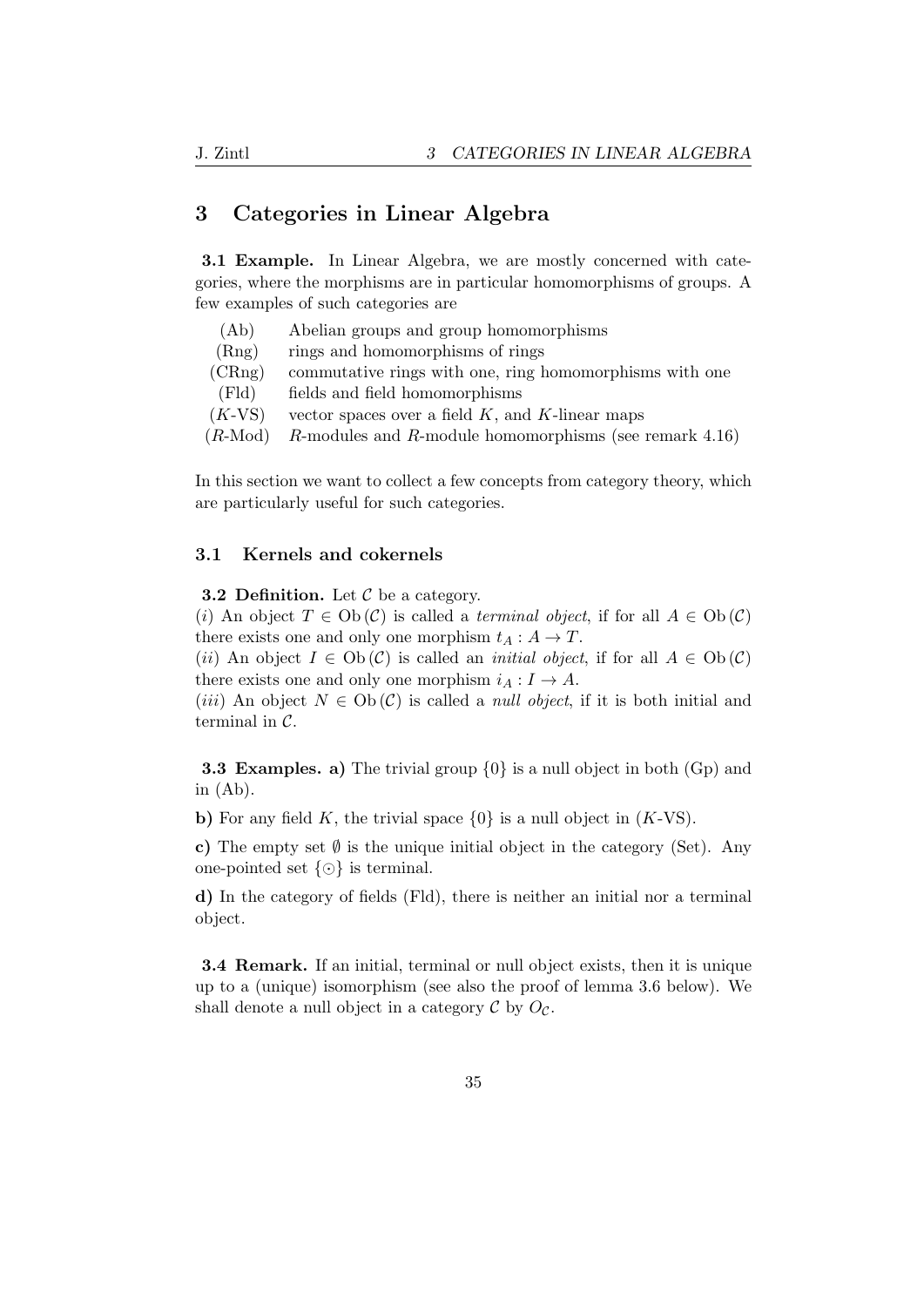**3.5 Definition.** Let  $\mathcal{C}$  be a category, in which a null object  $O_{\mathcal{C}}$  exists. Let  $A, B \in Ob(\mathcal{C})$ . The composed morphism

$$
A \underbrace{\xrightarrow{t_A} O_{\mathcal{C}} \xrightarrow{i_B} B}_{o_{A,B}} B
$$

is called the *null morphism*  $o_{A,B}: A \rightarrow B$ .

**3.6 Lemma.** The null morphism  $o_{A,B}$  ist uniquely determined.

*Proof.* Let  $O, O'$  be two null objects in C. Consider the commutative diagram



Note that the defining property of null objects implies that all arrows in the above diagram are uniquely determined. It also implies that the two morphisms  $\nu' \circ \nu : O \to O$  and  $\mathrm{id}_O : O \to O$  must be identical. Therefore we compute

$$
i' \circ t' = i \circ \nu' \circ \nu \circ t = i \circ t.
$$

This verifies that the null morphism  $o_{A,B}$  is independent of the choice a null object in  $\mathcal{C}$ .

3.7 Example. Let (Ab) be the category of Abelian groups, with the trivial group  $O_{\mathcal{C}} := \{0\}$  as its unique null object. For any pair of Abelian groups G and H, the null morphism  $o_{G,H}: G \to H$  is by definition the group homomorphism, which factors through the trivial group. Hence  $o_{G,H}$  is the group homomorphism mapping constantly to the identity element  $0_H \in H$ .

**3.8 Lemma.** Let  $C$  be a category with a null object  $O$ . Then for all objects  $A, B \in Ob \, (C)$  and all morphism  $f : A \to B$  hold

$$
o_{B,O} \circ f = o_{A,O}
$$
 and  $f \circ o_{O,A} = o_{O,B}$ .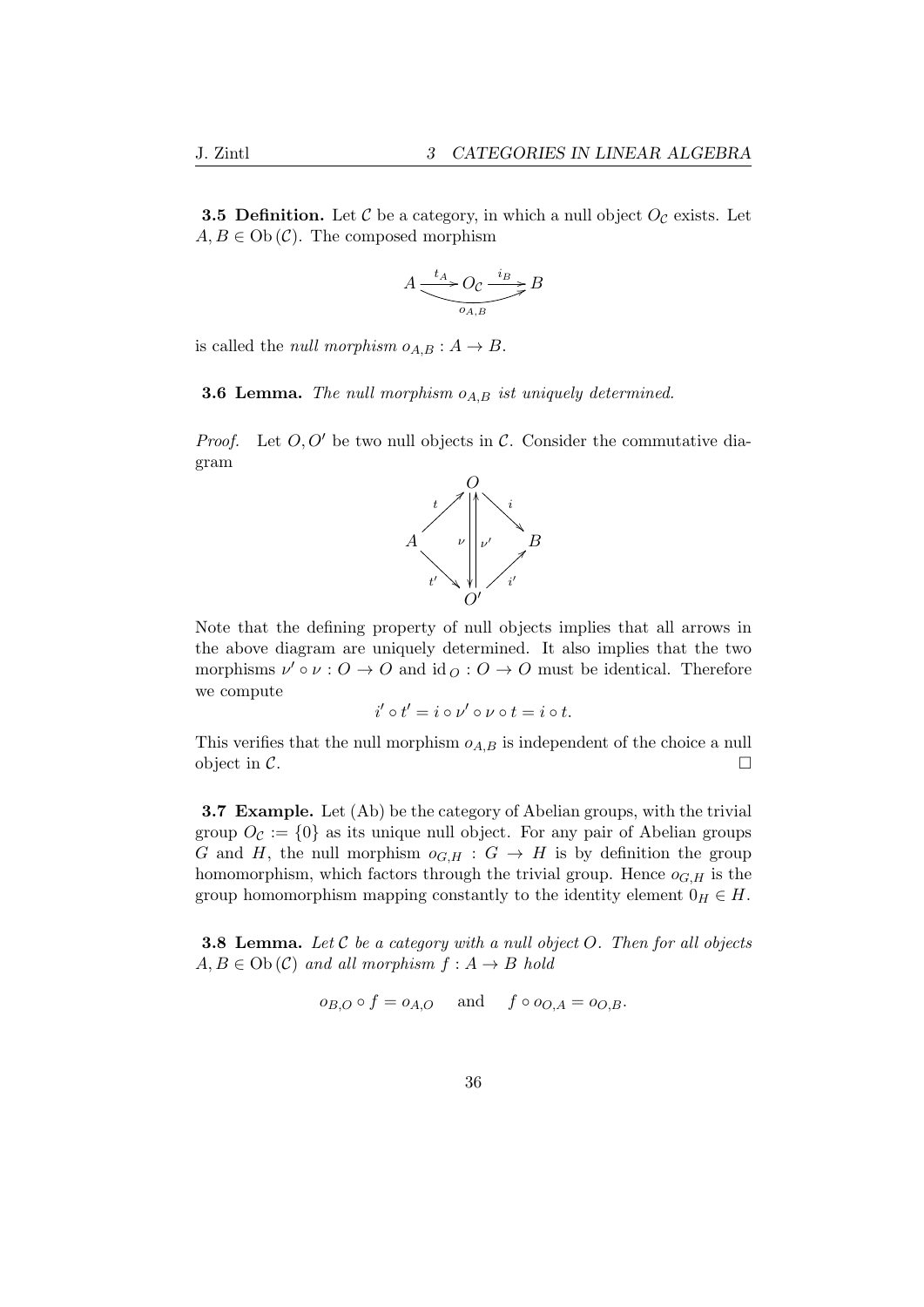*Proof.* By definition, O is a terminal object in  $\mathcal{C}$ . Thus the set of morphisms from B to O is Mor  $c(A, O) = \{t_A\}$ , i.e. it contains exactly one element. In particular  $o_{B,O} \circ f = t_A = o_{A,O}$ . The second identity follows analogously from the fact, that  $O$  is an initial object.  $\Box$ 

**3.9 Definition.** Let  $\mathcal C$  be a category with a null object. Let  $A$  and  $B$  be objects in C, and let  $f : A \to B$  be a morphism. A kernel of f is a morphism  $k: K \to A$  in C such that

$$
f \circ k = o_{K,B}
$$

and satisfying the following universal property of the kernel:

For any morphism  $d: D \to A$  in C with  $f \circ d = o_{D,B}$ , there exists a unique morphism  $d' : D \to K$ , such that the diagram



commutes.

**3.10 Lemma.** Let  $k_1 : K_1 \rightarrow A$  and  $k_2 : K_2 \rightarrow A$  be two kernels of a morphism  $f : A \rightarrow B$  in C. Then there exists a unique isomorphism  $u: K_1 \to K_2$  such that  $k_1 = k_2 \circ u$ .

*Proof.* Indeed, by the universal property of  $K_2$  and  $K_1$ , there exist morphisms  $k'_1: K_1 \to K_2$  und  $k'_2: K_2 \to K_1$  in  $\mathcal{C}$ , such that  $k_2 \circ k'_1 = k_1$  and  $k_1 \circ k_2' = k_2$ . Hence

$$
k_1 \circ (k'_2 \circ k'_1) = (k_1 \circ k'_2) \circ k'_1 = k_2 \circ k'_1 = k_1.
$$

The universal property of  $K_1$ , applied to the diagram



implies the identity  $k'_2 \circ k'_1 = \text{id}_{K_1}$ . Analogously, we obtain  $k'_1 \circ k'_2 = \text{id}_{K_2}$ , so  $u := k'_1$  is an isomorphism. Its uniqueness follows from the universal property of the kernel  $k_2$ .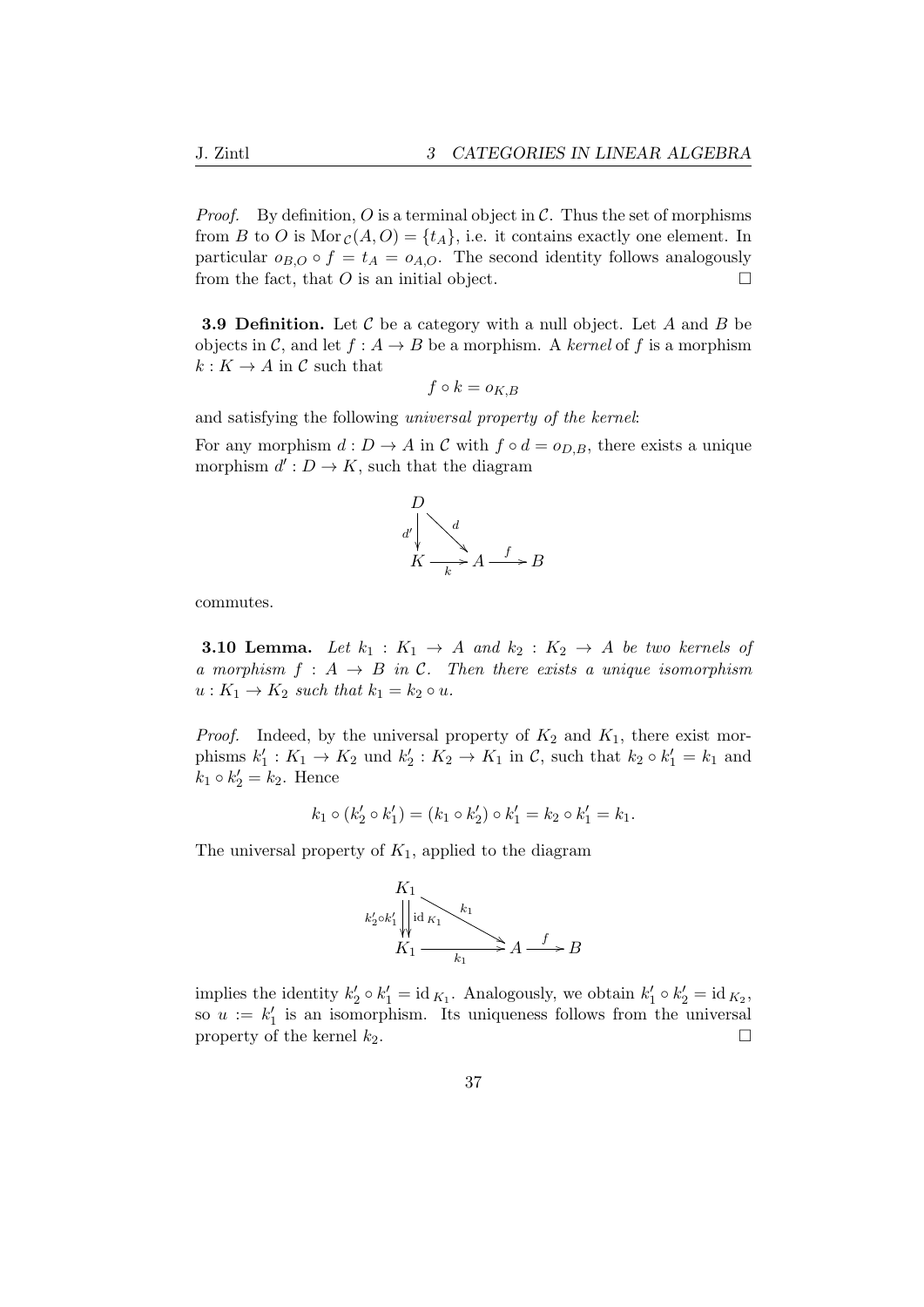**3.11 Proposition.** Consider the category (Gp) of groups. Let  $\alpha : G \rightarrow$  $G'$  be a homomorphism of groups. Let  $\ker(\alpha)$  denote the group-theoretical kernel of  $\alpha$ , i.e. the subgroup of G given by ker $(\alpha) := \{g \in G : \alpha(g) = 0_{G'}\}.$ Let  $\iota : \ker(\alpha) \to G$  denote the inclusion homomorphism. Then  $\iota$  is a kernel of  $\alpha$  in the sense of definition 3.9.

*Proof.* The identity  $\alpha \circ \iota = o_{\ker(\alpha),G'}$  is trivial by the definition of  $\ker(\alpha)$ , see example 3.7. It only remains to verify that  $\iota$  satisfies the universal property of the kernel. Let H be a group, and let  $\beta : H \to G$  be a group homomorphism such that  $\alpha \circ \beta = o_{H,G'}$ . The latter identity is equivalent to saying that for all  $h \in H$  holds  $\alpha \circ \beta(h) = 0_{G'}$ . Hence for all  $h \in H$  holds  $\beta(h) \in \text{ker}(\alpha)$ . In particular, the map

$$
\begin{array}{rccc}\n\beta':&H&\to&G\\
h&\mapsto&\beta(h)\n\end{array}
$$

is well-defined, and a homomorphism of groups. It clearly satisfies  $\beta = \iota \circ \beta'$ . Note that the inclusion  $\iota$  is a monomorphism, so  $\beta'$  is uniquely determined by this property.  $\Box$ 

**3.12 Remark. a)** It follows from lemma 3.10 that for any kernel  $k : K \rightarrow$ G of a group homomorphism  $\alpha: G \to G'$  there exists a unique isomorphism  $u: K \to \text{ker}(\alpha)$  such that  $k = \iota \circ u$ .

b) Note that the proof of proposition 3.11 goes through without changes for other categories "over" the category (Gp), like for example categories of vector spaces, or any other category from example 3.1.

**3.13 Definition.** Let  $\mathcal C$  be a category with a null object. Let  $A$  and  $B$ be objects in C, and let  $f : A \rightarrow B$  be a morphism. A *cokernel* of f is a morphism  $q : B \to Q$  in C such that

$$
q \circ f = o_{A,Q}
$$

and satisfying the following universal property of the cokernel:

For all morphisms  $d : B \to D$  in C with  $d \circ f = o_{A,D}$ , there exists a unique morphism  $\overline{d}: Q \to D$ , such that the diagram



commutes.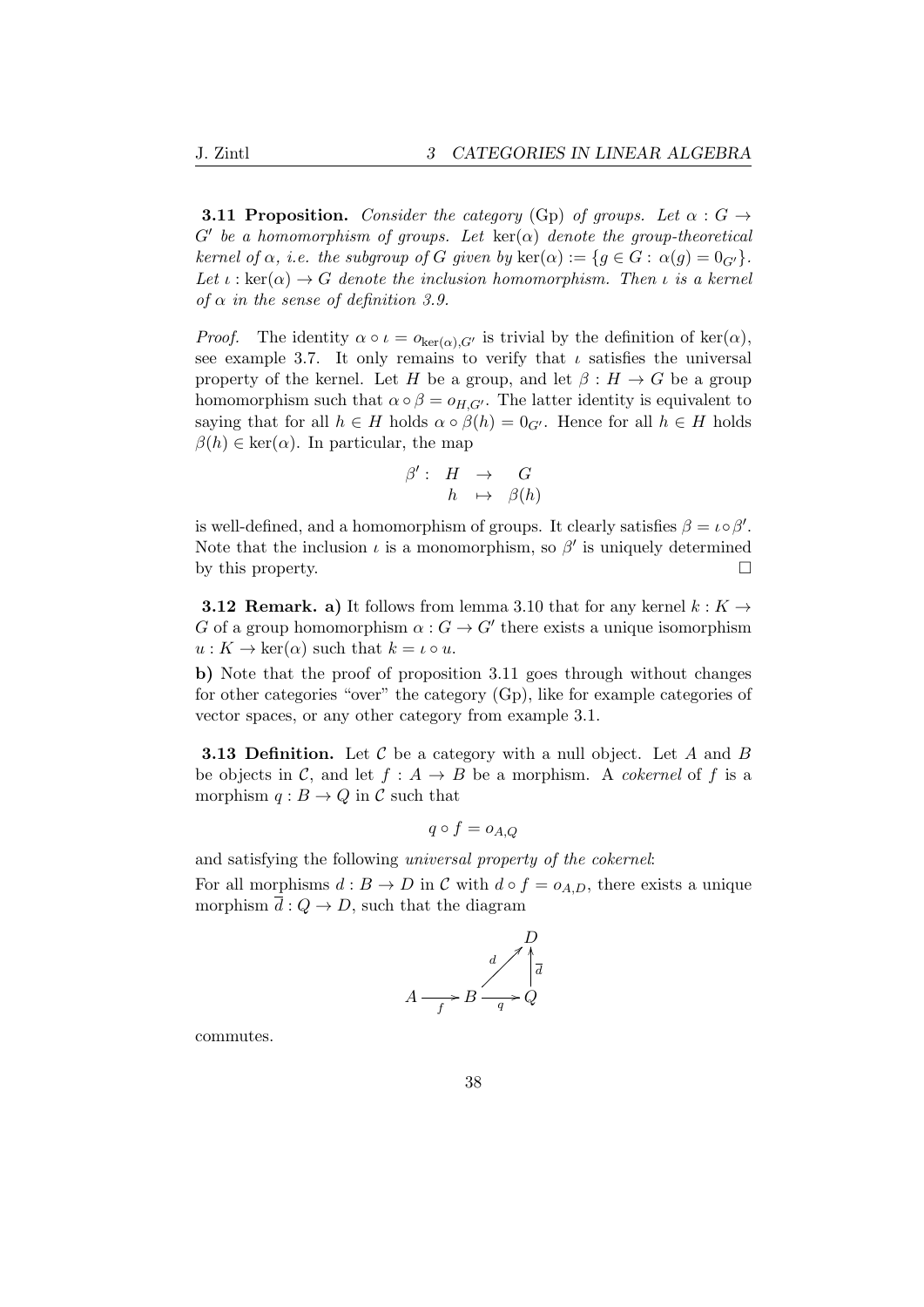**3.14 Lemma.** Consider the category (Gp) of groups. Let  $\alpha : G \to G'$  be a homomorphism of groups. Let  $\text{im}(\alpha)$  denote the group-theoretical image of  $\alpha$ , i.e. the subgroup of G' given by  $\text{im}(\alpha) := {\alpha(g) : g \in G}$ . Suppose that im( $\alpha$ ) is a normal subgroup of G'. Let  $\pi: G' \to G'/\text{im}(\alpha)$  denote the canonical quotient homomorphism. Then  $\pi$  is a cokernel in the sense of definition 3.13.

*Proof.* The identity  $\pi \circ \alpha = o_{G, G'/\text{im}(\alpha)}$  is clear by the definition of  $G'/\text{im}(\alpha)$ . Hence it suffices to verify the universal property for  $\pi$ . Suppose that H is a group, together with a group homomorphism  $\rho: G' \to H$  such that  $\rho \circ \alpha = o_{G,H}$ . We define a map

$$
\overline{\varrho}: G'/\text{im}(\alpha) \rightarrow H
$$
  

$$
[g'] \rightarrow \varrho(g')
$$

where  $g' \in G'$  is a representative of the equivalence class  $[g'] \in G'/\text{im}(\alpha)$ . We claim that  $\overline{\varrho}$  is well-defined. Indeed, let  $g', g'' \in G'$  be two representatives of [g']. Then  $g'' - g' \in \text{im}(\alpha)$ , so there exists some element  $g \in G$  such that  $\alpha(g) = g'' - g'$ . Now we compute

$$
\varrho(g'') = \varrho(g' + \alpha(g)) = \varrho(g') + \varrho \circ \alpha(g) = \varrho(g')
$$

by the assumption on  $\rho$ . Note that  $\bar{\rho}$  is a group homomorphism, and by construction the diagram



commutes. Since  $\pi$  is surjective, it is an epimorphism by lemma 2.10. Hence the identity  $\rho = \pi \circ \overline{\rho}$  determines  $\overline{\rho}$  uniquely.

**3.15 Remark.** Analogously to remark 3.12, for any cokernel  $q: G' \to Q$ of a group homomorphism  $\alpha: G \to G'$ , such that the image is a normal subgroup, there exists a unique isomorphism  $u : G'/\text{im}(\alpha) \to Q$ , such that for the canonical quotient morphism  $\pi: G' \to G'/\text{im}(\alpha)$  holds  $q = u \circ \pi$ .

Note that if  $\text{im}(\alpha)$  is not a normal subgroup, then the canonical quotient map  $\pi: G' \to G'/\text{im}(\varphi)$  is not a morphism in the category (Gp).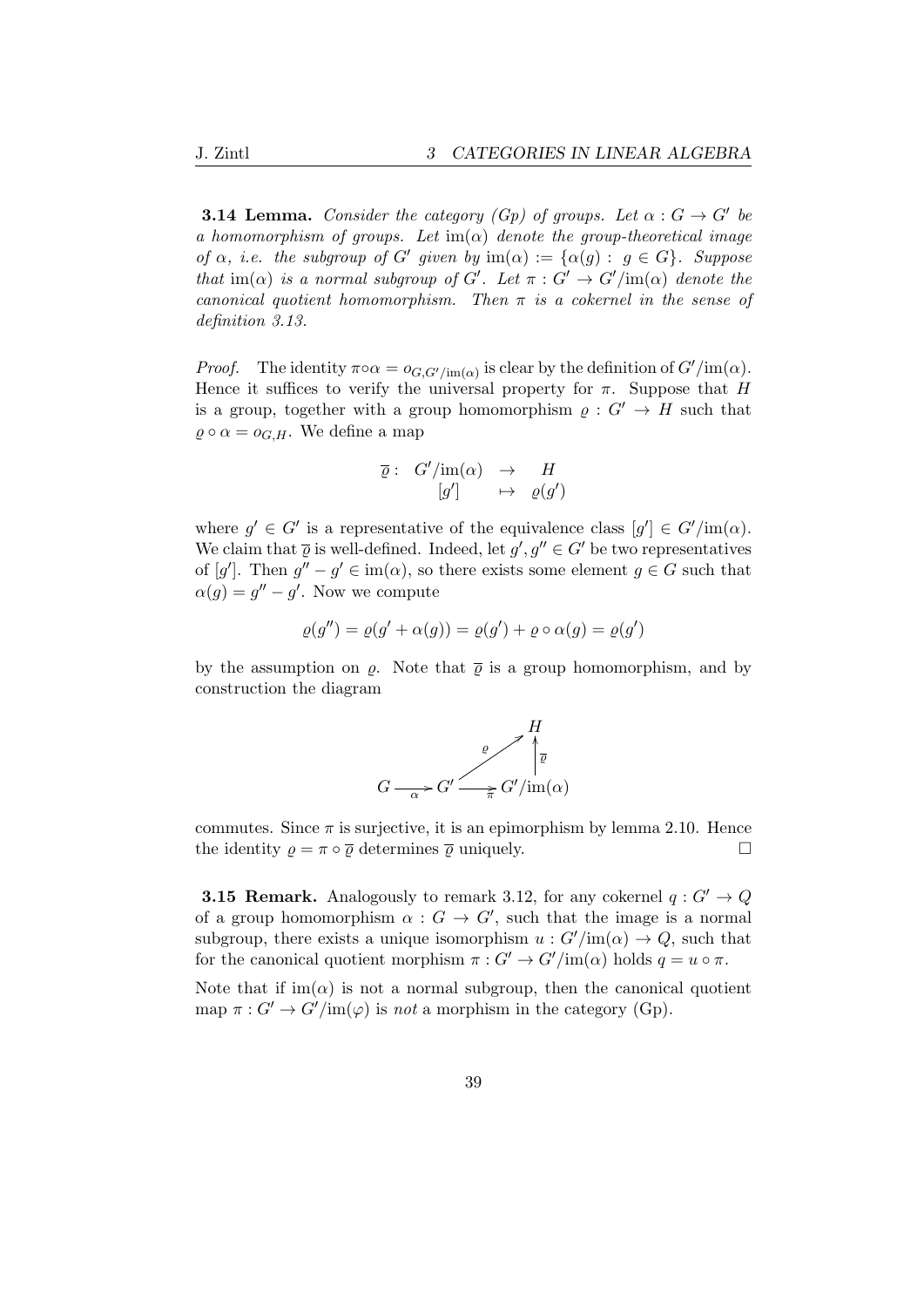**3.16 Lemma.** Let C be a category with a null object. Let  $f : A \rightarrow B$  be a morphism in C. Let  $k: K \to A$  be a kernel and  $q: B \to Q$  be a cokernel of f. Then k is a monomorphism, and q is an epimorphism.

*Proof.* Let  $h, h' : D \to K$  be two morphisms in C such that  $k \circ h = k \circ h'$ . To verify that k is a monomorphism, we need to show that  $h = h'$ . To do this, we put  $d := k \circ h = k \circ h'$ . We compute  $f \circ d = f \circ k \circ h = o_{K,B} \circ h = o_{D,B}$ . Now consider the diagram



The universal property of the kernel k now implies  $h = h'$ .

The proof of the corresponding statement for  $q$  is left to the reader as an exercise.

**3.17 Lemma.** Let C be a category with a null object O. Let  $f : A \rightarrow B$  be a morphism in C.

- a) If f is a monomorphism, then  $o_{O,A}: O \to A$  is a kernel of f.
- b) If f is an epimorphism, then  $o_{B,O}: B \to O$  is a cokernel of f.

Proof. As usual, we only prove the first claim, leaving the second one as an exercise to the reader.

For the morphism f clearly holds  $f \circ o_{O,A} = o_{O,B}$ . To verify the universal property, we consider an arbitrary morphism  $d : D \to A$  such that  $f \circ d =$  $o_{D,B}$ . We also have the identity  $f \circ o_{D,A} = o_{D,B}$ . Since f is a monomorphism, we conclude  $d = o_{D,A}$ , and hence by the definition of the null morphism,  $d = i_A \circ t_D$ . Thus we have a commutative diagram



Since O is a terminal, the uniqueness of  $t_D$  is trivial.

**3.18 Lemma.** Let C be a category with a null object. Let  $f : A \rightarrow B$  be a morphism in C. A morphism  $k: K \to A$  is a kernel of f in C if and only if  $k^o: A \to K$  is a cokernel of  $f^o: B \to A$  on  $\mathcal{C}^{op}.$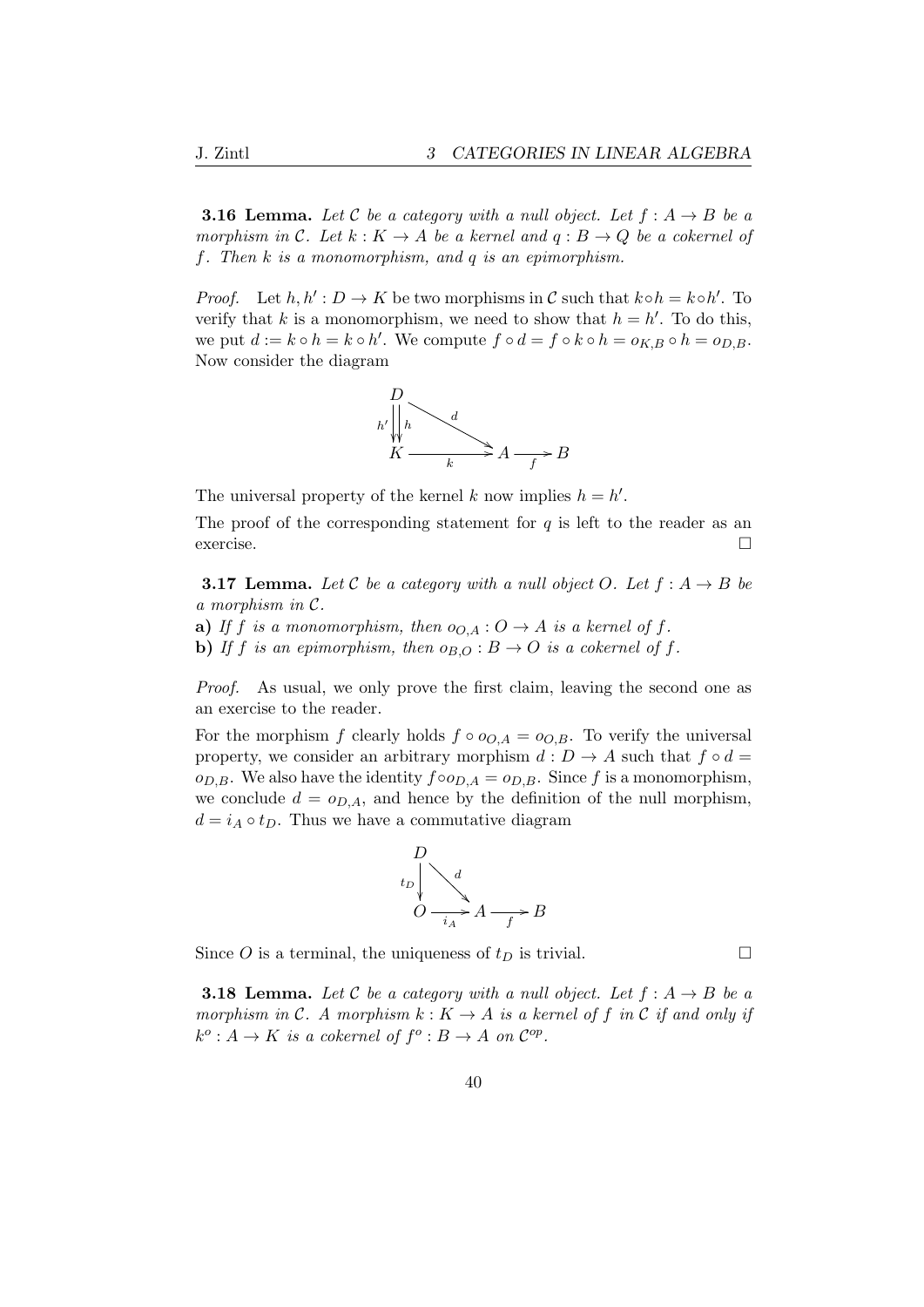*Proof.* This follows immediately from the definitions.  $\Box$ 

3.19 Remark. The above lemma 3.18 states that the dual notion of "kernel" is "cokernel", and not "image". In fact, the definition of an image is somehow subtle.

**3.20 Definition.** Let C be a category, and let  $f : A \rightarrow B$  be a morphism in C. An *image of f* is a monomorphism  $i: I \rightarrow B$ , such that there exists an epimorphism  $f' : A \to I$ , such that  $f = i \circ f'$ , which satisfies the *universal* property of the image:

For any pair consisting of a monomorphism  $m: J \rightarrow B$  and an epimoprhism  $e: A \to J$  in C, such that  $m \circ e = f$ , there exists a morphism  $u: I \to J$  such that the diagram



commutes, i.e. the identity  $i = m \circ u$  holds.

3.21 Remark. In the situation of definition 3.20, a number of implications hold.

- the epimorphism  $f'$  is uniquely determined by i. Indeed, if  $i \circ f'' =$  $f = i \circ f'$ , then  $f'' = f'$  follows, since i is a monomorphism;
- the identity  $i = m \circ u$  implies the identity  $e = u \circ f'$ . Indeed, it follows from  $m \circ e = f = i \circ f' = m \circ u \circ f'$ , since m is a monomorphism;
- the morphism u is uniquely determined by m. Indeed, if  $m \circ u = i =$  $m \circ u'$ , then  $u = u'$  follows, since m is a monomorphism;
- $\bullet$  the morphism  $u$  is a monomorphism and an epimorphism. Indeed, this follows from exercise 1.20, since  $u \circ f' = e$  is an epimorphism and  $m \circ u = i$  is a monomorphism.

In some sense, the image of  $f : A \to B$  should be thought of as the "smallest" subobject" of  $B$ , through which  $f$  factors. As before, it is unique up to a unique isomorphism.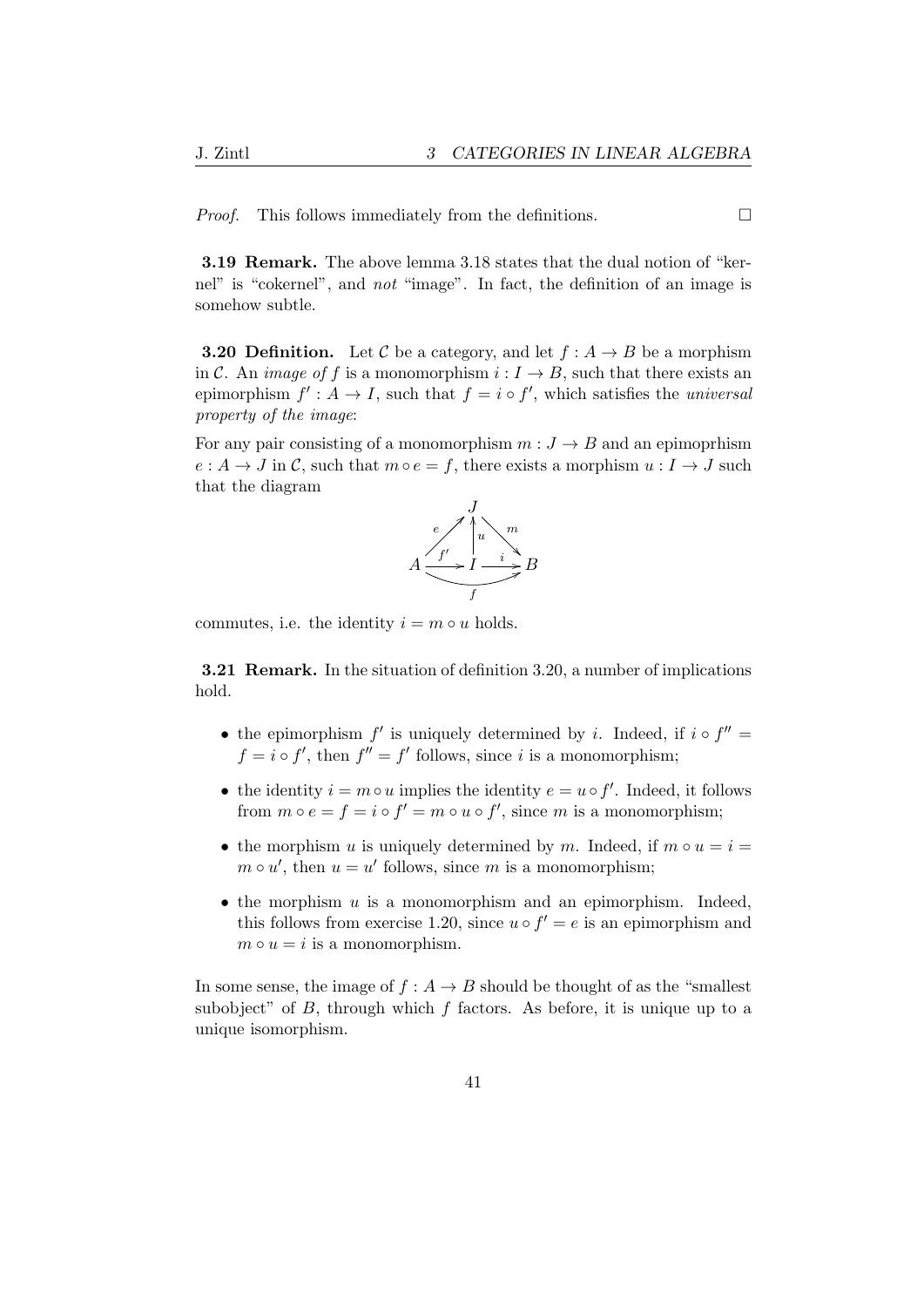**3.22 Lemma.** Consider the category (Set) of sets. Let  $f : A \rightarrow B$  be a map of sets, and let  $f(A) := \{f(a) : a \in A\}$  denote the set-theoretic image of f. Then the inclusion map  $i : f(A) \to B$  is an image of f.

Proof. Obviously, f factors through the well-defined map

$$
f': A \rightarrow f(A)
$$

$$
a \mapsto f(a)
$$

as  $f = i \circ f'$ , with f' surjective, and i injective. Let  $f = m \circ e$  be another factorization with a surjective map  $e : A \to C$  and an injective map m :  $C \to B$ . For an element  $b \in f(A)$ , there exists an element  $a \in A$ , such that  $f(a) = b$ . Hence  $m(e(a)) = b$ , so  $b \in m(C)$ . Since m is injective, there exists a unique  $c_b \in C$ , such that  $m(c_b) = b$ . This defines a map

$$
\begin{array}{rcl} u: & f(A) & \to & C \\ & b & \mapsto & c_b \end{array}
$$

which satisfies  $m \circ u = i$ .

3.23 Exercise. Define and discuss the dual notion of a "coimage".

#### 3.2 Ab-categories

**3.24 Definition.** A category C is called an Ab-category, if for all  $A, B \in$  $Ob(\mathcal{C})$  the set Mor  $_{\mathcal{C}}(A, B)$  is an Abelian group, and the composition is bilinear in the sense that for all morphisms  $f, f' : A \rightarrow B$  and  $g, g' : B \rightarrow C$ in C holds

$$
(g+g)\circ (f+f') = g\circ f + g\circ f' + g'\circ f + g'\circ f'.
$$

For  $A, B \in Ob(\mathcal{C})$ , we call the identity element  $0_{A,B} \in Mor_{\mathcal{C}}(A, B)$  of the Abelian group the zero morphism from A to B.

Examples of Ab-categories are in particular all categories of example 3.1.

**3.25 Lemma.** Let C be an Ab-category. Then for all objects  $A, B, C \in$ Ob (C) and all morphisms  $f : A \rightarrow B$  and  $q : B \rightarrow C$  holds

$$
g \circ 0_{A,B} = 0_{A,C}
$$
 and  $0_{B,C} \circ f = 0_{A,C}$ .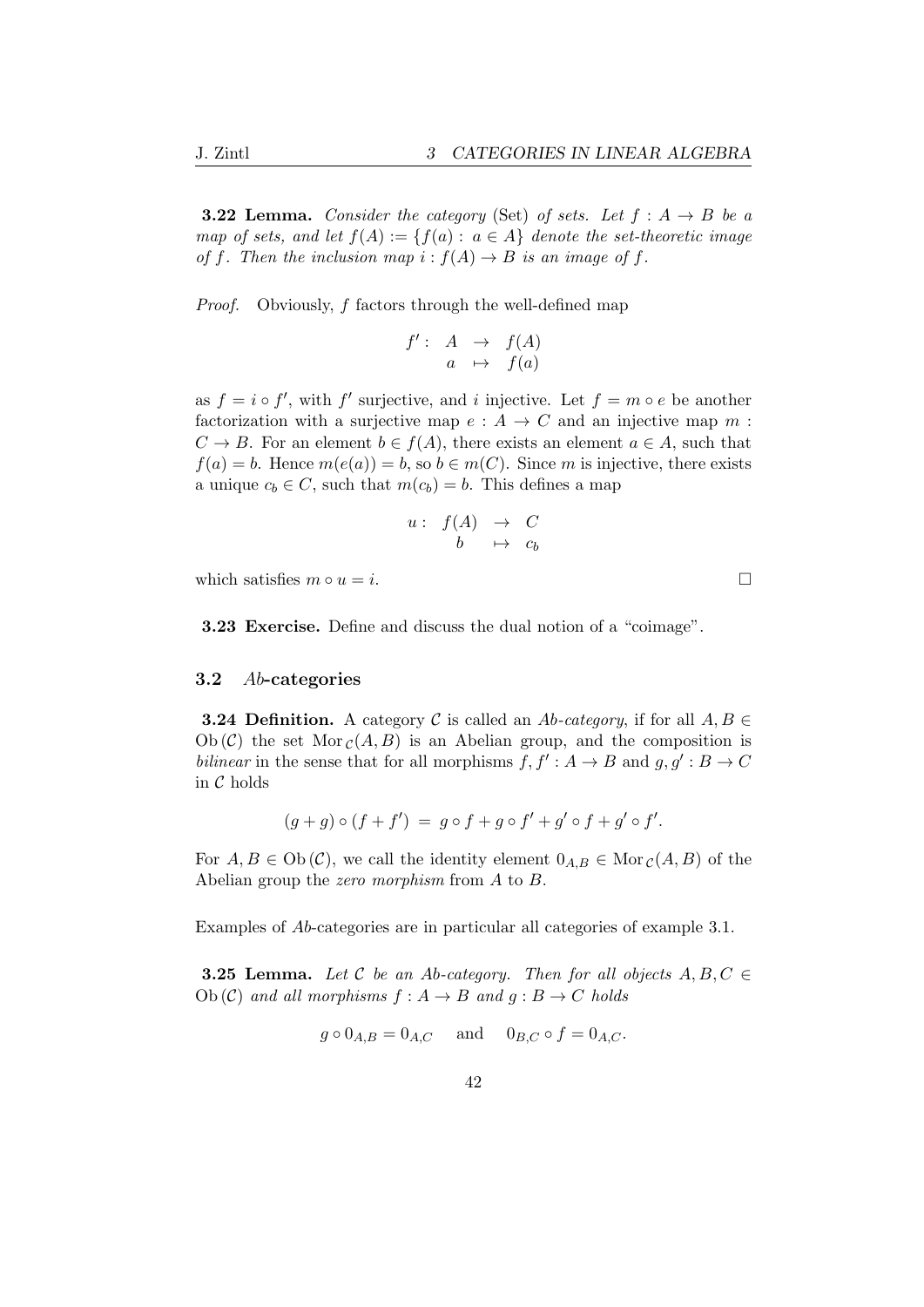*Proof.* For  $g : B \to C$  we compute in the group Mor  $_c(A, C)$ 

$$
g \circ 0_{A,B} = g \circ (0_{A,B} + 0_{A,B}) = g \circ 0_{A,B} + g \circ 0_{A,B},
$$

and hence  $g \circ 0_{A,B} = 0_{A,C}$ . The proof of the second equality is completely analogous.

**3.26 Lemma.** Let  $C$  be an Ab-category, in which a null object  $O$  exists. Then for all objects  $A, B \in Ob(\mathcal{C})$  holds for the null morphism  $o_{A,B} = 0_{A,B}$ .

*Proof.* Since the identity element of a group is unique, it is enough to prove for all  $A, B \in Ob(\mathcal{C})$  the identity  $o_{A,B} + o_{A,B} = o_{A,B}$ .

Recall that by definition  $o_{A,B} = i_B \circ t_A$  for the unique morphisms satisfying  $\text{Mor}_{\mathcal{C}}(A, O) = \{t_A\}$  and  $\text{Mor}_{\mathcal{C}}(O, B) = \{i_B\}.$  Because these two groups are trivial, we must have  $t_A = 0_{A,O}$  and  $i_B = 0_{O,B}$ . In particular, it holds  $t_A + t_A = t_A$ . Now we compute

$$
o_{A,B} + o_{A,B} = i_B \circ t_A + i_B \circ t_A = i_B \circ (t_A + t_A) = i_B \circ t_A = o_{A,B}
$$

as desired.  $\Box$ 

**3.27 Proposition.** Let  $C$  be an Ab-category, in which a null object  $O$ exists. Let  $f : A \rightarrow B$  be a morphism in C. The morphism f is a) a monomorphism if, and only if  $o_{O,A}: O \to A$  is a kernel of f. **b)** an epimorphism if, and only if  $o_{B,O}: B \to O$  is a cokernel of f.

Proof. One direction of the implications has already been shown in lemma 3.17. We only prove assertion a), while b) follows from duality.

Suppose that  $o_{O,A}: O \to A$  is a kernel of f. Consider two morphisms  $d, d' : D \to A$  such that  $f \circ d = f \circ d'$ . Using the group structure on Mor  $c(A, B)$  this is equivalent to the identity  $f \circ (d - d') = 0_{D,B}$ . Put  $\Delta := d - d'$ . By the universal property of the kernel, we have a commutative diagram



Since O is a null object, we have  $o_{O,A} = i_A$  and  $\Delta' = t_D$ , and thus  $\Delta =$  $i_A \circ t_D = o_{D,A} = 0_{D,A}$ , using lemma 3.26. This implies  $d = d'$ .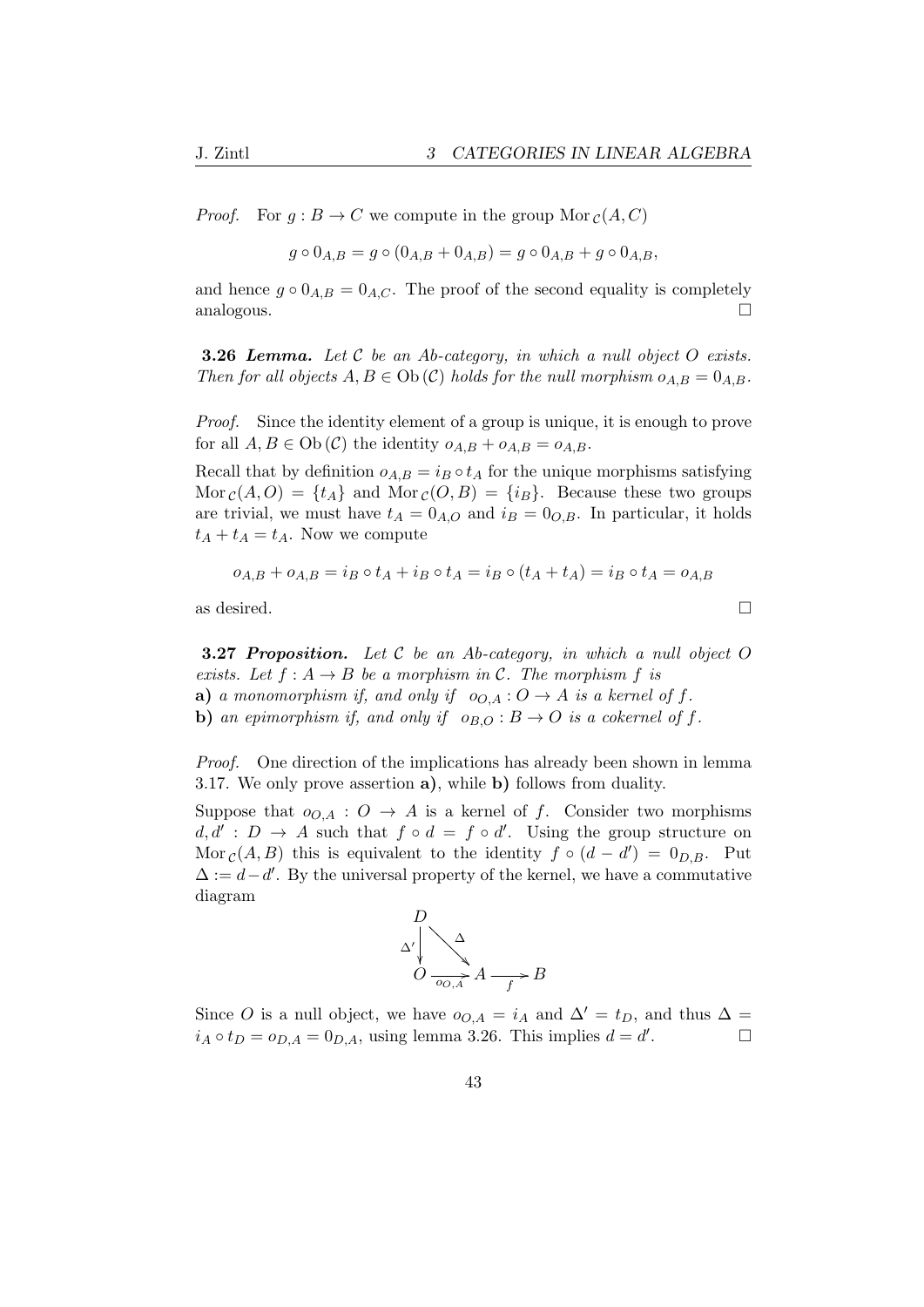#### 3.3 Additive and exact functors

**3.28 Definition.** Let  $\beta$  and  $\beta$  be Ab-categories.

a) A functor  $\mathbf{F}: \mathcal{B} \to \mathcal{C}$  is called *additive* if for all  $A, B \in Ob(\mathcal{B})$  and all  $f, g \in \text{Mor}_{\mathcal{B}}(A, B)$  holds  $F(f + g) = F(f) + F(g)$ .

**b**) An additive functor  $\mathbf{F} : \mathcal{B} \to \mathcal{C}$  is called *left exact* if for all  $A, B \in Ob(\mathcal{B})$ and all  $f \in \text{Mor}_{\mathcal{B}}(A, B)$  and all kernels  $k : K \to A$  of f holds that  $F(k)$ :  $F(K) \to F(A)$  is a kernel of  $F(f)$ .

c) An additive functor  $\mathbf{F} : \mathcal{B} \to \mathcal{C}$  is called *right exact* if for all  $A, B \in Ob(\mathcal{B})$ and all  $f \in \text{Mor}_{\mathcal{B}}(A, B)$  and all cokernels  $q : B \to Q$  of f holds that  $F(q): F(B) \to F(Q)$  is a cokernel of  $F(f)$ .

b) An additive functor  $\mathbf{F} : \mathcal{B} \to \mathcal{C}$  is called *exact* if it is both left exact and right exact.

**3.29 Lemma.** Let  $\mathbf{F} : \mathcal{B} \to \mathcal{C}$  be an additive functor between Ab-categories. Then for all objects  $A, B \in Ob(\mathcal{C})$  holds  $F(0_{A,B}) = 0_{F(A),F(B)}$ .

*Proof.* We compute  $F(0_{A,B}) = F(0_{A,B} + 0_{A,B}) = F(0_{A,B}) + F(0_{A,B})$ , and hence the claim follows from the properties of groups.  $\Box$ 

**3.30 Example.** Let  $\beta$  be one of the categories of example 3.1, and hence in particular an Ab-category. Let  $A \in Ob(\mathcal{B})$  be fixed.

As in example 2.18 we consider the covariant Mor -functor defined by

$$
\begin{array}{rcl}\n\textbf{Mor}\,(A,\bullet):& \mathcal{B} & \to & \textbf{(Ab)} \\
B & \mapsto & \textbf{Mor}\,g(A,B) \\
\alpha & \mapsto & \alpha_*\n\end{array}.
$$

a) The functor  $\mathbf{Mor}(A, \bullet)$  is additive.

Indeed, let  $\alpha, \beta : B \to B'$  be morphisms in B. Then  $(\alpha + \beta)_* : \text{Mor}_{\mathcal{B}}(A, B) \to$ Mor  $g(A, B')$  is a morphism in (Ab). In particular, for any  $\varphi \in \text{Mor } g(A, B)$ , we have a morphism  $(\alpha + \beta)_*(\varphi) \in \text{Mor}_{\mathcal{B}}(A, B')$ . To understand this morphism, we need to consider for all elements  $a \in A$  the image element  $(\alpha + \beta)_*(\varphi)(a) \in B'$ . We compute from the definitions

$$
(\alpha + \beta)_*(\varphi)(a) = (\alpha + \beta) \circ \varphi(a) = \alpha \circ \varphi(a) + \beta \circ \varphi(a) = \alpha_*(\varphi)(a) + \beta_*(\varphi)(a).
$$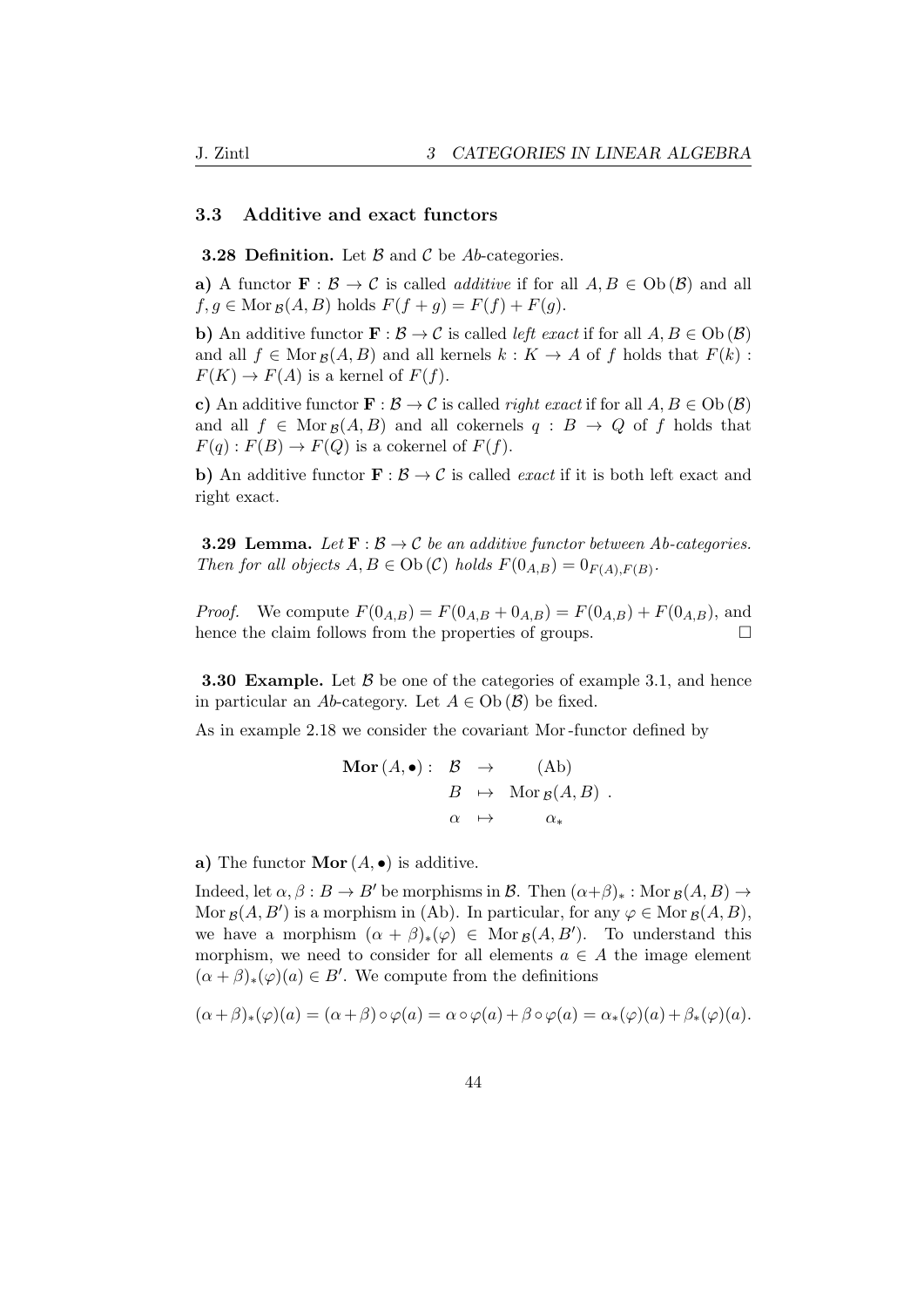From this we obtain the identity of morphisms in Mor  $g(A, B')$ 

 $(\alpha + \beta)_*(\varphi) = \alpha_*(\varphi) + \beta_*(\varphi)$  for all  $\varphi \in \text{Mor}_{\mathcal{B}}(A, B),$ 

and therefore the identity of morphisms in (Ab)

$$
(\alpha + \beta)_* = \alpha_* + \beta_*.
$$

b) The functor  $\mathbf{Mor}(A, \bullet)$  is left exact.

Indeed, consider a kernel  $\kappa : K \to B$  of  $\alpha : B \to B'$  in B. By definition, we have  $\alpha \circ \kappa = o_{K,B'}$ . Hence by the functoriality of  $\mathbf{F} := \mathbf{Mor}(A, \bullet)$  we obtain  $F(\alpha) \circ F(\kappa) = F(\alpha \circ \kappa) = F(o_{K,B'}) = 0_{F(K),F(B')}$ . So it only remains to verify the universal property for  $F(\kappa)$ . Let  $\delta : D \to F(B)$  be a morphism in (Ab), such that  $F(\alpha) \circ \delta = 0_{D,F(B')}$ . In terms of diagrams, we have



We need to construct the dotted arrow as a unique morphism, which makes the diagram commutative. Let  $d \in D$ . Then  $\delta(d) \in F(B) = \text{Mor}_B(A, B)$ . So we have a diagram



Note that the existence of the vertical morphism  $u_d : D \to E$  follows from the universal property of the kernel, since we compute

$$
\begin{array}{rcl}\n\alpha \circ \delta(d) & = & \alpha_*(\delta(d)) \\
& = & F(\alpha) \circ \delta(d) \\
& = & F(\alpha) \circ \delta(d) \\
& = & 0_{D,F(B')}(d) = 0_{F(B')} = 0_{A,B'}.\n\end{array}
$$

By construction,  $u_d \in \text{Mor}_{\mathcal{B}}(A, K) = F(K)$ . This defines a map

$$
\begin{array}{rcl} u: & D & \to & F(K) \\ d & \mapsto & u_d \end{array}
$$

Note that  $u$  is indeed a morphism in  $(Ab)$ . To see this, consider elements  $d, d' \in D$ . Then  $u(d + d') \in F(K) = \text{Mor}_{\mathcal{B}}(A, K)$ . For all elements  $a \in A$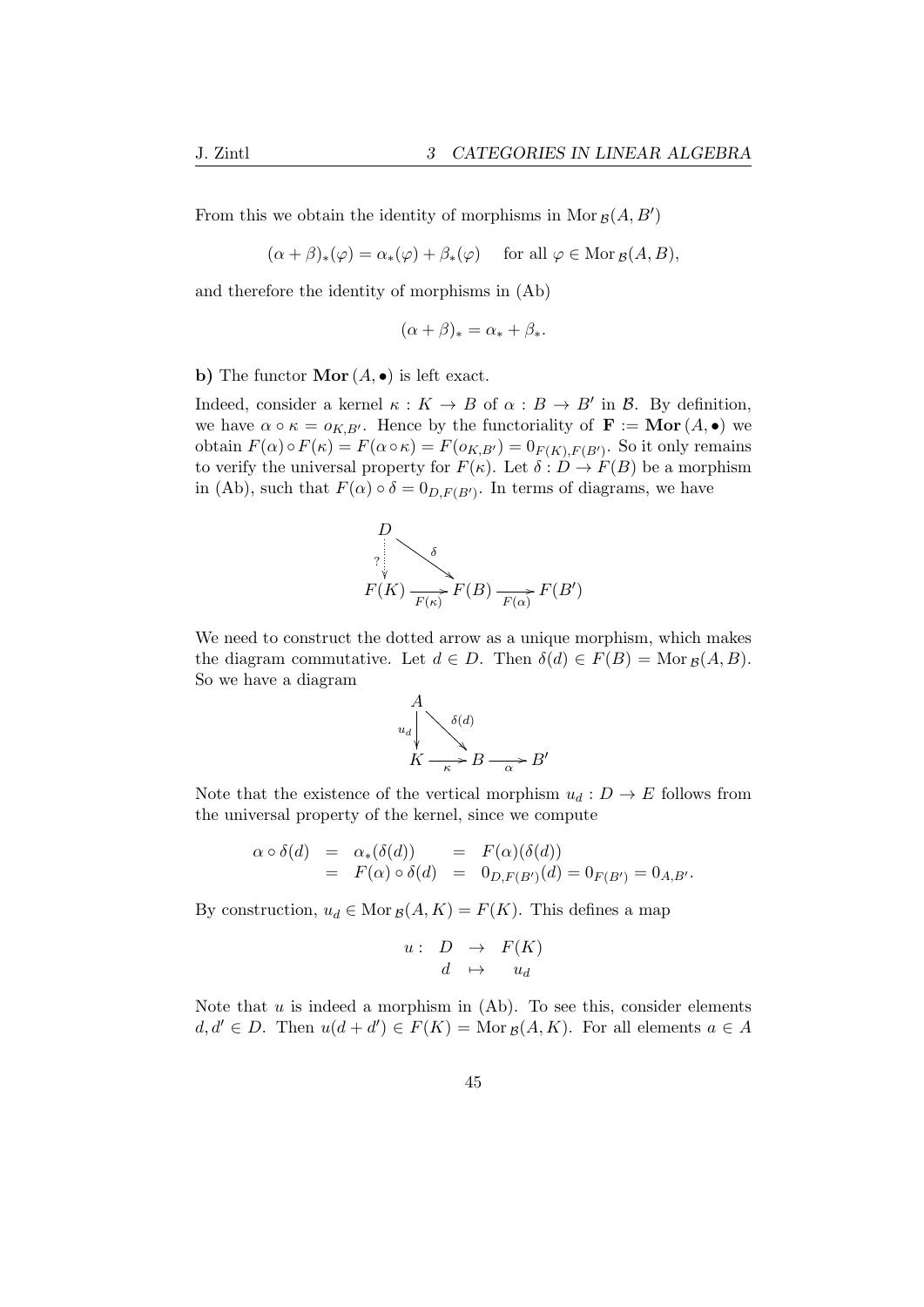we compute for their images in  $\cal B$ 

$$
\kappa \circ u(d + d')(a) = \kappa \circ u_{d + d'}(a)
$$
  
=  $\delta(d + d')(a)$   
=  $\delta(d)(a) + \delta(d')(a)$   
=  $\kappa \circ u_d(a) + \kappa \circ u_{d'}(a)$   
=  $\kappa \circ (u(d) + u(d'))(a)$ 

Since  $\kappa$  is a monomorphism, we conclude  $u(d + d') = u(d) + u(d')$ .

The identity  $F(\kappa) \circ u = \delta$  follows immediately from the construction of u. So it finally remains to show that  $u$  is the unique morphism satisfying this identity. Suppose that  $F(\kappa) \circ u' = \delta$  holds for some morphism u' in (Ab). By definition, for all  $d \in D$ , we compute

$$
\kappa \circ u'(d) = \kappa_*(u'(d)) = F(\kappa) \circ u'(d) = F(\kappa) \circ u(d) = \kappa_*(u(d)) = \kappa \circ u(d).
$$

Hence  $\kappa \circ u' = \kappa \circ u$ , and the claim follows again from the fact, that  $\kappa$  is a monomorphism.

c) The functor  $\mathbf{Mor}(A, \bullet)$  is (in general) not right exact.

As a counter example, consider for a prime number  $p \in \mathbb{N}$  the homomorphism of Abelian groups  $\alpha : \mathbb{Z} \to \mathbb{Z}$  with  $\alpha(a) := pa$ . The canonical quotient map  $\pi : \mathbb{Z} \to \mathbb{Z}_p := \mathbb{Z}/p\mathbb{Z}$  is a cokernel of  $\alpha$  by lemma 3.14

Consider the functor **Mor**  $(A, \bullet)$  for  $A := \mathbb{Z}_p$  on the category  $(Ab)$  of Abelian groups. The cokernel diagram

$$
\mathbb{Z} \xrightarrow{\alpha} \mathbb{Z} \xrightarrow{\pi} \mathbb{Z}_p
$$

maps to the diagram

$$
\operatorname{Hom}(\mathbb{Z}_p,\mathbb{Z}) \xrightarrow{\alpha_*} \operatorname{Hom}(\mathbb{Z}_p,\mathbb{Z}) \xrightarrow{\pi_*} \operatorname{Hom}(\mathbb{Z}_p,\mathbb{Z}_p)
$$

It is easy to see that  $\text{Hom}(\mathbb{Z}_p, \mathbb{Z}) = \{0\}$ , but  $0 \neq \text{id}_{\mathbb{Z}_p} \in \text{Hom}(\mathbb{Z}_p, \mathbb{Z}_p)$ . Therefore  $\pi_*$  is not surjective, and hence not a cokernel by lemma 3.16.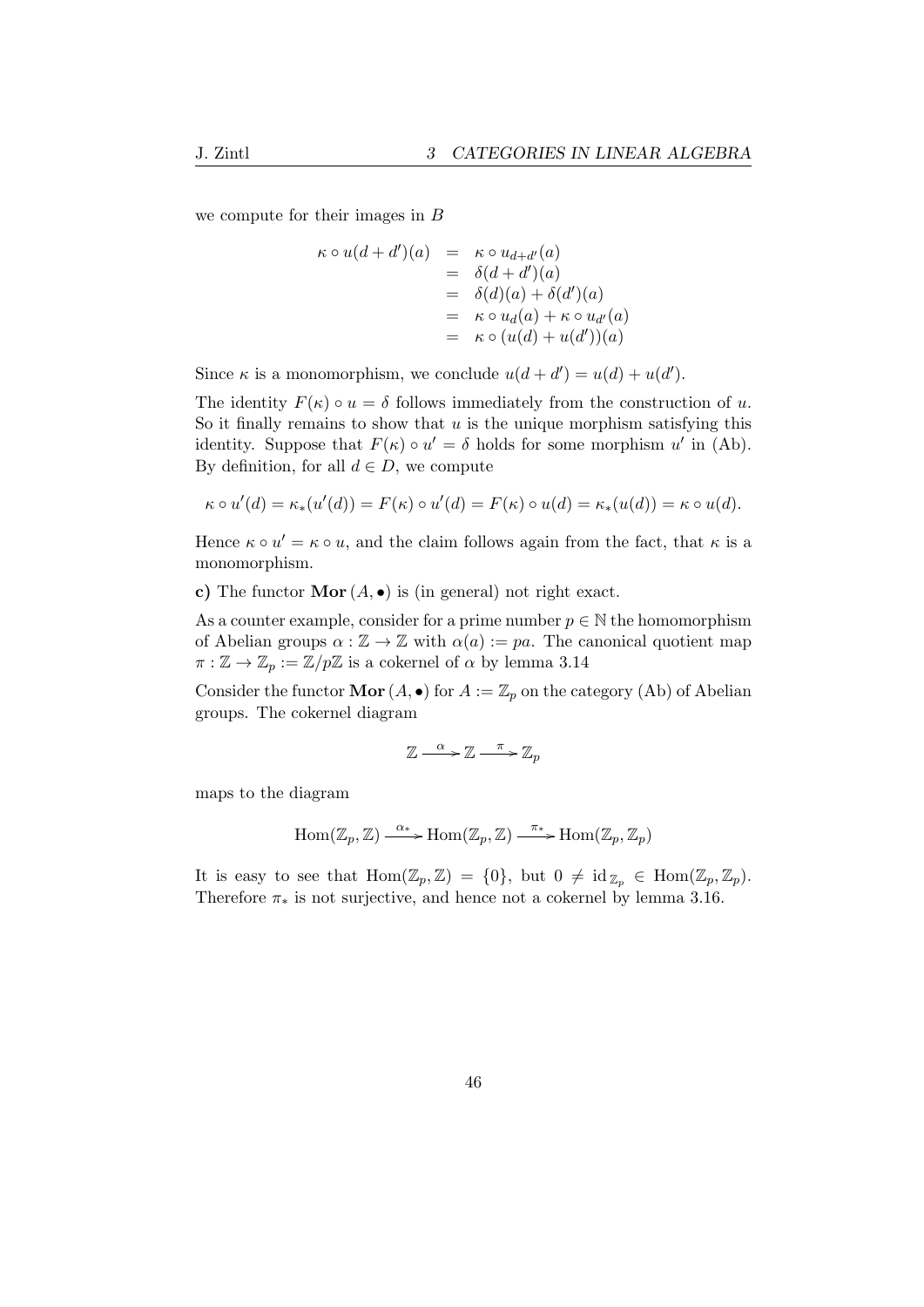## 4 Modules

The theory of modules is a straightforward generalization of the theory of vector spaces. The basic idea is to replace the field of scalars, over which a vector space is defined, by a commutative ring. Since the concept of a commutative ring is less restrictive than that of a field, a far more versatile theory arises.

As pre-requisites for the understanding of this sections, we assume the theory of vector spaces over fields at the level of a standard introductory course. Furthermore, the reader should be familiar with the concept of groups, their homomorphisms and their quotients, including the groups of congruent numbers.

#### 4.1 Definitions and examples

There is a rich and beautiful theory of rings. It is time well-spent to look into some of the many books on the subject. For our purposes, it will be enough to consider the special case of commutative rings.

**4.1 Definition.** A *commutative ring* is a triple  $(R, +_R, \cdot_R)$ , where

(1)  $(R, +_R)$  is an Abelian group,

(2)  $(R, \cdot_R)$  is a commutative semi-group with identity element  $1_R \in R$ , such that for all  $r, s, t \in R$  holds

(3)  $(r +_R s) \cdot_R t = r \cdot_R t +_R s \cdot_R t$ .

**4.2 Remark.** Sometimes a triple  $(R, +_R, \cdot_R)$  as defined in 4.1 is more precisely called a commutative ring with a multiplicative identity element. Since we will only be concerned with commutative rings, where a multiplicative identity element exists, we include this as apart of our definition. See also the convention adopted in [Bou], and others.

Note that we need not include the multiplicative identity element  $1_R \in R$  as part of the defining data. In fact, if a multiplicative identity element exists, it is necessarily unique, as the following lemma shows.

**4.3 Lemma.** Let  $(R, +_R, \cdot_R)$  be a commutative ring. Then for all  $r, s \in R$ the following equalities hold:

$$
\begin{array}{rcl}\n(i) & 0_R \cdot_R r & = & 0_R \\
(ii) & (-1_R) \cdot_R r & = & -r \\
(iii) & (-r) \cdot_R (-s) & = & r \cdot_R s.\n\end{array}
$$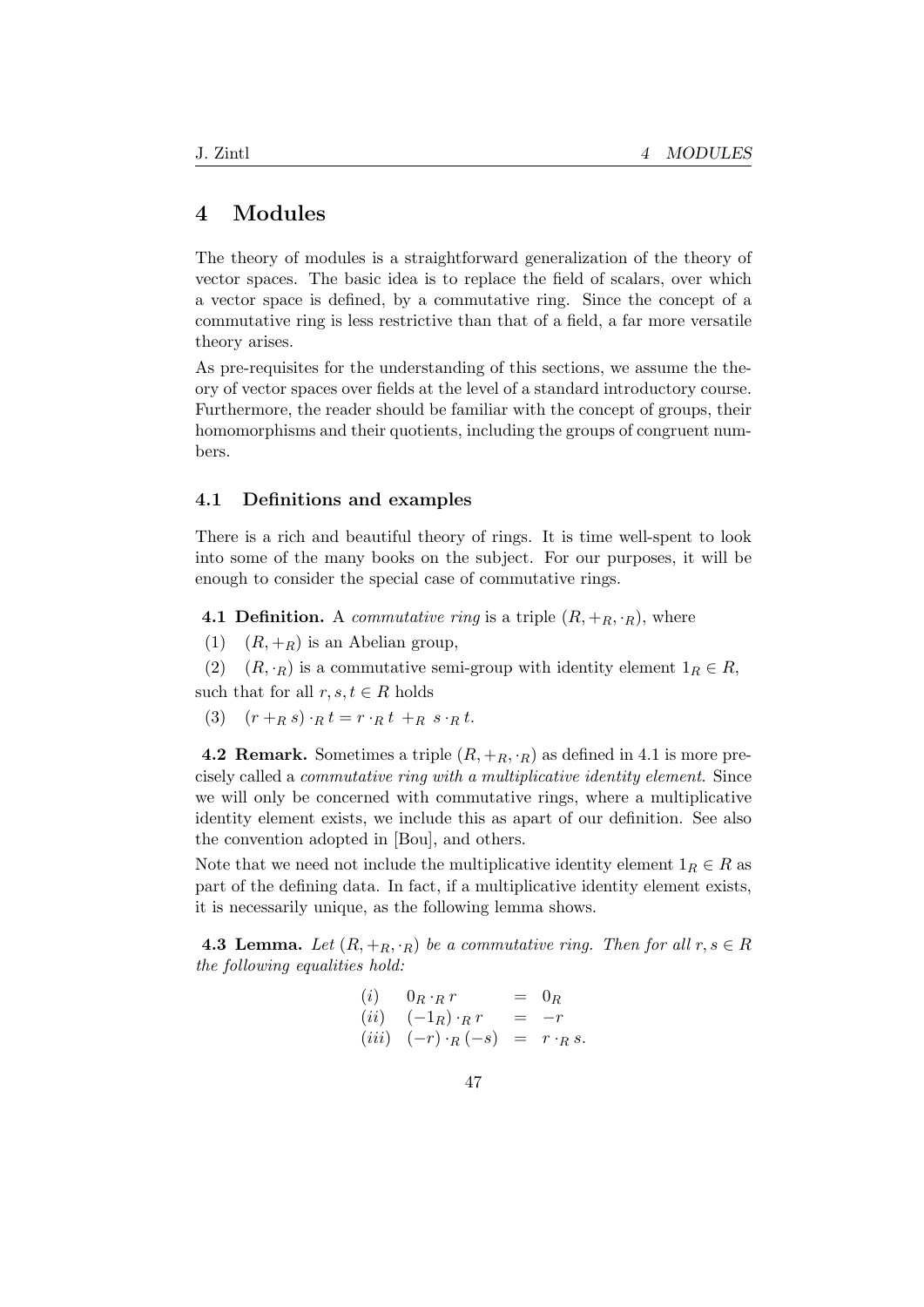If  $e \in R$  is an element, such that  $e \cdot_R r = r$  holds for all  $r \in R$ , then  $e = 1_R$ .

*Proof.* To prove (i), we apply 4.1(3) and compute  $0_R \cdot r = (0_R + 0_R) \cdot r =$  $0_R \cdot r + 0_R \cdot r$ , and hence, since  $(R, +_R)$  is a group,  $0_R \cdot r = 0_R$ . From this we obtain  $0_R = (1_R - 1_R) \cdot r = 1_R \cdot r + (-1_R) \cdot r$ , so that  $(-1_R) \cdot r$  is the unique additive inverse to r. This shows  $(ii)$ . Combining  $(ii)$  with the associativity and commutativity of  $(R, \cdot_R)$  implies  $(iii)$ .

Finally, if  $r = e \cdot r$  holds for all  $r \in R$ , then we have in particular for  $r = 1_R$ the equality  $1_R = e \cdot 1_R = e$ .

**4.4 Exercise.** Let  $(R, +_R, \cdot_R)$  be a commutative ring such that  $1_R = 0_R$ . Show that in this case the set R must be bijective to  $\{0\}$ .

4.5 Examples. a) The prototype of all commutative rings is the ring of integers  $(\mathbb{Z}, +, \cdot)$ . Analogously, there are the rings of rational, real and complex numbers, denoted by  $(\mathbb{Q}, +, \cdot)$ ,  $(\mathbb{R}, +, \cdot)$  and  $(\mathbb{C}, +, \cdot)$ , respectively. More generally, any field  $(K, +, \cdot)$  is in particular a commutative ring.

b) Let  $n \in \mathbb{N}$  be a fixed natural number. Then the set of congruent numbers modulo  $n$  inherits from the ring of integers the structure of a commutative ring  $(\mathbb{Z}/n\mathbb{Z}, +, \cdot).$ 

c) For any commutative ring  $(R, +_R, \cdot_R)$ , there is a commutative ring of polynomials  $(R[X], +, \cdot)$ .

d) Let  $(R, +_R, \cdot_R)$  be a commutative ring, and let  $n \in \mathbb{N}_{>0}$  be fixed. We define the set of diagonal matrices by

$$
D_n(R) := \left\{ \left( \begin{array}{ccc} a_{11} & \cdots & a_{1n} \\ \vdots & \ddots & \vdots \\ a_{n1} & \cdots & a_{nn} \end{array} \right) \in \text{Mat}(n, n, R) : a_{ij} = 0 \text{ for } i \neq j \right\}.
$$

It is easy to see, using the usual addition and multiplication of matrices, that the triple  $(D_n(R), +, \cdot)$  is a commutative ring, where the multiplicative identity element is the identity matrix in  $\text{Mat}(n, n, R)$ .

4.6 Remark. Note that the last example 4.5d exhibits two key features, which make the theory of rings so much broader the theory of fields.

Clearly, as the multiplicative structure  $(R, \cdot_R)$  of a given commutative ring  $(R, +_R, \cdot_R)$  is only assumed to be a semi-group, we cannot expect to find for each element  $r \in R$  a multiplicative inverse  $s \in R$ , such that  $r \cdot_R s = 1_R$ . The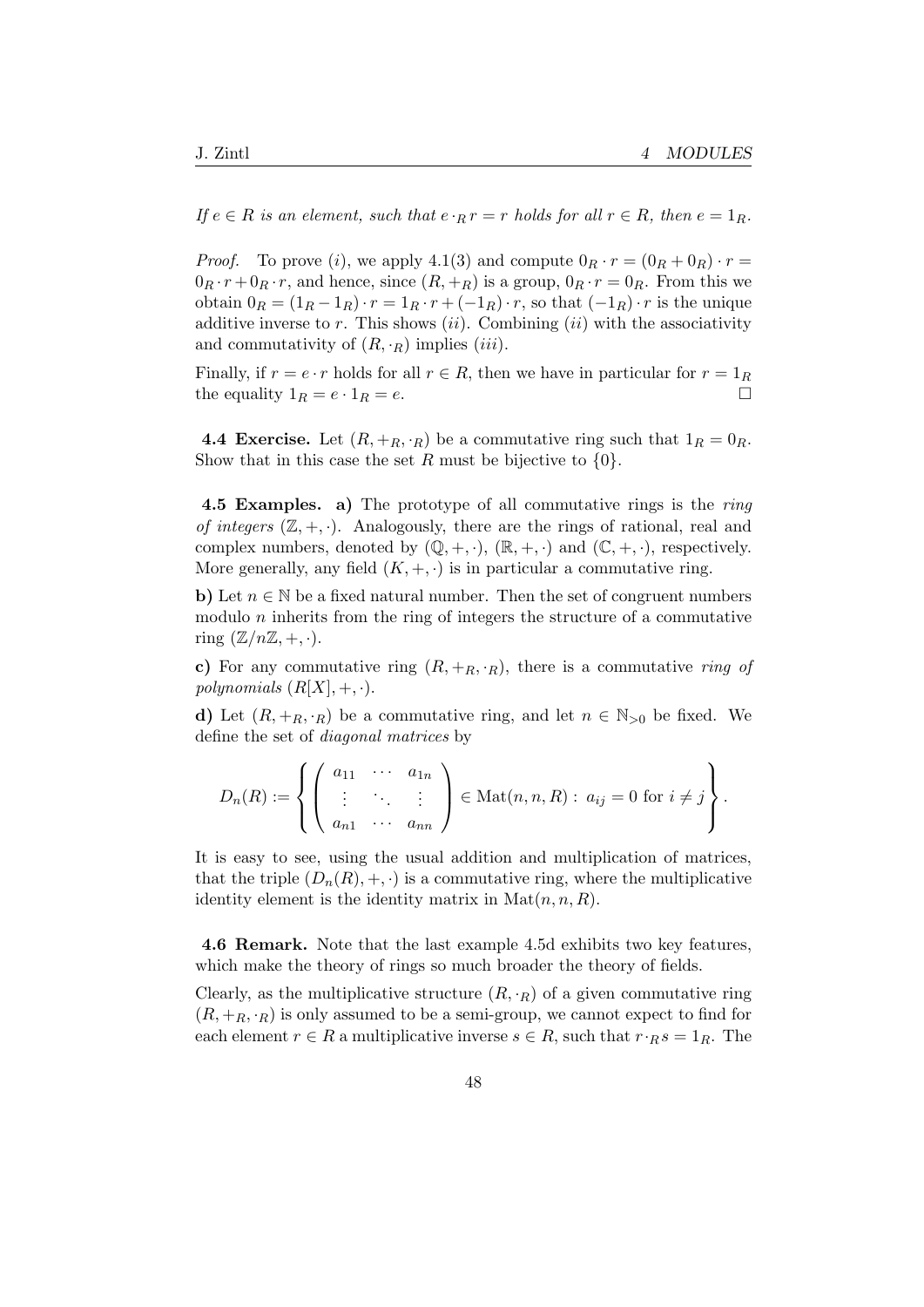example of the integers shows how to handle this situation: by enlarging<sup>4</sup> the ring of integers  $(\mathbb{Z}, +, \cdot)$  to the ring of rational numbers  $(\mathbb{Q}, +, \cdot)$ .

The second phenomenon has a more profound impact. In a commutative ring  $(R, +_R, \cdot_R)$ , there may (and in the case of example 4.5d, with  $n \geq 2$ there always will) exist elements  $r, s \in R$ , which are both non-zero, but such that  $r \cdot_R s = 0_R$ . These zero divisors will have a significant effect on our considerations below.

**4.7 Definition.** A commutative ring  $(R, +_R, \cdot_R)$  is called an *integral domain*, if  $1_R \neq 0_R$ , and for all pairs of elements  $r, s \in R$  with  $s \neq 0_R$ , the equality  $r \cdot_R s = 0_R$  implies  $r = 0_R$ .

4.8 Examples. a) The ring of integers  $(\mathbb{Z}, +, \cdot)$  is an integral domain.

b) All fields  $(K, +_K, \cdot_K)$  are integral domains.

c) The ring  $(\mathbb{Z}/n\mathbb{Z}, +, \cdot)$  is an integral domain if and only if  $n = 0$  or n is a prime number.

d) If  $(R, +_R, \cdot_R)$  is an integral domain, then  $(D_n(R), +, \cdot)$  is an integral domain if and only if  $n = 1$ .

**4.9 Definition.** Let  $(R, +_R, \cdot_R)$  be a commutative ring. An R-module is a triple  $(M, +_M, \lambda)$ , where

- (1)  $(M, +_M)$  is an Abelian group,
- (2)  $\lambda: R \times M \to M$  is a map,

such that for all  $r, s \in R$  and all  $m, n \in M$  holds

|  | (3) $\lambda(r, m +_M m') = \lambda(r, m) +_M \lambda(r, m');$ |  |  |  |  |
|--|----------------------------------------------------------------|--|--|--|--|
|--|----------------------------------------------------------------|--|--|--|--|

- (4)  $\lambda(r +_R s, m) = \lambda(r, m) +_M \lambda(s, m);$
- (5)  $\lambda(r \cdot_R s, m)$  =  $\lambda(r, \lambda(s, m));$
- (6)  $\lambda(1_R, m)$  = m.

**4.10 Remark.** The map  $\lambda : R \times M \rightarrow M$  of definition 4.9 is called the operation of R on M. Usually, one writes for elements  $r \in R$  and  $m \in M$ shorter  $r \cdot_M m := \lambda(r, m)$ , or simply rm.

In general, when there is no danger of confusion, the indices of compositions and operations are omitted, both for commutative rings and modules.

<sup>&</sup>lt;sup>4</sup>In algebra, this is the extension of the *integral domain*  $\mathbb Z$  to its *field of fractions*  $\mathbb Q$ .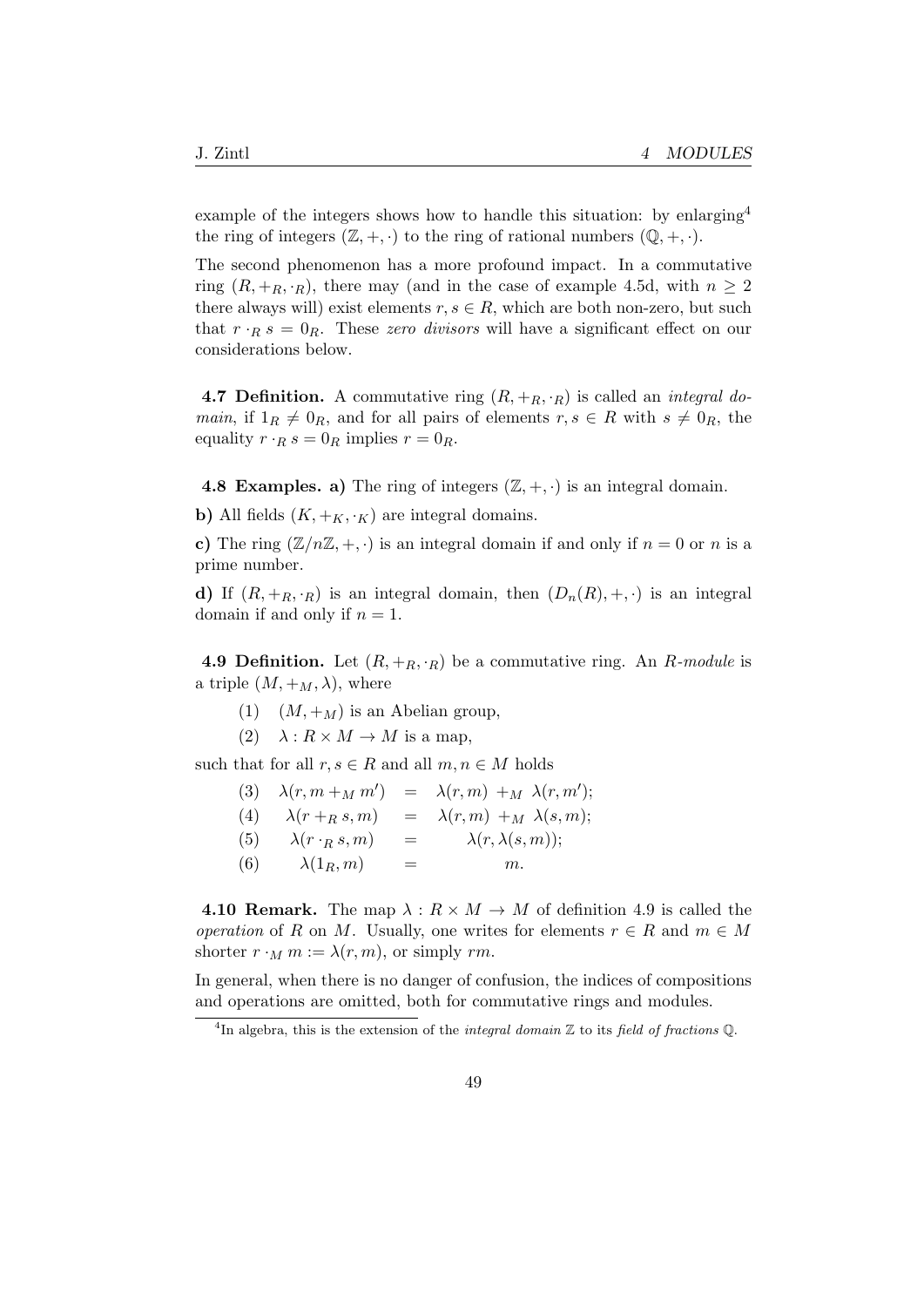**4.11 Lemma.** Let  $(R, +_R, \cdot_R)$  be a commutative ring, and let  $(M, +_M, \cdot_M)$ be an R-module. Then for all  $r \in R$  and all  $m \in M$  hold:

> $(i)$  0 $R \cdot_M m$  = 0 $_M$  $(ii)$   $r \cdot_M 0_M$  =  $0_M$  $(iii)$   $(-1_R) \cdot_M m = -m$ .

*Proof.* The proof is analogous to the proof of lemma 4.3.

4.12 Examples. a) For any commutative ring  $(R, +, \cdot)$ , the triple  $(R, +, \cdot)$ itself is an R-module.

**b**) Let  $(K, +, \cdot)$  be a field. Then a triple  $(M, +, \cdot)$  is a K-module if and only if  $(M, +, \cdot)$  is a K-vector space.

c) For a commutative ring  $(R, +, \cdot)$ , let  $R[X]$  denote the set of polynomials in X with coefficients in R. Using the obvious operation of R on  $R[X]$ , one obtains an R-module  $(R[X], +, \cdot)$ . Analogously, there is an R-module of formal power series  $(R[[X]], +, \cdot).$ 

d) Let  $n \in \mathbb{N}_{>0}$  be fixed. For a commutative ring  $(R, +, \cdot)$ , we define

$$
\lambda: D_n(R) \times \text{Mat}(n, n, R) \rightarrow \text{Mat}(n, n, R) (D, A) \rightarrow DA
$$

by the multiplication of matrices. It is easy to verify that in this way  $(\text{Mat}(n, n, R), +, \lambda)$  is a  $D_n(R)$ -module.

**4.13 Definition. a)** Let  $(R, +_R, \cdot_R)$  and  $(S, +_S, \cdot_S)$  be commutative rings. A homomorphism of commutative rings

$$
\varphi: (R, +_R, \cdot_R) \to (S, +_S, \cdot_S)
$$

is a homomorphism of groups  $\varphi : (R, +_R) \to (S, +_S)$ , such that  $\varphi(1_R) = 1_S$ , and for all  $r, s \in R$  holds

$$
\varphi(r \cdot_R s) = \varphi(r) \cdot_S \varphi(s).
$$

**b**) Let  $(R, +_R, \cdot_R)$  be a commutative ring. Let  $(M, +_M, \cdot_M)$  and  $(N, +_N, \cdot_N)$ be R-modules. A homomorphism of R-modules

$$
\alpha: \quad (M, +_M, \cdot_M) \to (N, +_N, \cdot_N)
$$

is a homomorphism of groups  $\alpha : (M, +_M) \to (N, +_N)$ , such that for all  $r \in R$ , and all  $m \in M$  holds

$$
\alpha(r \cdot_M m) = r \cdot_N \alpha(m).
$$

The set of all such homomorphisms is denoted by  $\text{Hom}_R(M, N)$ .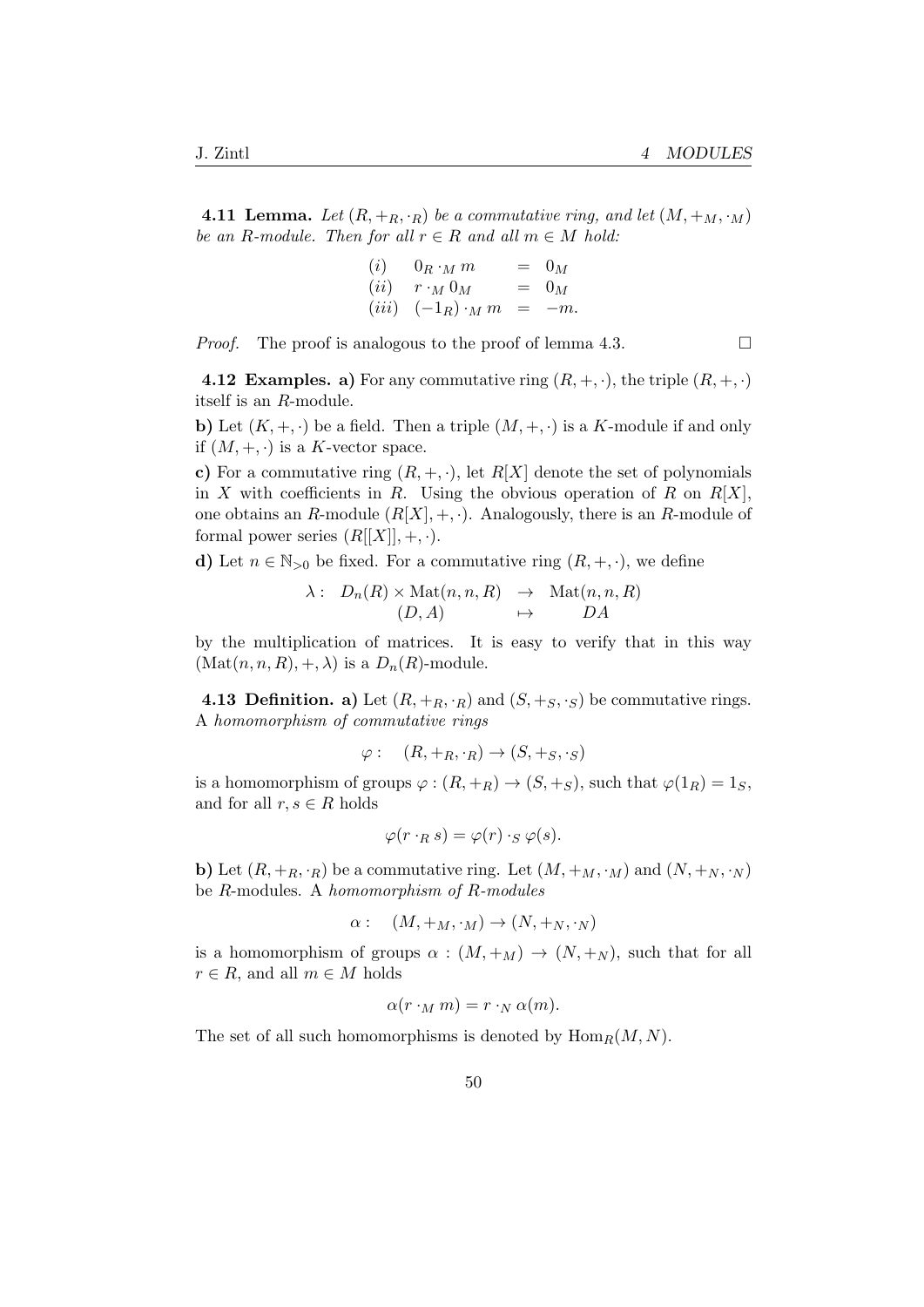4.14 Remark. a) If  $(K, +, \cdot)$  is a field, then a homomorphism of Kmodules is called a homomorphism of K-vector spaces.

b) In analogy with the theory of vector spaces, a homomorphism of Rmodules is also called an R-linear map. When the defining structures are clear from the context, an R-linear map  $\alpha : (M, +_M, \cdot_M) \to (N, +_N, \cdot_N)$  is usualy simply written as  $\alpha : M \to N$ .

4.15 Lemma. Compositions of homomorphisms of commutative rings are homomorphisms of commutative rings. Compositions of homomorphisms of R-modules are homomorphisms of R-modules.

*Proof.* Straightforward. □

4.16 Remark. a) Commutative rings (by definition with multiplicative identity elements) together with their homomorphisms form a category (CR). The ring of integers  $(\mathbb{Z}, +, \cdot)$  is an initial object in (CR), and the trivial ring  $(\{0\}, +, \cdot)$  is a terminal object. In particular, there exists no null object.

b) For any commutative ring  $(R, +_R, \cdot_R)$ , there is a category  $(R\text{-Mod})$  of R-modules and their homomorphisms. The *trivial R-module*  $({0}, +, \cdot)$  is a null object in  $(R\text{-Mod})$ .

**4.17 Remark.** a) Let  $(R, +_R, \cdot_R)$  be a commutative ring. For a pair of R-modules  $(M, +_M, \cdot_M)$  and  $(N, +_N, \cdot_N)$ , consider the set  $\text{Hom}_R(M, N)$  of all homomorphisms from  $(M, +_M, \cdot_M)$  to  $(N, +_N, \cdot_N)$ . By lemma 4.31, the triple  $(\text{Hom}_R(M, N), +_{pw}, \cdot_{pw})$  is an R-module, where the compositions are defined point-wise.

**b**) Let  $(L, +_L, \cdot_L)$  be another R-module. Consider two pairs of homomorphisms  $\alpha, \alpha' \in \text{Hom}_{R}(L, M)$  and  $\beta, \beta' \in \text{Hom}_{R}(M, N)$ . For any  $\ell \in L$  we compute

$$
(\beta +_{pw} \beta') \circ (\alpha +_{pw} \alpha')(\ell) = (\beta +_{pw} \beta')((\alpha +_{pw} \alpha')(\ell))
$$
  
= 
$$
\beta((\alpha +_{pw} \alpha')(\ell)) +_{N} \beta'((\alpha +_{pw} \alpha')(\ell))
$$
  
= 
$$
\beta(\alpha(\ell) +_{M} \alpha'(\ell)) +_{N} \beta'(\alpha(\ell) +_{M} \alpha'(\ell))
$$
  
= 
$$
\beta(\alpha(\ell)) +_{N} \beta(\alpha'(\ell)) +_{N} \beta'(\alpha(\ell)) +_{N} \beta'(\alpha'(\ell))
$$
  
= 
$$
(\beta \circ \alpha +_{pw} \beta \circ \alpha' +_{pw} \beta' \circ \alpha +_{pw} \beta' \circ \alpha')(\ell).
$$

Thus  $(\beta +_{pw} \beta') \circ (\alpha +_{pw} \alpha') = \beta \circ \alpha +_{pw} \beta \circ \alpha' +_{pw} \beta' \circ \alpha +_{pw} \beta' \circ \alpha'$ holds as an identity of homomorphisms. In other words, the composition of homomorphisms of modules is bilinear in the sense of definition 3.24, and hence  $(R\text{-Mod})$  is an  $Ab\text{-category}$ .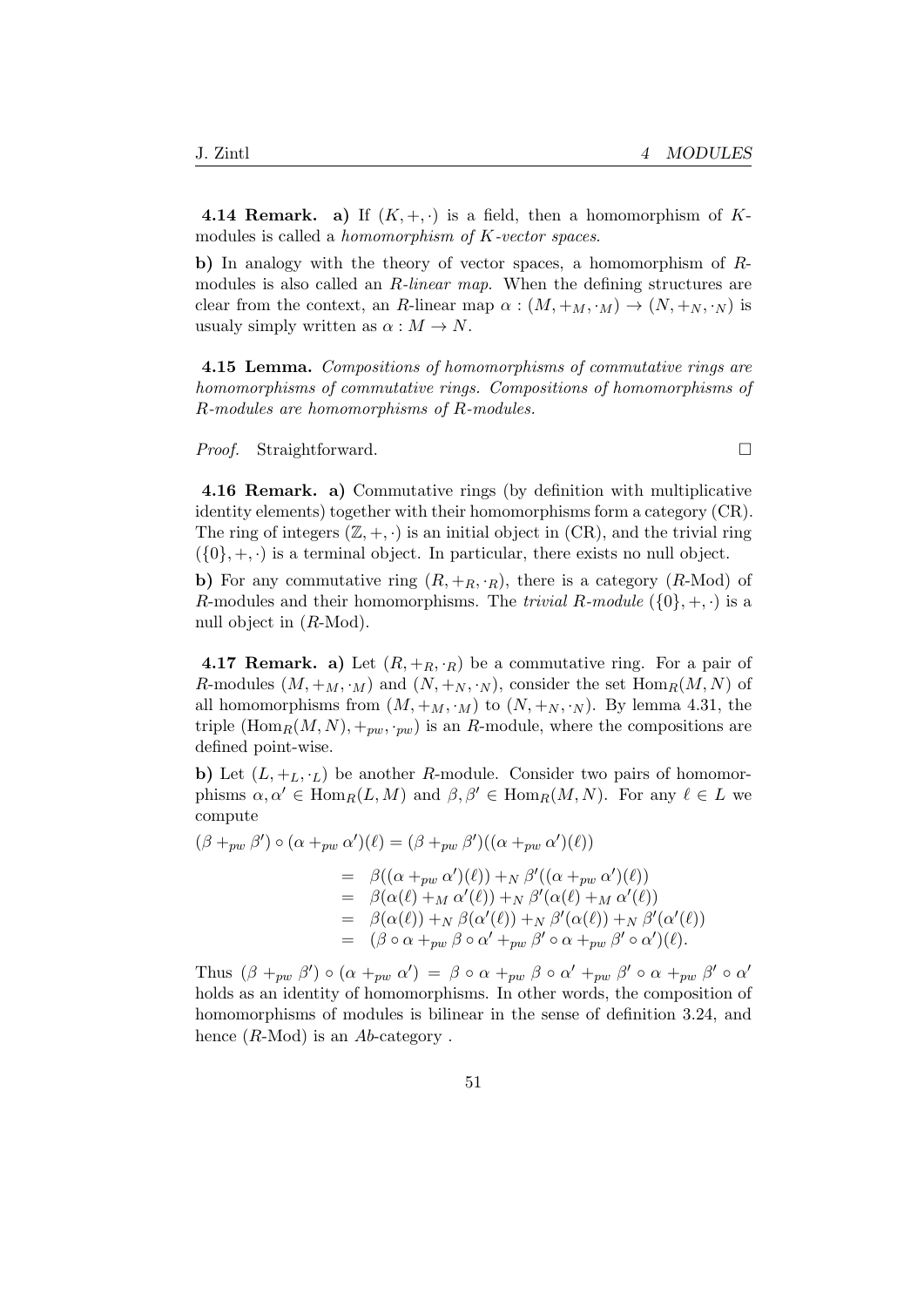**4.18 Exercise.** a) Let  $(R, +_R, \cdot_R)$  be a commutative ring. Construct a functor

$$
\mathbf{F}: (R\text{-Mod}) \to (\mathbb{Z}\text{-Mod}).
$$

b) Show that any Abelian group  $(G,+)$  can be equipped in a natural way with the structure of a  $\mathbb{Z}$ -module, and construct an isomorphism of categories

$$
\mathbf{F}: (\mathbb{Z}\text{-Mod}) \to (\mathrm{Ab}).
$$

**4.19 Remark.** a) Let  $\varphi : (R, +_R, \cdot_R) \to (S, +_S, \cdot_S)$  be a homomorphism of commutative rings. Let  $(M, +_M, \cdot_M)$  be an S-module. We define an operation of  $R$  on  $M$  by

$$
\begin{array}{rccc}\n\cdot_{\varphi} : & R \times M & \to & M \\
(r, m) & \mapsto & \varphi(r) \cdot_N m.\n\end{array}
$$

It is easy to verify that in this way, the triple  $(M, +_M, \cdot_\varphi)$  is an R-module. Moreover, consider a homomorphism of S-modules  $\alpha$  :  $(M, +_M, \cdot_M) \rightarrow$  $(N, +_N, \cdot_N)$ . For any  $r \in R$  and any  $m \in M$  one computes

$$
\alpha(r \cdot_{\varphi} m) = \alpha(\varphi(r) \cdot_M m) = \varphi(r) \cdot_N \alpha(m) = r \cdot_{\varphi} \alpha(m)
$$

directly from the definition of  $\cdot_{\varphi}$  and the S-linearity of  $\alpha$ . This shows that  $\alpha$  is in fact a homomorphism of R-modules. Summing things up, we obtain a functor

$$
\mathbf{F}_{\varphi} : (S\text{-Mod}) \rightarrow (R\text{-Mod})
$$
  
\n
$$
(M, +_M, \cdot_M) \rightarrow (M, +_M, \cdot_{\varphi})
$$
  
\n
$$
\alpha : (M, +_M, \cdot_M) \rightarrow (N, +_N, \cdot_N) \rightarrow \alpha : (M, +_M, \cdot_{\varphi}) \rightarrow (N, +_N, \cdot_{\varphi}).
$$

b) More generally, the above construction induces a contravariant functor from the category of commutative rings into the category of categories:

 $\mathbf{F}: \text{ }$   $(\text{CR})$   $\rightarrow$   $(\text{Cat})$  $(R, +_R, \cdot_R) \rightarrow (R\text{-Mod})$  $\varphi : (R, +_R, \cdot_R) \to (S, +_S, \cdot_S) \mapsto \mathbf{F}_{\varphi} : (S\text{-Mod}) \to (R\text{-Mod}).$ 

#### 4.2 Submodules and quotients

Throughout the rest of this section let  $(R, +_R, \cdot_R)$  be a commutative ring.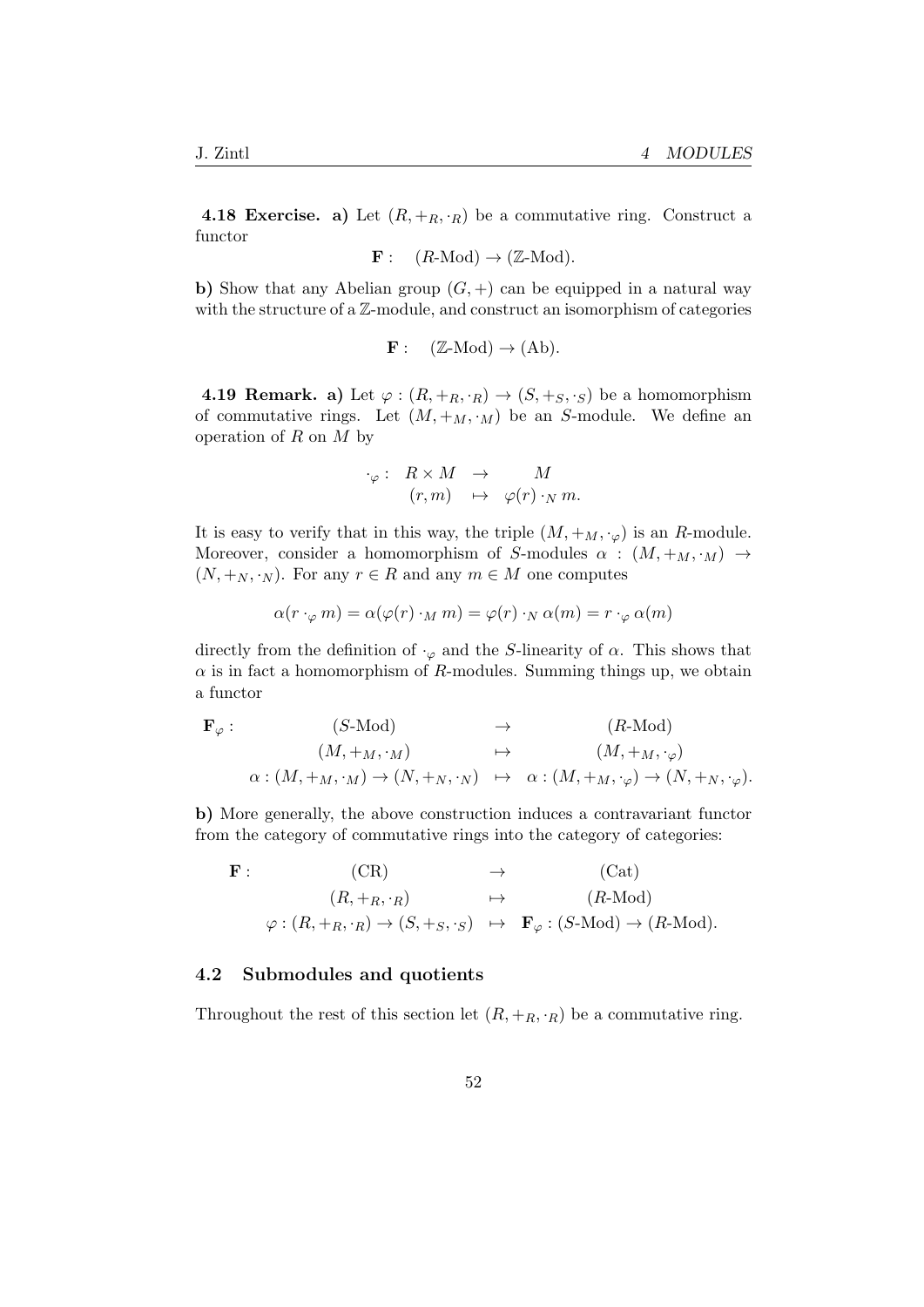**4.20 Definition.** Let  $(M, +_M, \cdot_M)$  be an R-module. An R-submodule of  $(M, +_M, \cdot_M)$  is an R-module  $(N, +_N, \cdot_N)$ , such that  $(N, +_N)$  is a subgroup of  $(M, +_M)$ , and for all  $(r, n) \in R \times N$  holds  $r \cdot_N n = r \cdot_M n$ .

**4.21 Lemma.** Let  $(M, +_M, \cdot_M)$  be an R-module. Let  $(N, +_N)$  be a subgroup of  $(M, +_M)$ , and let  $\cdot_N := \cdot_M | (R \times N)$  denote the restriction of the composition map. Then  $(N, +_N, \cdot_N)$  is an R-submodule of  $(M, +_M, \cdot_M)$  if and only if for all  $r \in R$  and all  $n \in N$  holds  $r \cdot_M n \in N$ .

*Proof.* If  $(N, +_N, \cdot_N)$  is an R-submodule, then by definition for all  $r \in R$ and all  $n \in N$  holds  $r \cdot_M n = r \cdot_N n \in N$ . Conversely, if  $(N, +_N)$  is a subgroup of  $(M, +_M)$ , such that for all  $r \in R$  and all  $n \in N$  holds  $r \cdot_M n \in N$ , then the map  $\cdot_N$  :  $R \times N \to N$  with  $r \cdot_N n := r \cdot_M n$  is well-defined and an operation of R on N. The triple  $(N, +_N, \cdot_N)$  satisfies all defining axioms of an R-module, since the triple  $(M, +_M, \cdot_M)$  does.

**4.22 Example.** Let  $\alpha : (M, +_M, \cdot_M) \to (N, +_N, \cdot_N)$  be a homomorphism of R-modules. By definition,  $\alpha : (M, +_M) \to (N, +_N)$  is a homomorphism of groups, so there exists a kernel  $(\ker(\alpha), +_{\ker(\alpha)})$  as a subgroup of  $(M, +_M)$ , with ker( $\alpha$ ) := { $m \in M$  :  $\alpha(m) = 0_N$ }. For any  $r \in R$  and any  $m \in \text{ker}(\alpha)$ we compute  $\alpha(r \cdot_M m) = r \cdot_N \alpha(m) = r \cdot_N 0_N = 0_N$ , hence  $r \cdot_M m \in \text{ker}(\alpha)$ . We can therefore define an operation

$$
\begin{array}{rccc}\n\text{Ker}(\alpha) : & R \times \text{ker}(\alpha) & \to & \text{ker}(\alpha) \\
(r, m) & \mapsto & r \cdot_M m\n\end{array}
$$

with which  $(\text{ker}(\alpha), +_{\text{ker}(\alpha)}, \cdot_{\text{ker}(\alpha)})$  becomes an R-module. We call this the kernel of the homomorphism  $\alpha$  of R-modules.

**4.23 Exercise.** Show that the forgetful functor  $\mathbf{F} : (R\text{-Mod}) \to (\text{Ab})$  is faithful. Use this to prove that for a homomorphisms  $\alpha : (M, +_M, \cdot_M) \rightarrow$  $(N, +_N, \cdot_N)$  of R-modules the following are equivalent:

- (*i*)  $\alpha$  is injective;
- (*ii*)  $\alpha$  is a monomorphism;
- $(iii) \quad \ker(\alpha) = \{0_M\}.$

**4.24 Example.** Consider  $(R, +_R, \cdot_R)$  itself as an R-module. Then an *ideal* of the ring  $(R, +_R, \cdot_R)$  is defined as a submodule  $(I, +_I, \cdot_I)$  of  $(R, +_R, \cdot_R)$ .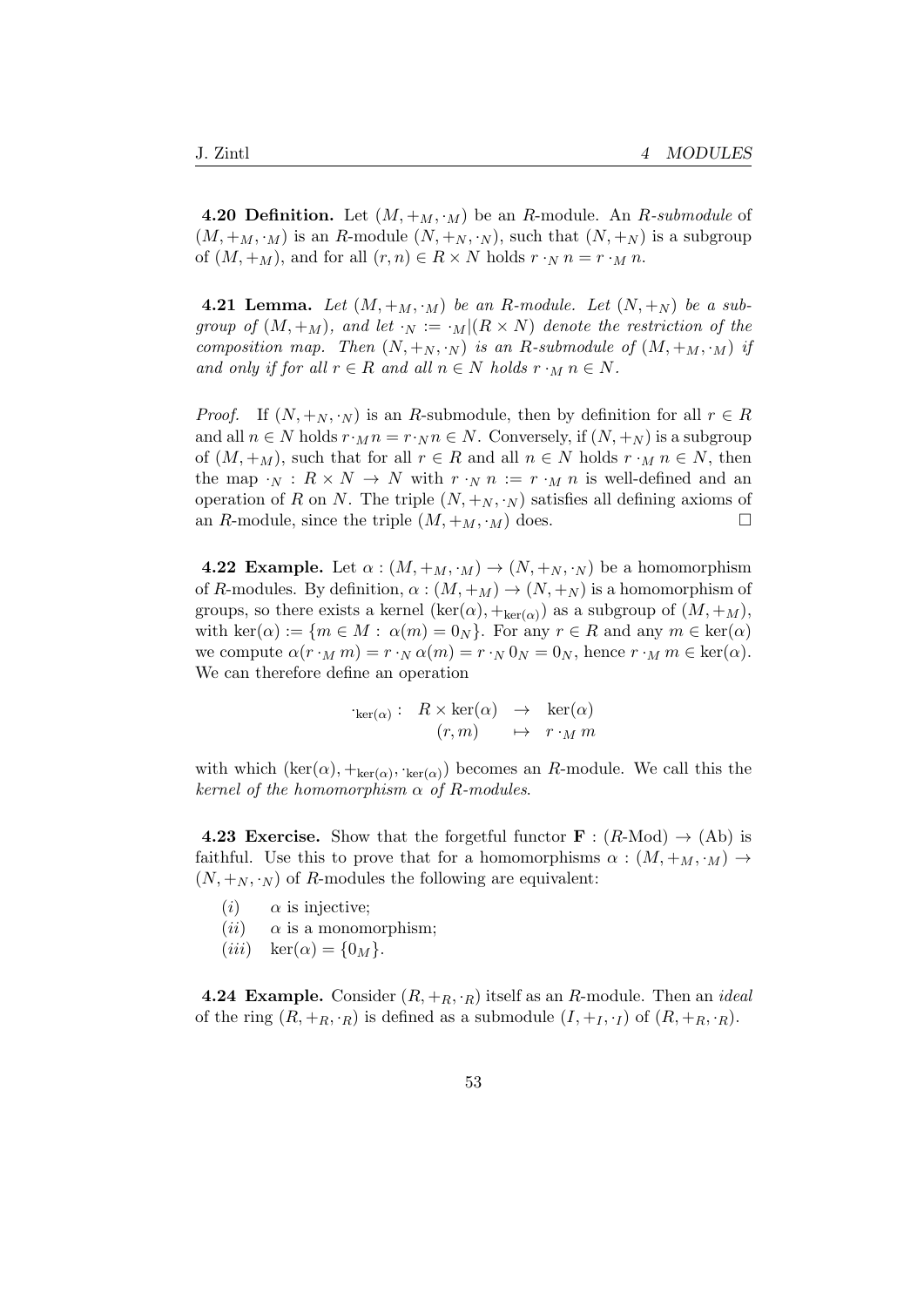**4.25 Example.** Let  $(R, +, \cdot)$  be an integral domain, and let  $(M, +_M, \cdot_M)$ be an R-module. We define

$$
T(M) := \{ m \in M : \exists 0_R \neq r \in R \text{ such that } r \cdot_M m = 0_M \}.
$$

It is easy to verify that this defines a submodule of  $(M, +_M, \cdot_M)$ , which is called the R-torsion submodule of M.

For example, if M is a vector space over a field, then  $T(M) = \{0_M\}$ . However, if  $M = \mathbb{Z}/n\mathbb{Z}$ , for some  $n \in \mathbb{N}_{>0}$ , considered as a  $\mathbb{Z}$ -module, then  $T(M) = M$ .

**4.26 Remark.** Let  $(M, +_M, \cdot_M)$  be an R-module, and let  $(N, +_N, \cdot_N)$  be a submodule. Since  $(N, +_N)$  is a normal subgroup of  $(M, +_M)$ , the quotient group  $(M/N, +_{M/N})$  exists. It is again an Abelian group, and the canonical quotient map  $\pi : M \to M/N$  is a homomorphism of groups.

Let  $r \in R$  and  $m, m' \in M$  such that  $m - m' \in N$ . Then we compute

$$
r \cdot_M m - r \cdot_M m' = r \cdot_N (m - m') \in N,
$$

hence we obtain a well-defined operation

$$
\begin{array}{rcl}\n\cdot_{M/N}:& R\times M/N & \to & M/N \\
(r,[m]) & \mapsto & [r\cdot_M m]\n\end{array}
$$

where as usual  $[m] := \pi(M)$  denotes the equivalence class of an element  $m \in M$ . One verifies directly from the definitions that  $(M/N, +_{M/N}, \cdot_{M/N})$ is an R-module, and the canonical quotient map  $\pi : M \to M/N$  becomes a homomorphism of R-modules.

**4.27 Definition.** Let  $(M, +_M, \cdot_M)$  be an R-module, and let  $(N, +_N, \cdot_N)$ be a submodule. The quotient module of  $(M, +_M, \cdot_M)$  by  $(N, +_N, \cdot_N)$  is the R-module  $(M/N, +_{M/N}, \cdot_{M/N})$ .

**4.28 Example.** Let  $\alpha$  :  $(M, +_M, \cdot_M) \rightarrow (N, +_N, \cdot_N)$  be a homomorphism of R-modules. By definition,  $\alpha : (M, +_M) \to (N, +_N)$  is a homomorphism of groups, so there exists an image  $(\text{im}(\alpha), +_{\text{im}(\alpha)})$  as a subgroup of  $(N, +_N)$ . Let  $r \in R$  and  $n \in \text{im}(\alpha)$ . By definition, there exists an  $m \in M$ , such that  $\alpha(m) = n$ . From this we compute  $r \cdot_N n = r \cdot_N \alpha(m) = \alpha(r \cdot_M m) \in \text{im}(\alpha)$ . Therefore there is a well-defined operation

$$
\begin{array}{rcl}\n\text{Im}(\alpha): & R \times \text{im}(\alpha) & \to & \text{im}(\alpha) \\
(r, n) & \mapsto & r \cdot_N n\n\end{array}
$$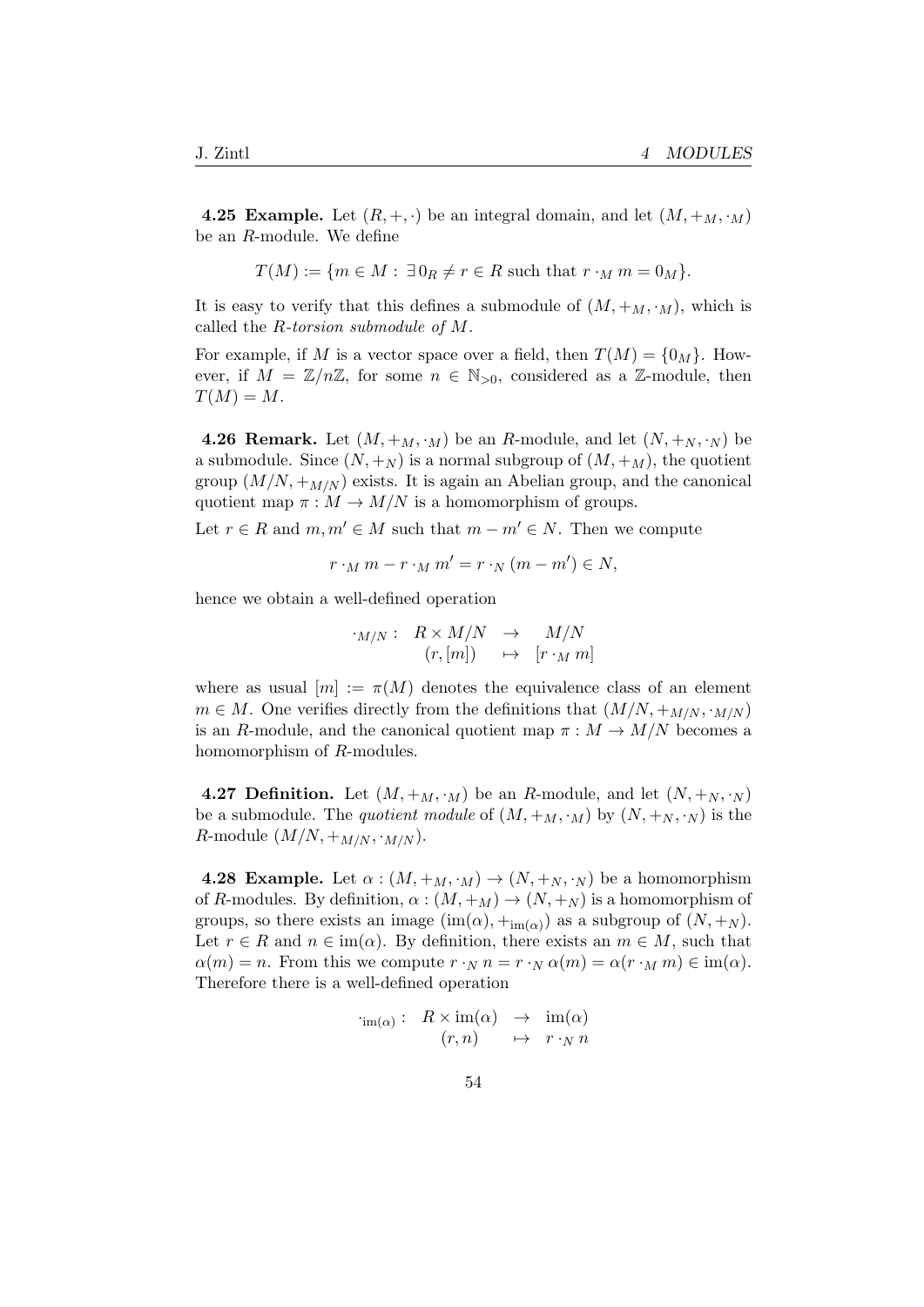with which  $(\text{im}(\alpha), +_{\text{im}(\alpha)}, \cdot, \cdot_{\text{im}(\alpha)})$  becomes an R-module. We call this Rmodule the *image of the homomorphism*  $\alpha$  of R-modules. The quotient module  $(N/\text{im}(\alpha), +_{N/\text{im}(\alpha)}, \cdot_{N/\text{im}(\alpha)})$  is called the *cokernel* of  $\alpha$ , and denoted by  $\mathrm{coker}(\alpha) := N/\mathrm{im}(\alpha)$ .

**4.29 Exercise.** Prove that for a homomorphisms  $\alpha : (M, +_M, \cdot_M) \rightarrow$  $(N, +_N, \cdot_N)$  of R-modules the following are equivalent:

- (*i*)  $\alpha$  is surjective;
- $(ii)$   $\alpha$  is a epimorphism;
- $(iii) \quad \text{coker}(\alpha) = \{0_N\}.$

4.30 Exercise. Show that kernels and cokernels of homomorphisms of modules correspond to kernels and cokernels in the categorical sense.

#### 4.3 Dual modules

**4.31 Lemma.** Let  $(R, +_R, \cdot_R)$  be a commutative ring, and let  $(M, +_M, \cdot_M)$ be an R-module. Let X be a set, and let  $\mathrm{Map}(X, M) := \mathrm{Mor}_{\mathrm{Set}}(X, M)$ denote the set of all maps from X to M. For any  $r \in R$  and any pair of maps  $\varphi, \psi \in \text{Map}(X, M)$  we define maps "point-wise" by

$$
\varphi +_{pw} \psi : X \to M
$$
  

$$
x \mapsto \varphi(x) +_M \psi(x)
$$

and

$$
\begin{array}{rcl} r \cdot_{pw} \varphi :& X & \to & M \\ & x & \mapsto & r \cdot_M \varphi(x). \end{array}
$$

Then the triple  $(\text{Map}(X, M), +_{pw}, \cdot_{pw})$  is an R-module, and

$$
\begin{array}{rcl}\n\mathbf{Map}(\bullet, M): & (\mathbf{Set}) & \rightarrow & (R\text{-Mod}) \\
& X & \mapsto & \mathbf{Map}(X, M) \\
& f: X \rightarrow Y & \mapsto & f^* : \mathbf{Map}(Y, M) \rightarrow \mathbf{Map}(X, M)\n\end{array}
$$

is a contravariant functor, where for a map  $f: X \to Y$  of sets, and a map  $\varphi \in \text{Map}(Y, M)$  holds  $f^*(\varphi) := \varphi \circ f$ .

*Proof.* Proving that  $\text{Map}(X, M)$ , together with point-wise defined compositions, is an R-module is a standard exercise. Consider now a map  $f: X \to Y$ of sets. For any  $\varphi \in \text{Map}(Y, M)$  clearly holds  $f^*(\varphi) := \varphi \circ f \in \text{Map}(X, M)$ ,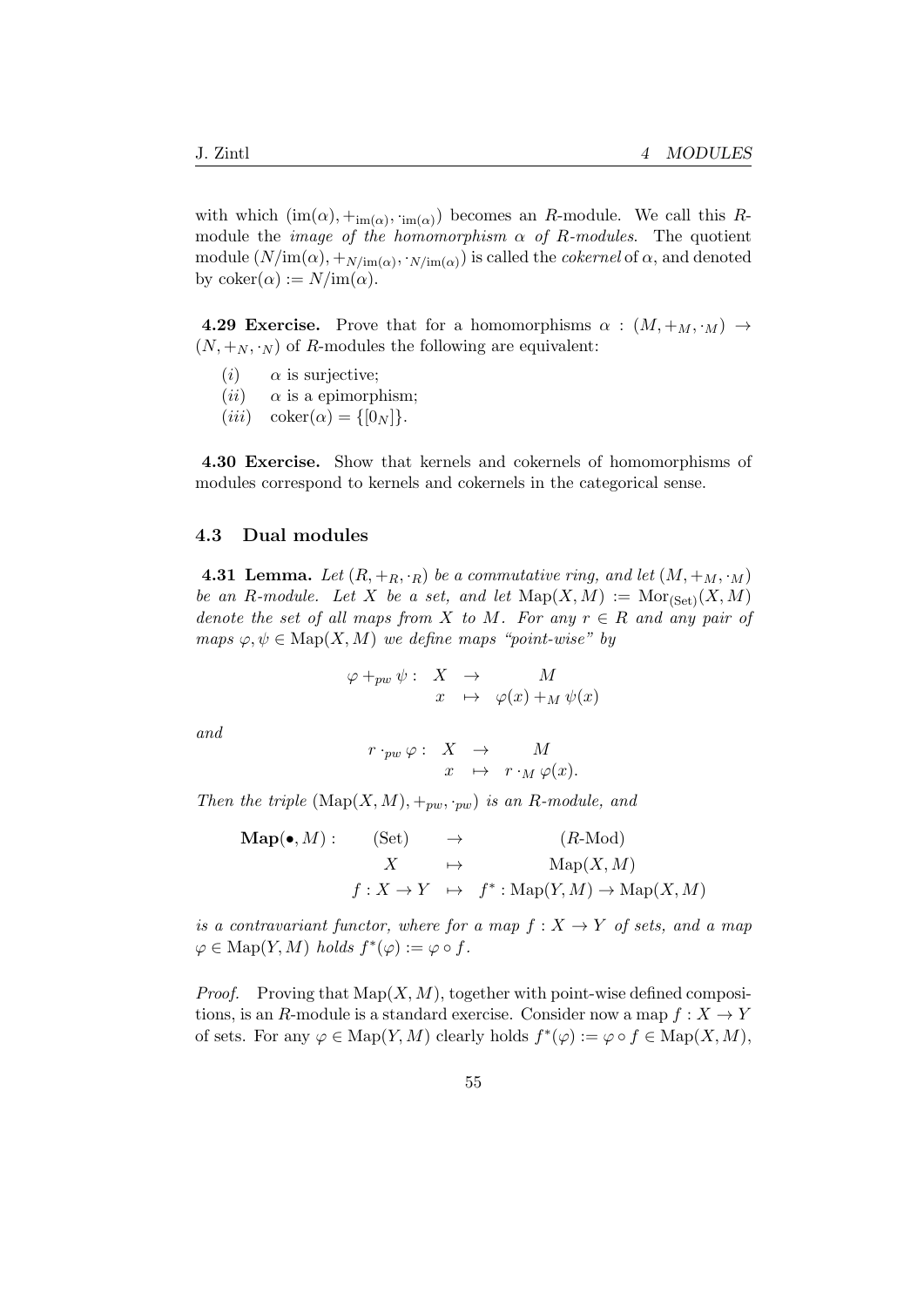so  $f^*$  is well-defined as a map of sets. To show that  $f^*$  is indeed defined in the "right" category, we need to verify that it is a homomorphism of R-modules.

To do this, let  $r \in R$ , and  $\varphi, \psi \in \text{Map}(Y, M)$ . Then for all  $x \in X$  holds by definition

$$
f^*(\varphi +_{pw} \psi)(x) = (\varphi +_{pw} \psi) \circ f(x) = (\varphi +_{pw} \psi)(f(x))
$$
  
= 
$$
\varphi(f(x)) + M \psi(f(x)) = f^*(\varphi)(x) + M f^*(\psi)(x)
$$
  
= 
$$
(f^*(\varphi) +_{pw} f^*(\psi))(x),
$$

and hence  $f^*(\varphi +_{pw} \psi) = f^*(\varphi) +_{pw} f^*(\psi)$  as maps. An analogous computation shows  $f^*(r \cdot_{pw} \varphi) = r \cdot_{pw} f^*(\varphi)$ . Thus  $f^*$  is a homomorphism of R-modules.

We still need to verify that the assignment of morphisms through  $\mathbf{Map}(\bullet, M)$ is functorial. Consider a pair of maps  $f : X \to Y$  and  $q : Y \to Z$  in (Set). As in the case of the contravariant Mor-functor in example 2.18, one finds the identity  $(g \circ f)^* = f^* \circ g^*$ .

By composing the Map-functor from lemma 4.31 with the forgetful functor  $\mathbf{F}$ :  $(R\text{-Mod}) \rightarrow (\text{Set})$ , we obtain a contravariant functor from the category of R-modules to itself.

**4.32 Definition.** Let  $(M, +_M, \cdot_M)$  be an R-module. The *contravariant* Hom-functor associated to  $M$  is given by

$$
\begin{array}{cccc}\n\text{Hom}(\bullet, M): & (R\text{-Mod}) & \to & (R\text{-Mod}) \\
N & \mapsto & \text{Hom}_R(N, M) \\
\alpha: N \to N' & \mapsto & \alpha^*: \text{Hom}_R(N', M) \to \text{Hom}_R(N, M)\n\end{array}
$$

with  $\alpha^*(\varphi) := \varphi \circ \alpha$  for all  $\alpha \in \text{Hom}_R(N, N')$  and  $\varphi \in \text{Hom}_R(N', M)$ .

4.33 Remark. Note that the Hom-functor is additive: for any pair of homomorphisms  $\alpha, \beta : N \to N'$  of R-modules holds  $(\alpha +_{pw} \beta)^* = \alpha^* +_{pw} \beta^*$ .

A special case of the Hom-functor is obtained, when one considers in place of the R-module M the module  $M := R$  itself.

**4.34 Definition.** Let  $(N, +_N, \cdot_N)$  be an R-module. The *dual module* of  $(N, +_N, \cdot_N)$  is the R-module  $(Hom_R(N, R), +_{pw}, \cdot_{pw})$ . It is denoted by

$$
N^* := \operatorname{Hom}_R(N, R).
$$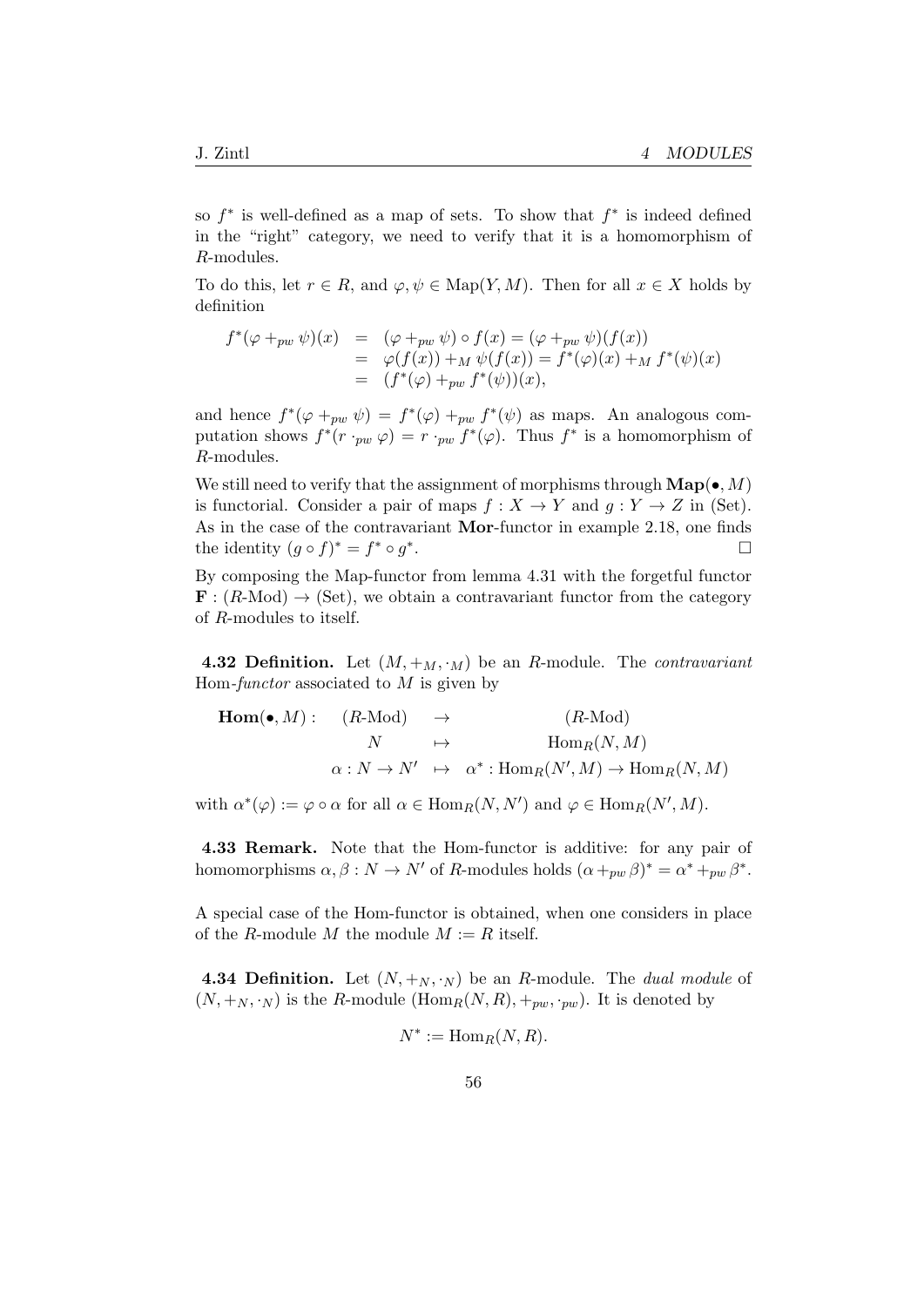**4.35 Examples. a)** Consider  $(\mathbb{Z}, +, \cdot)$  as  $\mathbb{Z}$ -module. Let  $\varphi \in \text{Hom}_{\mathbb{Z}}(\mathbb{Z}, \mathbb{Z})$ . For any  $a \in \mathbb{Z}$  holds  $\varphi(a) = a \cdot \varphi(1)$ . Hence the homomorphism  $\varphi$  is uniquely determined by its value on 1, which can be any element of  $\mathbb{Z}$ . We thus obtain an isomorphism of Z-modules

$$
\mathbb{Z}^* \cong \mathbb{Z}.
$$

b) Let  $n \in \mathbb{N}_{>0}$  be fixed, and consider  $(\mathbb{Z}/n\mathbb{Z}, +, \cdot)$  as a  $\mathbb{Z}$ -module. Let  $\varphi \in \text{Hom}_{\mathbb{Z}}(\mathbb{Z}/n\mathbb{Z}, \mathbb{Z})$ , and let  $\overline{a} \in \mathbb{Z}/n\mathbb{Z}$  denote the equivalence class of some integer  $a \in \mathbb{Z}$  modulo n. Then  $0 = \varphi(\overline{0}) = \varphi(n \cdot \overline{a}) = n \cdot \varphi(\overline{a})$ , which implies  $\varphi(\overline{a}) = 0$ . So  $\varphi$  is the constant zero homomorphism, and hence

$$
(\mathbb{Z}/n\mathbb{Z})^* = \{0\}.
$$

c) Consider  $(\mathbb{Q}, +, \cdot)$  as Z-module. We claim that for the dual module holds

$$
\mathbb{Q}^* = \{0\}.
$$

Indeed, assume that there is a homomorphism  $\alpha \in \text{Hom}_{\mathbb{Z}}(\mathbb{Q}, \mathbb{Z})$  with  $\alpha \neq 0$ . Then there exists some  $a \in \mathbb{Q}$  such that  $b := \alpha(a) \neq 0$ . Since  $b \in \mathbb{Z} \setminus \{0\},$ we can find an integer  $n \in \mathbb{Z}$ , such that  $\frac{b}{n} \neq \mathbb{Z}$ . For the rational number a  $\frac{a}{n} \in \mathbb{Q}$ , we compute  $\alpha(\frac{a}{n})$  $\frac{a}{n}$ ) =  $\frac{n}{n}\alpha(\frac{a}{n})$  $\frac{a}{n}$ ) =  $\frac{1}{n}\alpha(\frac{na}{n})$  $\frac{na}{n}$ ) =  $\frac{\alpha(a)}{n}$  =  $\frac{b}{n}$  $\frac{b}{n} \notin \mathbb{Z}$ , contradicting the definition of  $\alpha$ .

4.36 Remark. Dualizing R-modules defines a contravariant functor

$$
\begin{array}{rcl}\n\ast: & (R\text{-Mod}) & \to & (R\text{-Mod}) \\
(N, +_N, \cdot_N) & \mapsto & (N^*, +_{N^*}, \cdot_{N^*}) \\
\alpha: N \to N' & \mapsto & \alpha^*: N'^* \to N^*\n\end{array}
$$

where the homomorphism  $\alpha^*$  is given on elements of the dual module  $\varphi \in$  $\text{Hom}_R(N',R)$  by  $\alpha^*(\varphi) := \varphi \circ \alpha \in \text{Hom}_R(N,R)$ . Again, the dualizing functor is additive: for any pair of homomorphisms  $\alpha, \beta : N \to N'$  of R-modules holds  $(\alpha + \beta)^* = \alpha^* + \beta^*$ .

Let us return to the general situation.

**4.37 Proposition.** Let  $(M, +_M, \cdot_M)$  be an R-module. Let  $\alpha : N \to N'$  be a homomorphism of R-modules, which is an epimorphism. Then the dual homomorphism  $\alpha^* : \text{Hom}_R(N',M) \to \text{Hom}_R(N,M)$  is a monomorphism.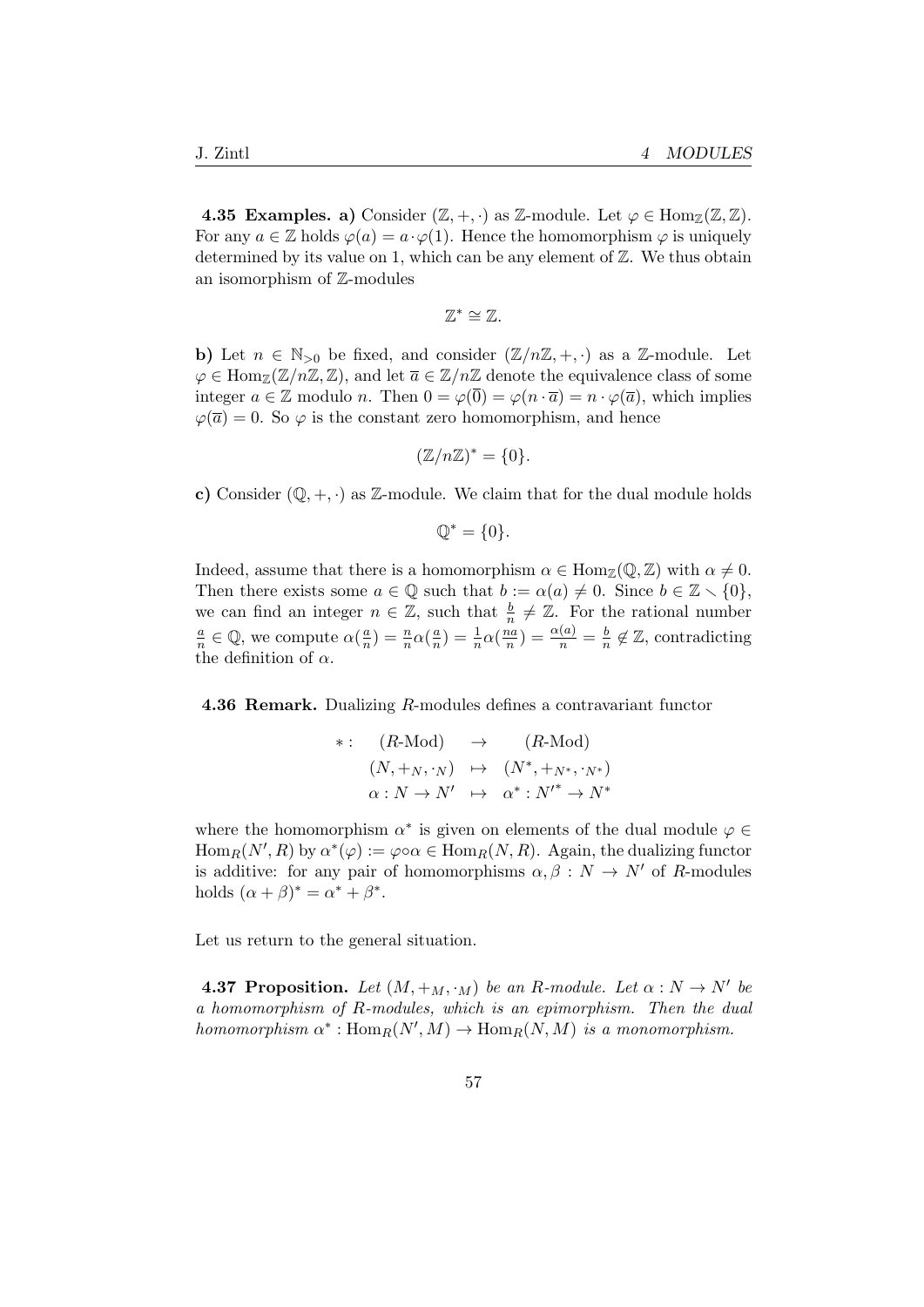*Proof.* Let  $\beta$ ,  $\beta'$  :  $L \to \text{Hom}_R(N, M)$  be two homomorphism of R-modules, such that  $\alpha^* \circ \beta = \alpha^* \circ \beta'$ . We need to show the identity  $\beta = \beta'$ .

By assumption, for all  $\ell \in L$  holds  $\alpha^* \circ \beta(\ell) = \alpha^* \circ \beta'(\ell)$  as an identity of morphisms in  $\text{Hom}_R(N,M)$ . By the definition of  $\alpha^*$ , this is equivalent to  $\beta(\ell) \circ \alpha = \beta'(\ell) \circ \alpha$ . Since  $\alpha$  is an epimorphism, this implies  $\beta(\ell) = \beta'(\ell)$  for all  $\ell \in L$ . Thus  $\beta = \beta'$ .

4.38 Remark. Note that in general the dual of proposition 4.37 is not true. For example, consider the inclusion map  $\iota : \mathbb{Z} \hookrightarrow \mathbb{Q}$ , which is clearly a monomorphism of Z-modules. By 4.35, we have for the dual modules  $\mathbb{Z}^* \cong \mathbb{Z}$  and  $\mathbb{Q}^* = \{0\}$ . Hence the dual homomorphism  $\iota^* : \mathbb{Q}^* \to \mathbb{Z}^*$  is not an epimorphism.

In definition 3.28 we called a functor exact, if it maps kernels and cokernels to kernels and cokernels again. In this terminology, proposition 4.37 translates into the following corollary.

**4.39 Corollary.** Let  $(M, +_M, \cdot_M)$  be an R-module. Then the contravariant Hom-functor  $\text{Hom}(\bullet, M)$  is left exact.

Proof. Note that in order to apply the definition of left-exactness, we need to view  $\text{Hom}(\bullet, M)$  as a (covariant) functor on the opposite category  $(R\text{-Mod})^{op}$ . Thus we need to show that kernels in  $(R\text{-Mod})^{op}$  (i.e. cokernels in  $(R\text{-Mod})$  get mapped to kernels in  $(R\text{-Mod})$ .

Let  $\alpha : N \to N'$  be a homomorphism of R-modules, with cokernel  $\gamma$ :  $N' \rightarrow Q$ . Up to isomorphism, the cokernel of  $\alpha$  is given by the canonical quotient homomorphism  $\pi : N' \to N'/\text{im}(\alpha)$ . Since  $\pi$  is an epimorphism, its dual  $\pi^*$ :  $\text{Hom}_R(N'/\text{im}(\alpha), M) \to \text{Hom}_R(N', M)$  is a monomorphism by proposition 4.37. Hence we may identify  $\text{Hom}_R(N'/\text{im}(\alpha), M)$  with its image in  $\text{Hom}_R(N',M)$ , i.e.

$$
\text{Hom}_{R}(N'/\text{im}(\alpha), M) \cong \text{im}(\pi^{*})
$$
  
=  $\{\varphi \in \text{Hom}_{R}(N', M) : \exists \overline{\varphi} \in \text{Hom}_{R}(N'/\text{im}(\alpha), M) \text{ s.th. } \varphi = \overline{\varphi} \circ \pi\}$ 

as a submodule of  $\text{Hom}_R(N', M)$ . For any  $\varphi \in \text{Hom}_R(N'/\text{im}(\alpha), M)$  we clearly have  $\alpha^*\varphi = \overline{\varphi} \circ \pi \circ \alpha = 0$ , so  $\text{Hom}_R(N'/\text{im}(\alpha), M) \subseteq \text{ker}(\alpha^*)$ . Conversely, let  $\varphi \in \text{Hom}_R(N',M)$  be such that  $\varphi \in \text{ker}(\alpha^*)$ . Then  $\alpha^*\varphi = 0$  as a homomorphism  $N \to M$ . Hence for all  $n \in N$ , we have  $\varphi \circ \alpha(n) = 0$ ,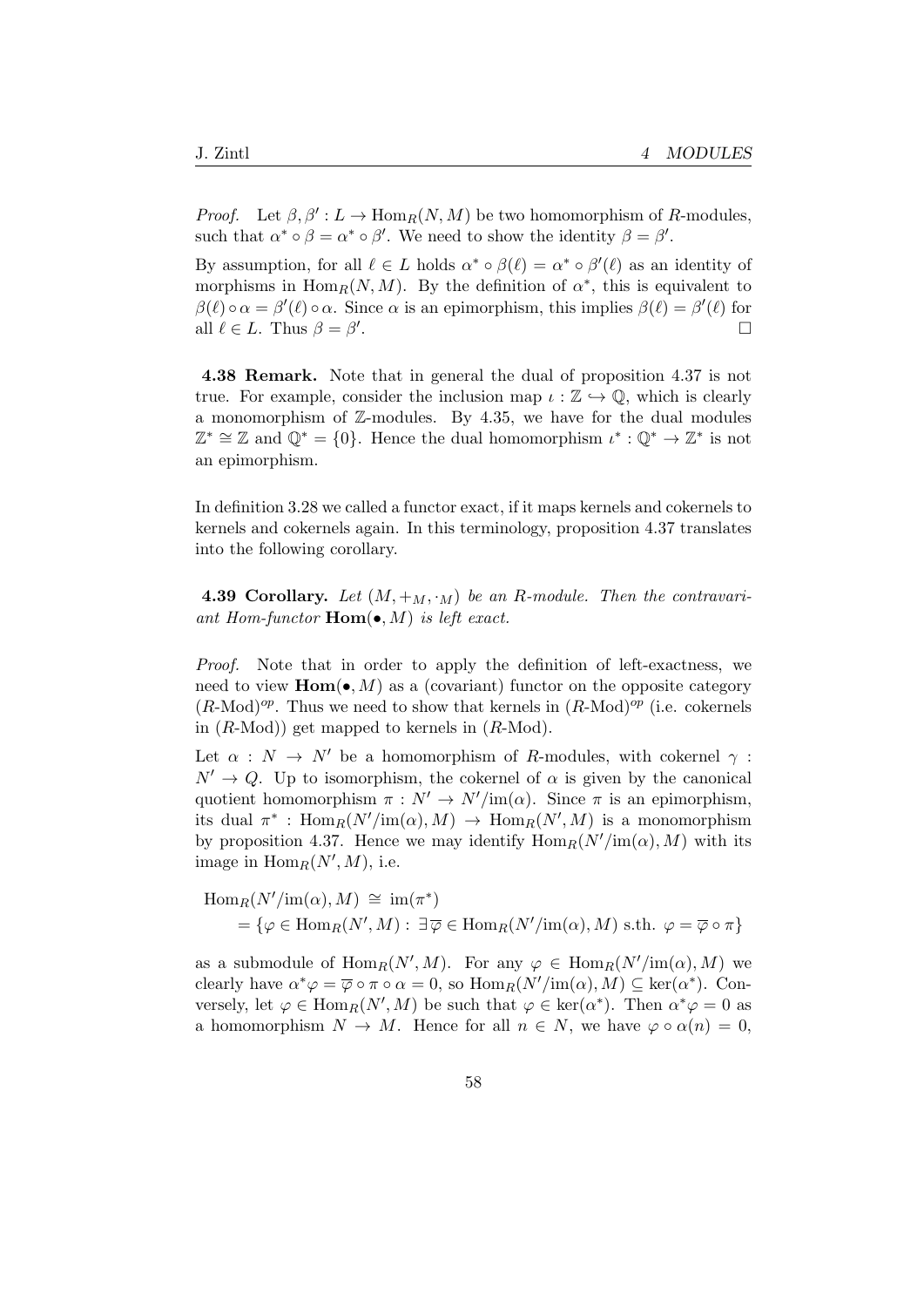which implies im( $\alpha$ )  $\subseteq$  ker( $\varphi$ ). By the universal property of the quotient, there exists a factorization  $\overline{\varphi}$  :  $N'/\text{im}(\alpha) \rightarrow M$  such that  $\varphi =$  $\overline{\varphi} \circ \pi$ . Hence  $\varphi \in \text{Hom}_R(N'/\text{im}(\alpha), M)$ . This establishes the equality  $\text{Hom}_R(N'/\text{im}(\alpha), M) = \text{ker}(\alpha^*)$  $\Box$ 

4.40 Definition. The bi-dual functor is the (covariant) functor given by

$$
**: (R\text{-Mod}) \rightarrow (R\text{-Mod})
$$
  
\n
$$
M \rightarrow M^{**} := \text{Hom}_R(\text{Hom}_R(M, R))
$$
  
\n
$$
\alpha: M \rightarrow N \rightarrow (\alpha^*)^* : M^{**} \rightarrow N^{**}
$$

**4.41 Remark.** For any R-module  $(M, +_M, \cdot_M)$ , there exists a natural homomorphism of R-modules given by

$$
e_M: M \rightarrow M^{**} \nm \rightarrow e_M(m)
$$

where for  $m \in M$ , the homomorphism  $e_m \in M^{**}$  is the R-linear evaluation map

$$
e_M(m): M^* = \text{Hom}_R(M, R) \rightarrow R
$$
  

$$
f \mapsto f(m).
$$

In general, the homomorphisms  $e_M$  are neither injective nor surjective.

It is not hard to verify that for the category  $\mathcal{C} := (R\text{-Mod})$  of R-modules, the family  $e := \{e_M\}_{M \in Ob(\mathcal{C})}$  is a natural transformation  $e : id_{\mathcal{C}} \Rightarrow **$ .

#### 4.4 Finitely generated and free modules

**4.42 Definition.** Let  $\{M_{\lambda}\}_{\lambda \in \Lambda}$  be a family of R-modules, indexed by some set  $\Lambda \neq \emptyset$ . We define a set

$$
\prod_{\lambda \in \Lambda} M_{\lambda} := \Big\{ \{ m_{\lambda} \}_{\lambda \in \Lambda} : m_{\lambda} \in M_{\lambda} \Big\}.
$$

For an element  $r \in R$  and a pair of families  $\{m_{\lambda}\}_{{\lambda}\in\Lambda}$  and  $\{n_{\lambda}\}_{{\lambda}\in\Lambda}$ , we define a composition and an operation by

 $\{m_\lambda\}_{\lambda\in\Lambda}+\{n_\lambda\}_{\lambda\in\Lambda}:=\{m_\lambda+n_\lambda\}_{\lambda\in\Lambda} \ \ \text{and} \ \ r\cdot\{m_\lambda\}_{\lambda\in\Lambda}:=\ \{r\cdot m_\lambda\}_{\lambda\in\Lambda}.$ 

In this way, the triple  $(\prod_{\lambda \in \Lambda} M_{\lambda}, +, \cdot)$  becomes an R-module. It is called the *direct product* of the family  $\{M_{\lambda}\}_{\lambda \in \Lambda}$ . Moreover, by defining

$$
\bigoplus_{\lambda \in \Lambda} M_{\lambda} := \left\{ \{ m_{\lambda} \}_{\lambda \in \Lambda} \in \prod_{\lambda \in \Lambda} M_{\lambda} : m_{\lambda} \neq 0 \text{ for only finitely many } \lambda \in \Lambda \right\}
$$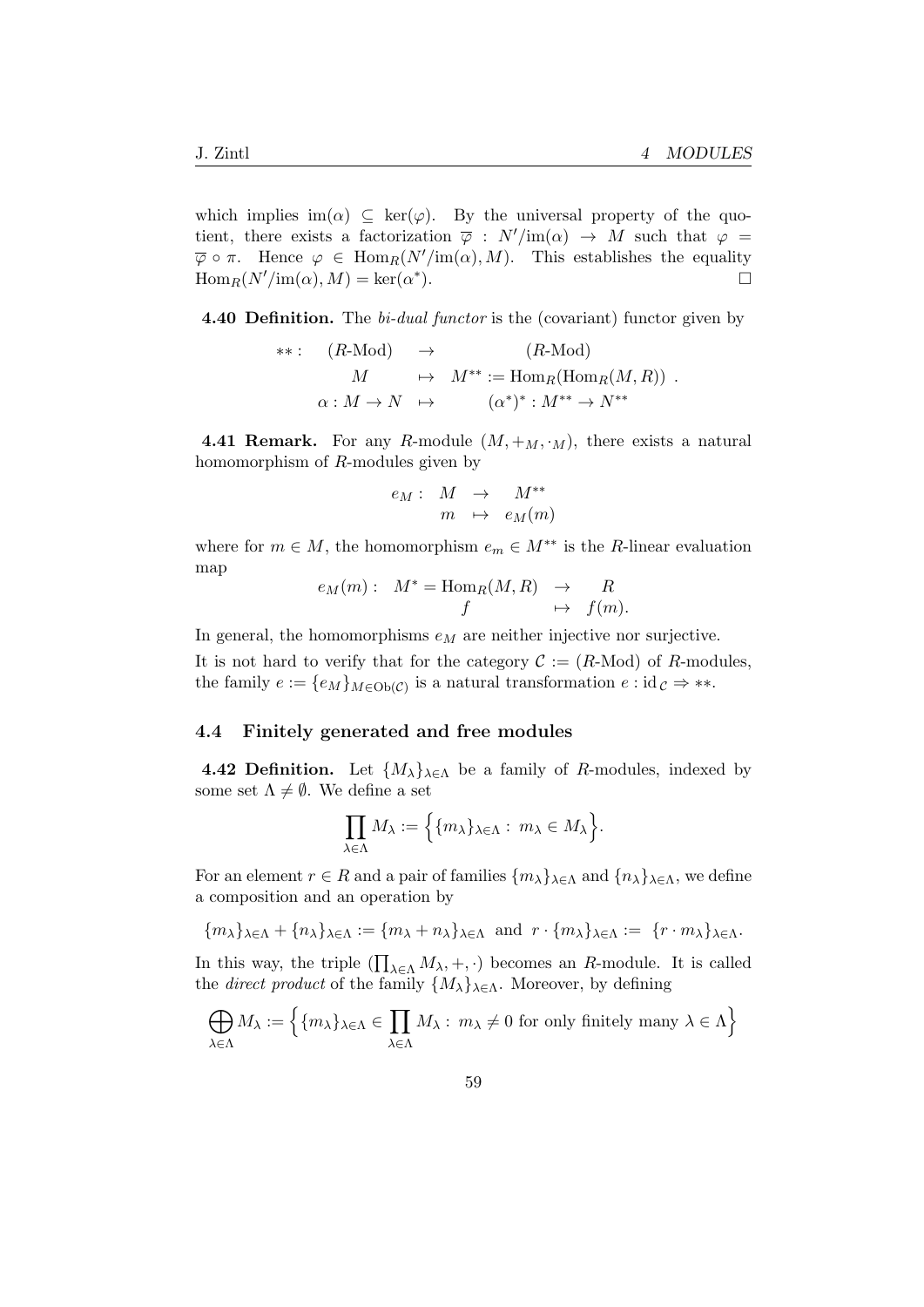one obtains a submodule  $(\bigoplus_{\lambda \in \Lambda} M_{\lambda}, +, \cdot)$ , which is called the *direct sum* of the family  $\{M_{\lambda}\}_{{\lambda}\in\Lambda}$ .

4.43 Remark. a) Clearly, if the set of indices  $\Lambda$  is finite, the notions of direct product and direct sum coincide. The product of two R-modules M and N is simply denoted by  $M \times N$  or  $M \oplus N$ , and the product of a finite number *n* of copies of the same *R*-module *M* by  $M^n$ .

b) For any  $\lambda \in \Lambda$ , let  $i_{\lambda} := M_{\lambda} \to \bigoplus_{\lambda \in \Lambda} M_{\lambda}$  denote the canonical inclusion homomorphism, and  $p_{\lambda} : \prod_{\lambda \in \Lambda} M_{\lambda} \to M_{\lambda}$  the canonical projection. Moreover, let  $\iota_{\lambda} : \{0\} \to M_{\lambda}$  denote the trivial inclusion homomorphism, and  $\tau_{\lambda}: M_{\lambda} \to \{0\}$  the constant null homomorphism. Then one verifies that  $(\prod_{\lambda \in \Lambda} M_{\lambda}, \{p_{\lambda}\}_{\lambda \in \Lambda})$  is a product of the family of morphisms  $\{\tau_{\lambda}\}_{\lambda \in \Lambda}$ in the category (R-Mod) of R-modules. Analogously,  $(\bigoplus_{\lambda \in \Lambda} M_{\lambda}, \{i_{\lambda}\}_{\lambda \in \Lambda})$ is a coproduct of the family  $\{\iota_{\lambda}\}_{\lambda \in \Lambda}$  in (R-Mod). Compare example 1.41 above.

**4.44 Definition.** Let  $E$  be a non-empty set. The free  $R$ -module generated by E is the direct sum of the constant family  ${R}_{eeE}$ . We will denote it by

$$
R\langle E\rangle\;:=\;\bigoplus_{e\in E}R.
$$

For  $E = \emptyset$ , we define  $R\langle\emptyset\rangle := \{0\}$  as the trivial module.

4.45 Remark. An alternative, and slightly abusive, notation for the free R-module generated by  $E$  is

$$
R\langle E\rangle = \bigoplus_{e\in E} Re
$$

Here, elements of  $R\langle E\rangle$  are thought of as so-called *formal sums* in the elements of E. By this one means the following.

Let  $\varepsilon \in R\langle E \rangle$ . Instead of writing  $\varepsilon$  as a family  $\varepsilon = \{r_e\}_{e \in E}$ , one uses the notation  $\varepsilon = \sum_{e \in E} r_e \cdot e$ . By definition, there exists a number  $n \in N$ , and elements  $e_1, \ldots, e_n \in E$ , such that  $r_e = 0$  if  $e \notin \{e_1, \ldots, e_n\}$ . Put  $r_i := r_{e_i}$ for  $i = 1, \ldots, n$ . Then one writes

$$
\varepsilon := r_1 e_1 + \ldots + r_n e_n
$$

and applies the usual rules for addition and R-module-multiplication to these expressions. For the special case  $n = 0$ , where  $\varepsilon$  is constant the zero-family, we write  $\varepsilon = 0$ . In particular, the elements  $e \in E$  are actually thought of as elements  $e = 1 \cdot e \in R\langle E \rangle$ .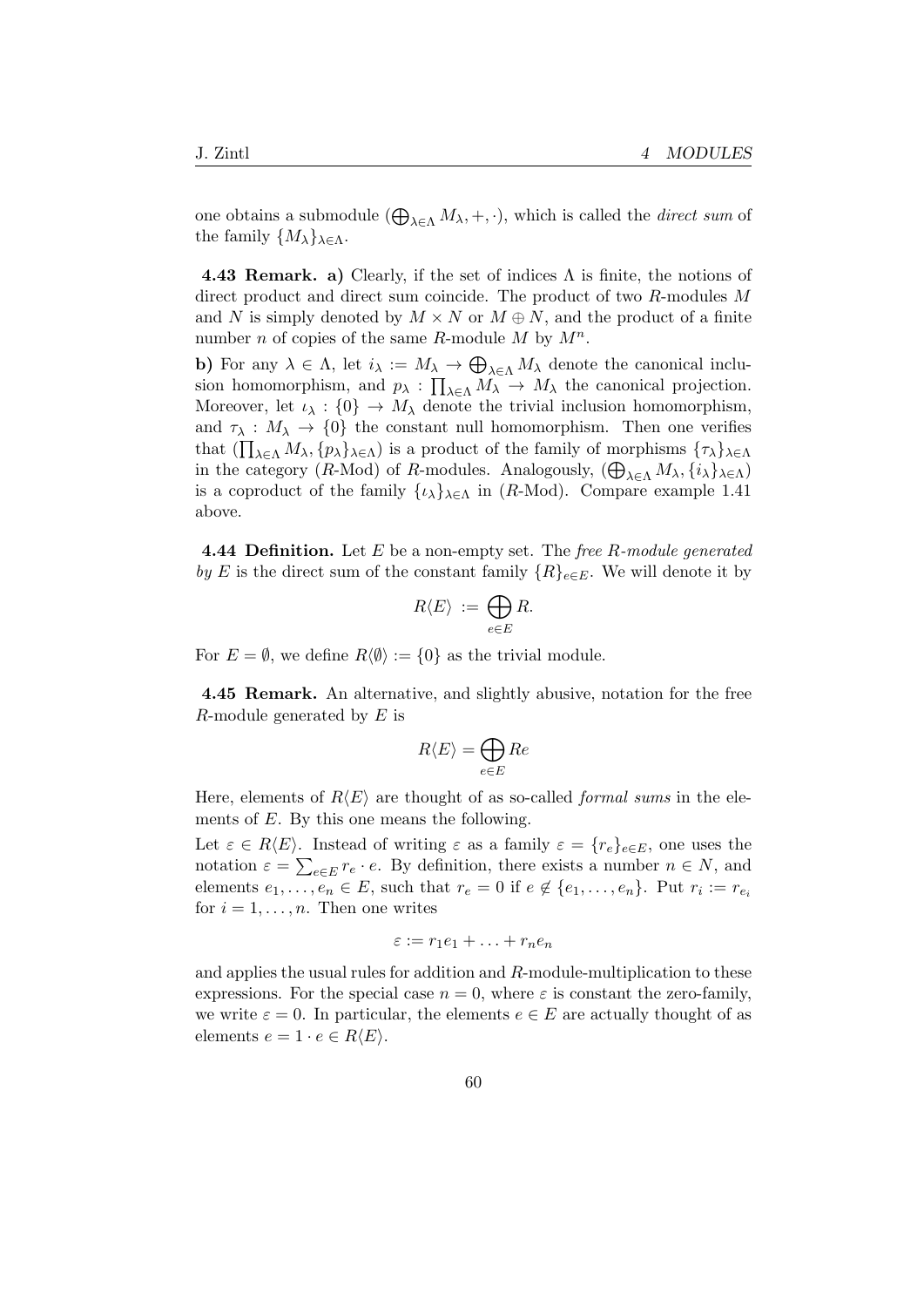**4.46 Exercise.** Show that as an R-module,  $R\langle E \rangle$  is isomorphic to the submodule of  $\text{Map}(E, R)$ , which is given by

 $\operatorname{Map}^{\oplus}(E, R) := \{f \in \operatorname{Map}(E, R): f(e) \neq 0 \text{ for only finitely many } e \in E\}.$ 

4.47 Example. Let  $(K, +, \cdot)$  be a field, and let V be a finite-dimensional vector space over K. Let  $E = \{e_1, \ldots, e_n\}$  be a basis of V. The free K-module generated by the set E is  $K\langle E\rangle = \bigoplus_{i=1}^n K = K^n$ , and the isomorphism  $V \cong K^n$  determined by the basis E is usually written as an identification

$$
V = \bigoplus_{i=1}^{n} Ke_i.
$$

4.48 Notation. Let  $(M, +, \cdot)$  be an R-module, and let  $E \subseteq M$  be a subset. The map

$$
\Gamma_E: R\langle E \rangle \rightarrow M
$$
  
\n
$$
\{r_e\}_{e \in E} \rightarrow \sum_{e \in E} r_e \cdot e
$$

is well-defined, since the sum in  $M$  is actually finite by the definition of the free R-module generated by a set. Moreover,  $\Gamma_E$  is a homomorphism of R-modules.

**4.49 Definition.** Let  $(M, +, \cdot)$  be an R-module. A subset  $E \subseteq M$  is called

- a) a generating subset of M, if  $\Gamma_E$  is surjective;
- **b**) R-linearly independent, if  $\Gamma_E$  is injective;
- c) a basis of M, if  $\Gamma_F$  is bijective.

**4.50 Remark.** Let  $(M, +, \cdot)$  be an R-module with  $M \neq \{0\}$ .

a) A subset  $E \subseteq M$  is a generating subset of M if and only if for all  $m \in M$ there exists a natural number  $n \in \mathbb{N}_{>0}$ , elements  $r_1, \ldots, r_n \in R$  and elements  $e_1, ..., e_n \in E$ , such that  $m = r_1 e_1 + ... + r_n e_n$ .

b) A subset  $E \subseteq M$  is R-linearly independent if and only if for any natural number  $n \in \mathbb{N}_{>0}$ , any pairwise distinct elements  $e_1, \ldots, e_n \in E$ , and all elements  $r_1, \ldots, r_n \in R$ , the equality  $r_1e_1 + \ldots + r_ne_n = 0_M$  implies  $r_1 =$  $\ldots = r_n = 0_R.$ 

c) A subset  $E \subseteq M$  is a basis of M if and only if for all  $0 \neq m \in M$  there exists a unique natural number  $n \in \mathbb{N}$ , unique elements  $r_1, \ldots, r_n \in R$  and unique pairwise distinct elements  $e_1, \ldots, e_n \in E$ , such that  $m = r_1e_1 + \ldots +$  $r_ne_n$ .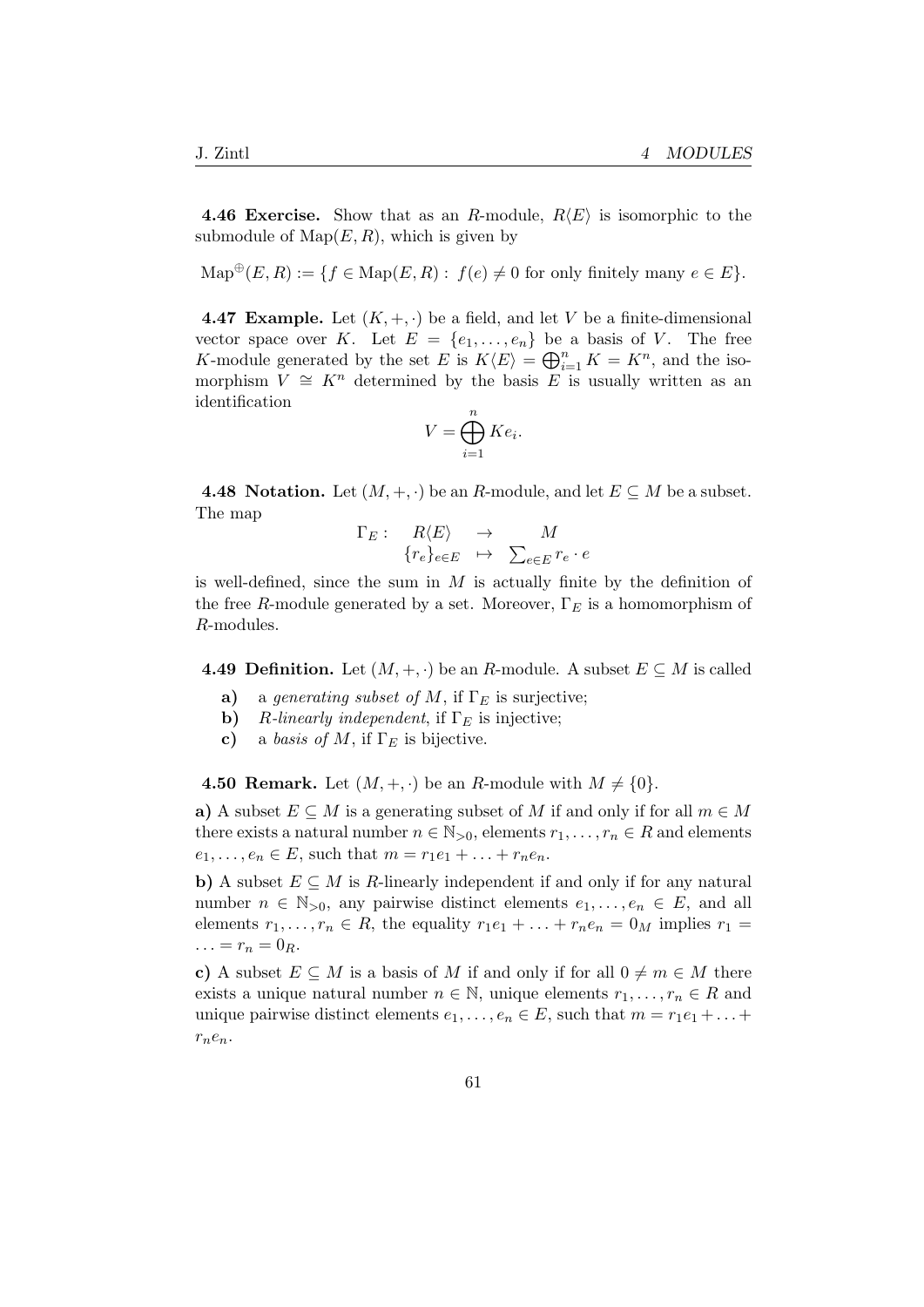**4.51 Examples. a)** Let  $(K, +_K, \cdot_K)$  be a field. Then any K-vector space  $(V, +, \cdot)$  has a basis.

**b**) The set of monomials  $E := \{X^i : i \in \mathbb{N}\}\$ is a basis of the R-module  $(R[X], +, \cdot)$  of polynomials.

c) Consider  $(\mathbb{Q}, +, \cdot)$  as a Z-module. Clearly, the set  $E := \{\frac{1}{n}\}$  $\frac{1}{n}$ :  $n \in \mathbb{N}_{>0}$  is a generating set. However, there exists no basis of  $(\mathbb{Q}, +, \cdot)$ .

Indeed, assume that there exists a basis  $E$ . It is easy to see that  $E$  must contain more then one element to be a generating subset. So let  $p, q \in E$  be two different elements. Let  $a, b, c, d \in \mathbb{Z}$  be such that  $p = \frac{a}{b}$  $\frac{a}{b}$  and  $q = \frac{c}{d}$  $\frac{c}{d}$ . Then  $(-cb) \cdot q + (ad) \cdot q = 0$  is a non-trivial Z-linear combination, contradicting the injectivity of  $\Gamma_E$ .

4.52 Definition. Let  $(M, +, \cdot)$  be an R-module. It is called

a) finitely generated, if there exists a generating set, which is finite.

b) free, if there exists a basis of  $(M, +, \cdot)$ .

**4.53 Lemma.** Let  $(R, +_R, \cdot_R)$  be a commutative ring with multiplicative identity element  $1_R \neq 0_R$ . Let  $(M, +, \cdot)$  be an R-module, which is finitely generated and free. Then there exists a basis of  $(M, +, \cdot)$  which is finite. Any two bases of  $(M, +, \cdot)$  have the same cardinality.

Proof. Using some elements from ring theory the proof reduces the claims of the lemma to the case of a vector space over a field, where the statements are well-known. See for example [Lang] for details.

**4.54 Definition.** Let  $(R, +_R, \cdot_R)$  be a commutative ring with multiplicative identity element  $1_R \neq 0_R$ . Let  $(M, +, \cdot)$  be an R-module, which is finitely generated and free. Then the *rank* of  $(M, +, \cdot)$  over R is

 $\operatorname{rank}_R(M) := d$ ,

where d is the cardinality of a basis of  $(M, +, \cdot)$ . By some authors, this is also called the *dimension* of  $(M, +, \cdot)$ .

**4.55 Examples. a)** Any vector space  $(V, +, \cdot)$  over a field  $(K, +, \cdot)$  has a basis. So any K-vector space is a free K-module. If  $V$  is finite dimensional, then

$$
\dim_K(V) = \operatorname{rank}_K(V).
$$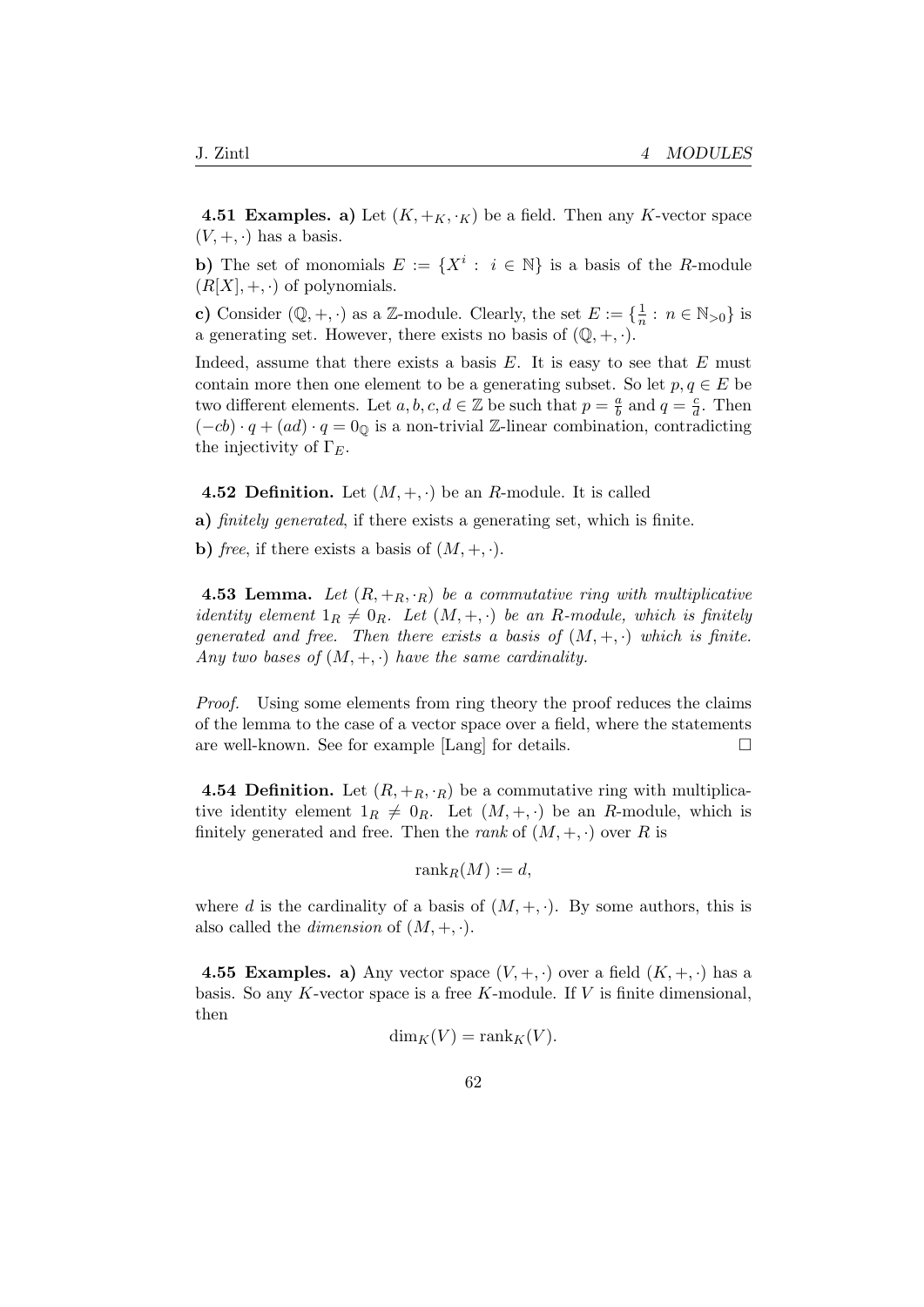**b**) The ring of polynomials  $R[X_1, \ldots, X_n]$  has a basis  $E = \{1, X, X^2, \ldots\}$ . It is a free R-module, but not finitely generated.

c) Consider the ring  $(\mathbb{Z}, +, \cdot)$  as module over itself. Obviously, it is free and of rank 1. The only possible bases are  $\{1\}$  and  $\{-1\}$ .

Let  $n \in \mathbb{N}_{>0}$ . The ideal  $(n) = n\mathbb{Z} \subseteq \mathbb{Z}$  is a submodule, which is again free and of rank 1.

By remark 4.26, the quotient  $\mathbb{Z}/n\mathbb{Z}$  is a  $\mathbb{Z}$ -module, too. It is obviously finitely generated, since  $|\mathbb{Z}/n\mathbb{Z}| = n < \infty$ . However,  $\mathbb{Z}/n\mathbb{Z}$  is not a free module. Indeed, suppose that  $E \subseteq \mathbb{Z}/n\mathbb{Z}$  is a basis. Since E is a generating set, there must exist an element  $\overline{0} \neq \overline{e} \in E$ , with a representative  $e \in \mathbb{Z}$ . We compute

$$
n \cdot \overline{e} = \overline{ne} = \overline{0} = 0 \cdot \overline{e},
$$

contradicting the uniqueness of the representation of  $\overline{0}$ .

**4.56 Exercise.** Let  $A \subseteq M$  be a subset of an R-module  $(M, +, \cdot)$ . We define the span of A by

$$
\operatorname{span}_R(A) := \bigcap_{U \subseteq M \text{ submodule with } A \subseteq U} U.
$$

It is the smallest submodule of M, which contains A. Let  $(N, +, \cdot)$  be a submodule of  $(M, +, \cdot)$ . Show that A is a generating subset of N if and only if  $N = \text{span}_R(A)$ .

**4.57 Proposition.** Let  $(M, +, \cdot)$  be an R-module. Then M is finitely generated, if and only if there exists a natural number  $n \in \mathbb{N}_{\geq 0}$  and a submodule  $U \subseteq R^n$ , such that

$$
M \cong R^n/U.
$$

*Proof.* The reverse implication is trivial. Let us assume that  $M$  is finitely generated by a finite generating set  $E = \{e_1, \ldots, e_n\} \subseteq M$ , with  $|E| = n > 0$ . By definition, the homomorphism  $\Gamma_E$  is surjective. Put  $U := \text{ker}(\Gamma_E)$ . For the underlying groups, we have an isomorphism of groups

$$
M = \operatorname{im}(\Gamma_E) \cong R^n / \operatorname{ker}(\Gamma_E) = R^n / U.
$$

The isomorphism  $\gamma: R^n/U \to M$  is given on  $\overline{v} \in R^n/U$  by  $\gamma(\overline{v}) = \Gamma_E(v)$ . In particular,  $\gamma$  is a homomorphism of R-modules. Let  $r \in R$ . We compute

$$
\gamma^{-1}(r \cdot \overline{v}) = \gamma^{-1}(r \cdot \gamma(\gamma^{-1}(\overline{v}))) = \gamma^{-1}(\gamma(r \cdot \gamma^{-1}(\overline{v}))) = r \cdot \gamma^{-1}(\overline{v}).
$$

This shows that  $\gamma^{-1}$  is a homomorphism of R-modules, too. Therefore  $\gamma$  is an isomorphism of  $R$ -modules.  $\Box$